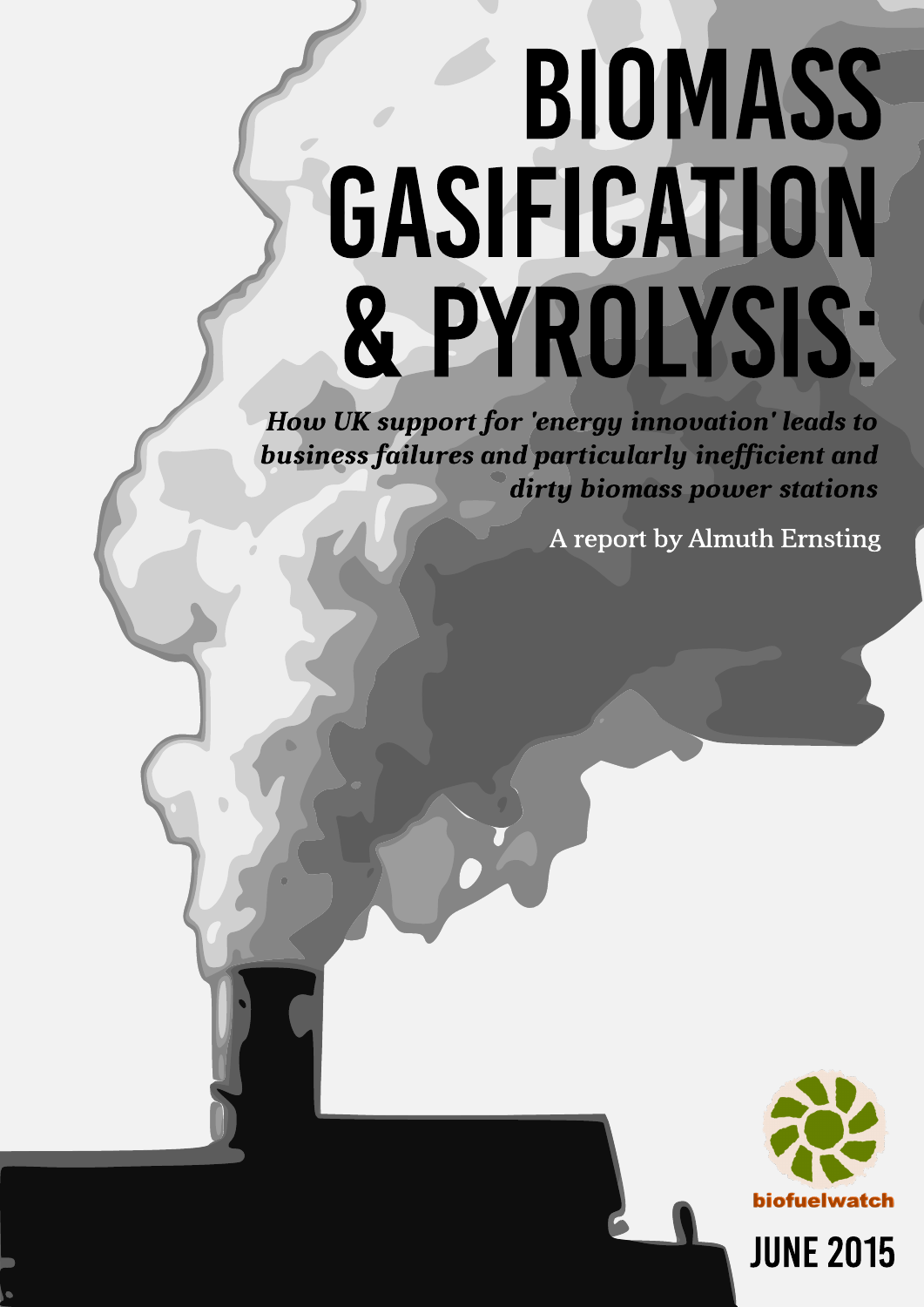How UK support for 'energy innovation' leads to business failures and particularly inefficient and dirty biomass power stations

june 2015

REPORT AUTHOR: Almuth Ernsting ACKNOWLEDGEMENTS: With special thanks to Raemond Bradford & Tim Hill for their expert advice LAYOUT: Oliver Munnion

### biofuelwatch.org.uk

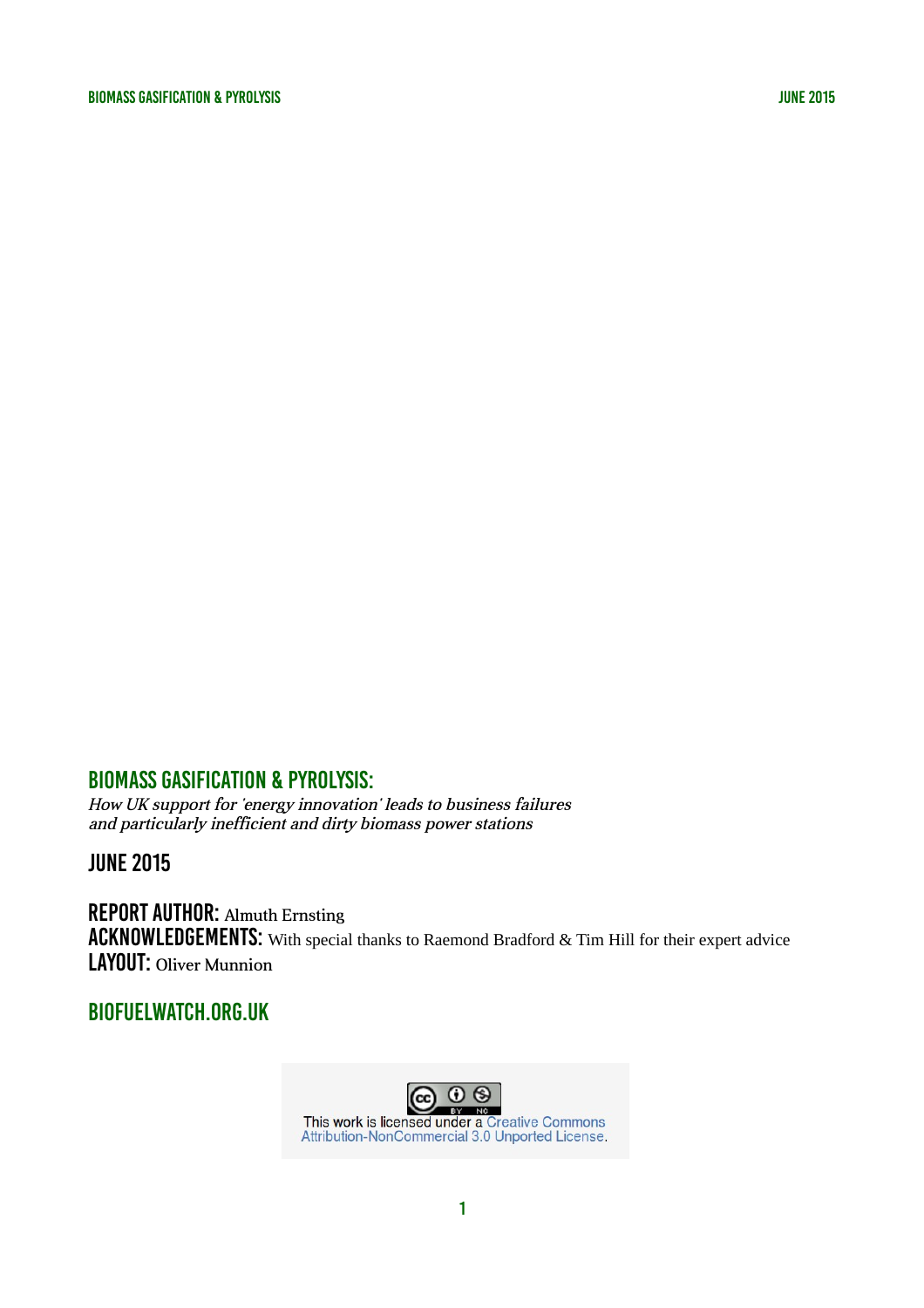# **CONTENTS**

| <b>EXECUTIVE SUMMARY</b>                                                                                      | 3        |
|---------------------------------------------------------------------------------------------------------------|----------|
| <b>INTRODUCTION</b>                                                                                           | 5        |
| <b>SCOPE OF THIS REPORT</b>                                                                                   | 7        |
| <b>HOW DOES BIOMASS GASIFICATION AND PYROLYSIS WORK?</b>                                                      | 9        |
| A SHORT HISTORY OF BIOMASS GASIFICATION                                                                       | 12       |
| A VERY SHORT HISTORY OF BIOMASS PYROLYSIS                                                                     | 15       |
| BIOMASS GASIFICATION AROUND THE WORLD TODAY                                                                   | 16       |
| Main technical challenges associated with biomass gasification                                                | 17       |
| <b>BIOMASS PYROLYSIS: A GLOBAL OVERVIEW</b>                                                                   | 18       |
| Main technical challenges associated with biomass pyrolysis                                                   | 19       |
| <b>HOW EFFICIENT ARE ADVANCED CONVERSION BIOMASS PLANTS?</b>                                                  | 21       |
| Conventional biomass combustion                                                                               | 21       |
| Gasification                                                                                                  | 21       |
| Pyrolysis                                                                                                     | 23       |
| Are biomass gasifiers cleaner or more polluting than biomass<br>combustion plants?                            | 23       |
| THE UK'S EXPERIENCE WITH BIOMASS GASIFICATION AND PYROLYSIS SCHEMES                                           | 24       |
| Lessons not heeded: ARBRE – the UK's first failed biomass gasifier                                            | 24       |
| Badly advised: How Highland Council bought into biomass gasification                                          | 25       |
| technology and lost £11.5 million                                                                             | 26       |
| Three UK biomass gasifiers in operation?<br>Green Investment Bank boosts Canadian gasifier company Nexterra's | 27<br>28 |
| business                                                                                                      |          |
| David Pike, his 30 (or more) advanced conversion companies and £50<br>million losses to investors             | 30       |
| A closer look at other companies involved in UK biomass gasification                                          | 33       |
| <b>CONCLUSIONS FROM THE UK GOVERNMENT'S SUPPORT FOR BIOMASS GASIFICATION</b><br><b>AND PYROLYSIS</b>          | 35       |
| <b>REFERENCES</b>                                                                                             | 38       |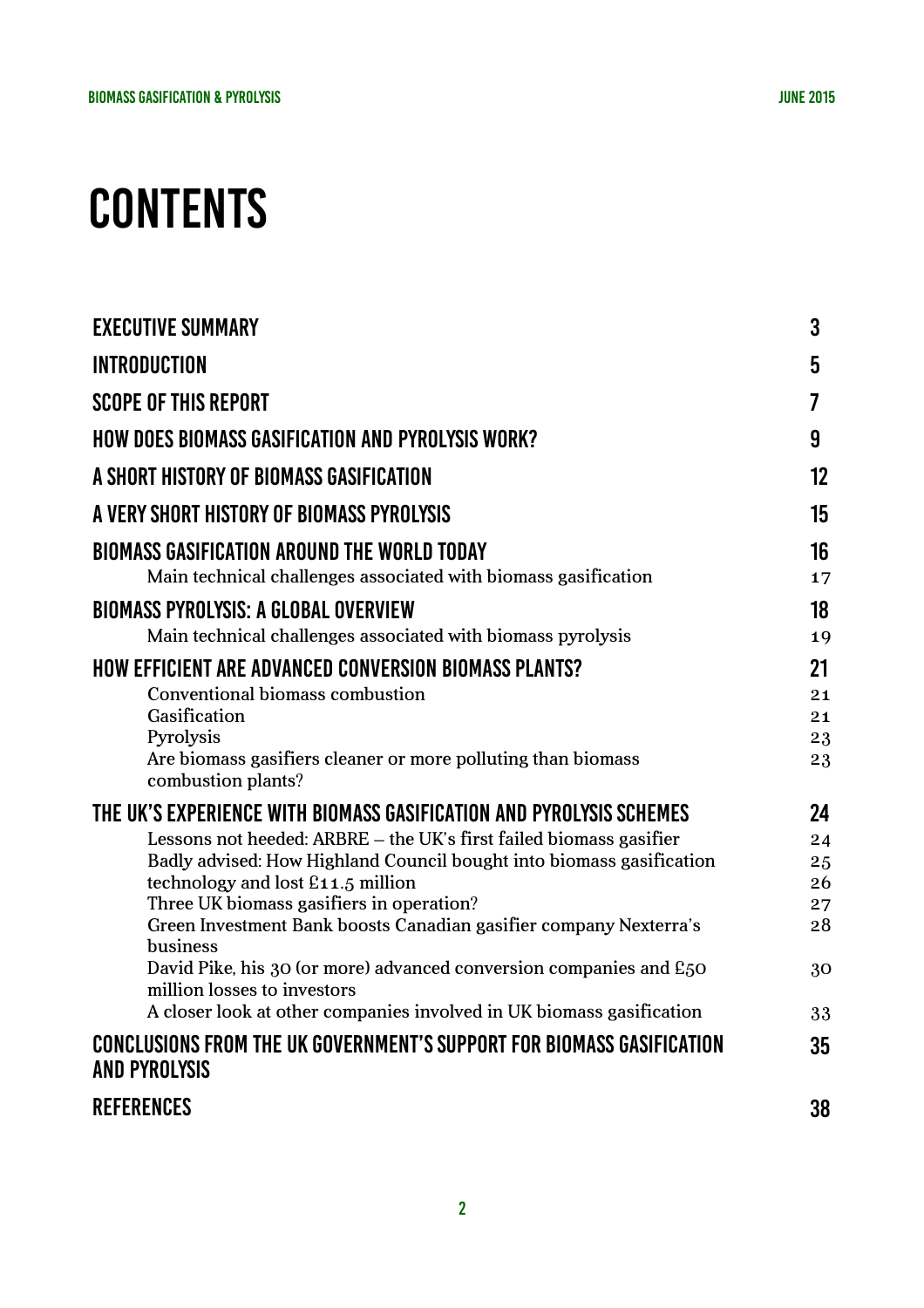# Executive Summary

Biomass and waste gasification and pyrolysis are being heavily promoted by the UK government. According to the UK Bioenergy Strategy 2012, developing advanced gasification technologies, especially biomass gasification, is vital to achieving low-carbon targets in different sectors. The government has made particularly generous subsidies available for electricity from biomass and waste gasification and pyrolysis.

This Biofuelwatch report focuses on biomass (including waste wood) rather than non-biomass waste gasifiers and pyrolysis plants. However, the policy framework and subsidies are largely identical for both, and the technologies – and therefore the technical challenges – are very similar. The findings in the report will therefore be relevant to Municipal Solid Waste gasifiers and pyrolysis reactors, too.

Biofuelwatch has identified 40 biomass and pyrolysis plants with a capacity of at least 1 MW which have been proposed across the UK in recent years. At least 9 such plants have been built, though some of them may never have been fired up. 8 of these gasifiers have failed and been shut down. Two have been redesigned and re-opened. One of them (supposedly a pyrolysis plant rather than a gasifier) appears to have generated no energy as yet and the other one, according to the most recent published evidence, was operating at less than one-tenth of its capacity for the first five months, indicating technical problems. One company claims to have built another biomass gasifier but Biofuelwatch could find no planning consent for that one and there are contradictory statements from two other companies that also claim to be behind this plant. By comparison, Biofuelwatch is aware of 13 conventional biomass power stations built in the UK with at least 15 MW capacity, none of which have been shut down.

Despite the failure of eight biomass gasifiers, at least 14 biomass gasification and pyrolysis plants hold planning consent as of May 2015

(including those reportedly built) and at least two of them are under construction. Clearly, biomass gasification and pyrolysis has attracted significant interest from companies – but the technologies have been beset with serious problems.

Biomass pyrolysis linked to electricity generation is a new and entirely unproven technology – so far it has not been done successfully anywhere in the world.

Biomass gasification, on the other hand, is not a new technology. It was discovered in the  $18<sup>th</sup>$ century and there were attempts to develop it for 'town gas' in the  $19<sup>th</sup>$  century. It was used to drive hundreds of thousands of cars in Europe during World War 2 (although not without technical and health and safety problems) and it has been promoted for heat and electricity in many countries since the 1970s. Despite this long history, biomass gasification technologies remain beset with technical difficulties and a very high failure rate. This is particularly the case for biomass gasifiers designed to supply electricity rather than steam for heating or cooling only. Some biomass gasifiers have been generating electricity for several years but these tend to be ones involving either collaborations between companies and research institutes or collaborations between companies with different types of expertise. Success appears to depend on companies being able and willing to invest in overcoming technical problems and upgrading plants over long periods. Such plants are expensive to build, expensive to operate and prone to far greater problems than conventional biomass plants. At best they offer just minor efficiency gains, with the worst being less efficient than most conventional plants.

Globally, interest in biomass gasification revolves around the potential for producing clean syngas, which is chemically similar to natural gas (though less energy dense). Syngas can be burned in gas engines and gas turbines,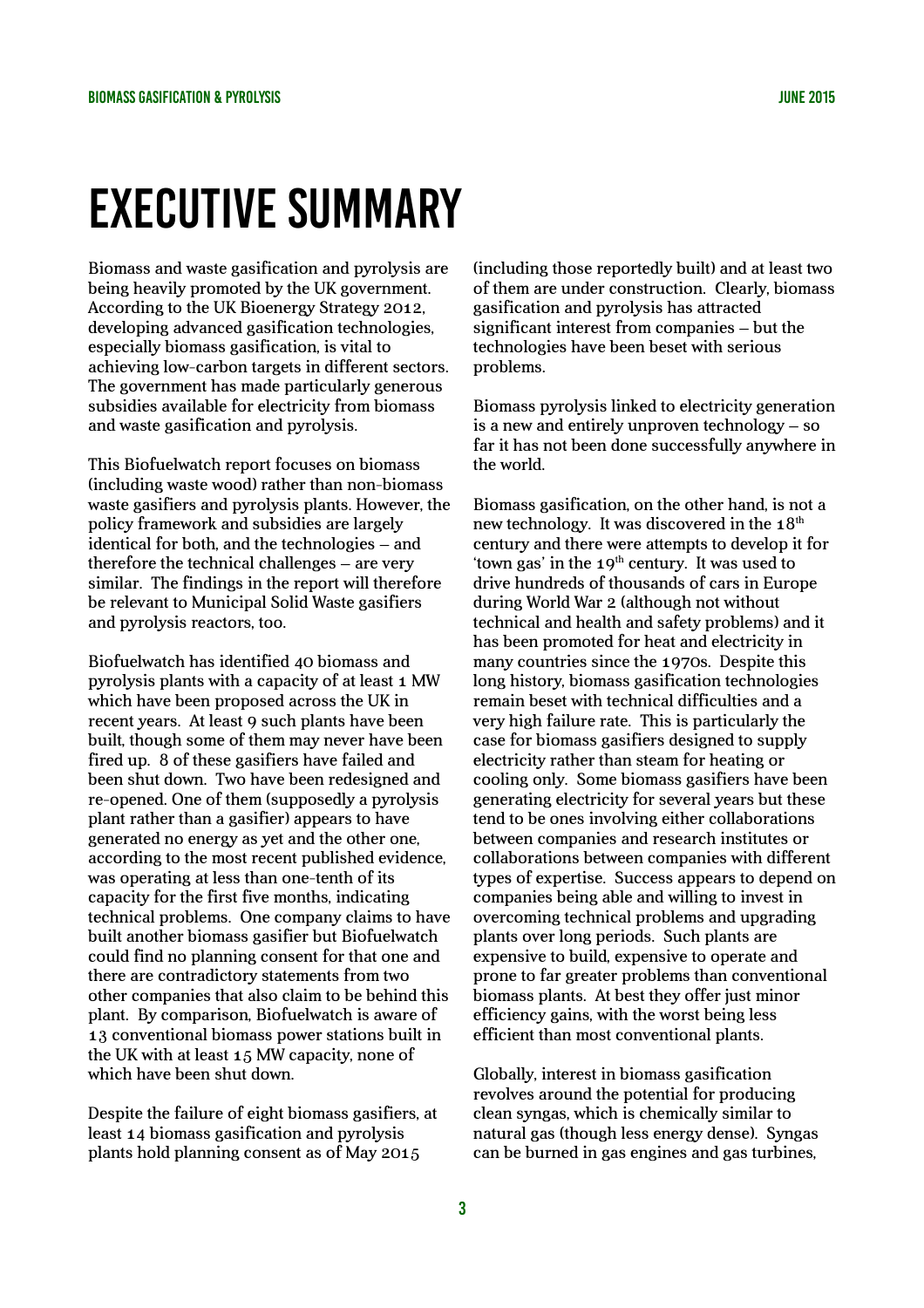which are more efficient than the steam turbines used by conventional power stations burning solid fuels. Burning clean syngas would in theory also emit less pollution than burning biomass, but only where gasifiers operate without technical problems. Furthermore, research and development is underway in various countries to refine syngas into transport fuels and to use it for various industrial purposes.

In the UK, however, the recently built gasifiers and two new ones which have received sufficient investment to be built, as well as most of the currently proposed gasifiers, do not involve producing and using any clean syngas at all. They involve burning dirty gas to power a steam turbine, in particularly inefficient plants. These developments consequently make no meaningful contribution to any technology developments worldwide and, like other biomass gasifiers, are beset with key technical challenges. These challenges are mostly due to the highly explosive gases involved and the fouling and corrosion of key plant components.

This report examines individual biomass gasifier developments and most of the companies involved. The first biomass gasifier ever built in the UK remains the most ambitious project yet. The company set up to build it went into liquidation in 2002. A peer-reviewed study was subsequently conducted about the project. The authors found that a lack of effective scrutiny and oversight contributed to the failure of it and that the offer of deployment-related subsidies (i.e. renewable electricity subsidies paid per unit of electricity generated) may have led to poor technology choices. The lessons from this project's failure have not been learned. Subsidies for electricity generation coupled with deregulation or 'barrier removal' are cornerstones of the UK government's strategy for supporting 'energy innovation' in general. The experience with biomass gasification and pyrolysis plants suggests that this policy approach has had entirely unintended consequences:

Rather than driving 'technology innovation', it has driven a proliferation of small companies,

many of them sharing the same directors and none of them with any track record in designing and operating such complex and challenging technologies. Failed gasifier schemes have led to tens of millions of pounds of investors' money being lost. For example, two company directors, David Pike and David Nairn, have been directors of companies directly responsible for two failed biomass gasification schemes, which lost investors a total of £50 million. They were also behind another ultimately unsuccessful biomass gasifier venture which was taken over by another company that subsequently went into liquidation.

Remarkably, the companies associated with these same directors, despite the disastrous track records of their gasifier ventures, have been greatly boosted by the Green Investment Bank, which recently joined a consortium building a waste wood gasifier in Tyeseley, Birmingham. The consortium has chosen a main developer with directors linked to three failed biomass gasifiers, and on top of this has chosen a Canadian company, Nexterra, to deliver the key technology. Nexterra has built three biomass gasification power plants to date, and not a singel one has been successful. One was closed after three accidents described as 'potentially lethal' by a spokesperson of the university where it was installed, another failed soon after it opened, and commissioning of the third has so far been delayed by over a year. Furthermore, if this new gasifier is to succeed, it will be less than 21% efficient – far below what many conventional biomass plants achieve.

The key losers of the government's unsuccessful policy of promoting biomass gasification and pyrolysis have primarily been investors, including investors participating in the government's subsidised Enterprise Investment Scheme. Health and safety and air emissions risks associated with both technologies have also put local residents at a particularly high risk, one even greater than living close to conventional biomass plants. Fires, explosions and excessive pollution have been associated with biomass gasifiers and pyrolysis pilot plants outside the UK and, in Scotland, a waste gasifier was responsible for hundreds of air quality permit breaches, a fire and an explosion.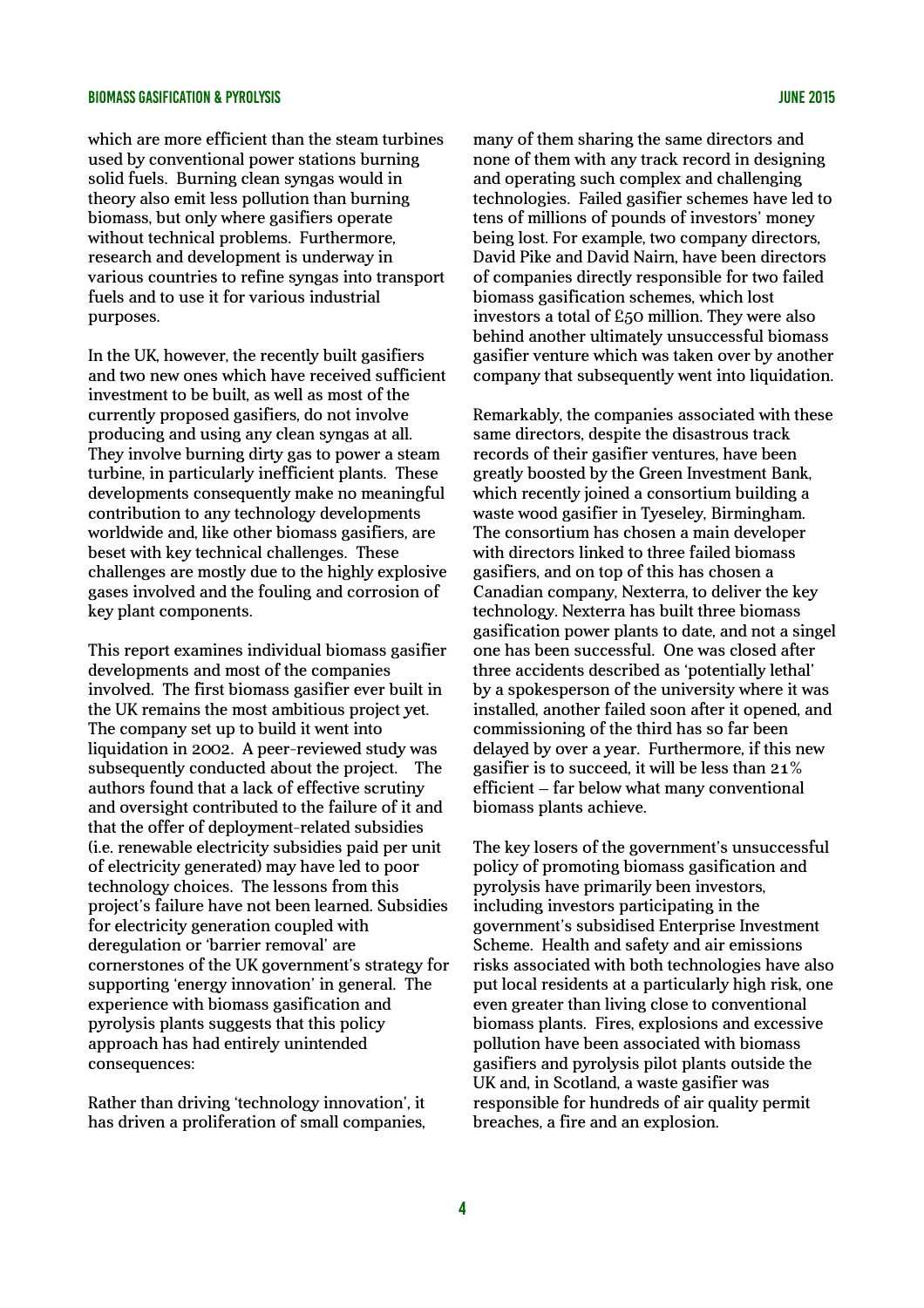# **INTRODUCTION**

In December 2013 the Green Investment Bank (GIB) announced funding for "the first gasification plant of its kind in the UK" i.e. the first 'advanced conversion' biomass plant that would generate electricity. The hope, according to the GIB's Chief Executive, was that it would "offer a positive demonstration effect that others will follow"<sup>i</sup> [i].This GIB-funded gasifier is now being built in Tyseley, in Birmingham. If it successfully operates then it will indeed be the first UK biomass plant of this type to do so. But it is by no means the first such plant to have been built in the UK

At least 24 biomass gasification and pyrolysis plants with at least 1 MW capacity have received planning consent across the UK $^{\rm t}$  [[1](#page-5-0)].  $\,$  9 biomass gasifiers have been built $^{\rm ii}$  [ii], although some of those may never once have been fired up. Out of those 9 plants, 8 have failed and been shut down. Two of those have been redesigned and reopened: One of them operated at less than 10% of its capacity and no more recent information has been published. The other does not appear to have generated any energy as yet. One other plant was reported by a company to have been commissioned but contradictory information has been published by two other companies and Biofuelwatch could find no planning consent for it. Thus, out of 9 biomass gasification plants reportedly opened, not one appears to have operated successfully so far.

By comparison, Biofuelwatch is unaware of any dedicated biomass power station using conventional technology that has been commissioned and then closed down in the UK  $-$  13 such conventional plants with at least 15 MW capacity are in operation at present<sup>[2](#page-5-1)</sup>. Clearly, operating a biomass gasifier is beset with far greater technical difficulties and challenges than operating a conventional biomass plant.

Nonetheless, at the time of writing this report, at least 14 biomass gasification or pyrolysis plants have planning permission (excluding those with planning consents that have been abandoned by the developers but including two already built) 'advanced conversion' biomass plants have planning permission in the UK, five planning decision are pending, and two others have been publicly proposed, although full planning applications have not yet been published. This does not include the even larger number of similar plants proposed and being developed that would use Municipal Solid Waste rather than biomass.

Thus, despite major technical problems, companies' interest in 'advanced conversion' of biomass is growing. The reason for this is simple: A successfully operated 'advanced conversion' plant (whether it uses biomass or Municipal Solid Waste) attracts more subsidies per unit of electricity than any other power plant<sup>[3](#page-5-2)</sup>. The Government's Bioenergy Strategy<sup>iii</sup> highlights the "crucial role" which it sees

<span id="page-5-0"></span><sup>1</sup> This includes ones for which planning consent has expired and developments not pursued any further by the developer.

<span id="page-5-1"></span><sup>2</sup> This does not include coal power stations converted to biomass: Tilbury B was operated on 100% biomass for about two years and then closed down and Ironbridge Power Station, currently operated on 100% biomass, is scheduled to close at the end of 2015. However, these have been amongst the largest biomass users worldwide and economic considerations related to such large-scale wood pellet sourcing appear to have played a role in the operators' decisions to close these plants – rather than technical barriers.

<span id="page-5-2"></span><sup>3</sup> Such 'Advanced Conversion' plants attract 2 Renewable Obligation Certificates per megawatt hour which is higher than the rate available for conventional biomass power plants. The only renewable electricity technologies that attract a higher rate of subsidies are tidal stream and wave power [\(https://www.gov.uk/government/uploads/system/uploads/attachment\\_data/file/211292/ro\\_banding\\_levels\\_2013\\_17](https://www.gov.uk/government/uploads/system/uploads/attachment_data/file/211292/ro_banding_levels_2013_17.pdf) [.pdf\)](https://www.gov.uk/government/uploads/system/uploads/attachment_data/file/211292/ro_banding_levels_2013_17.pdf).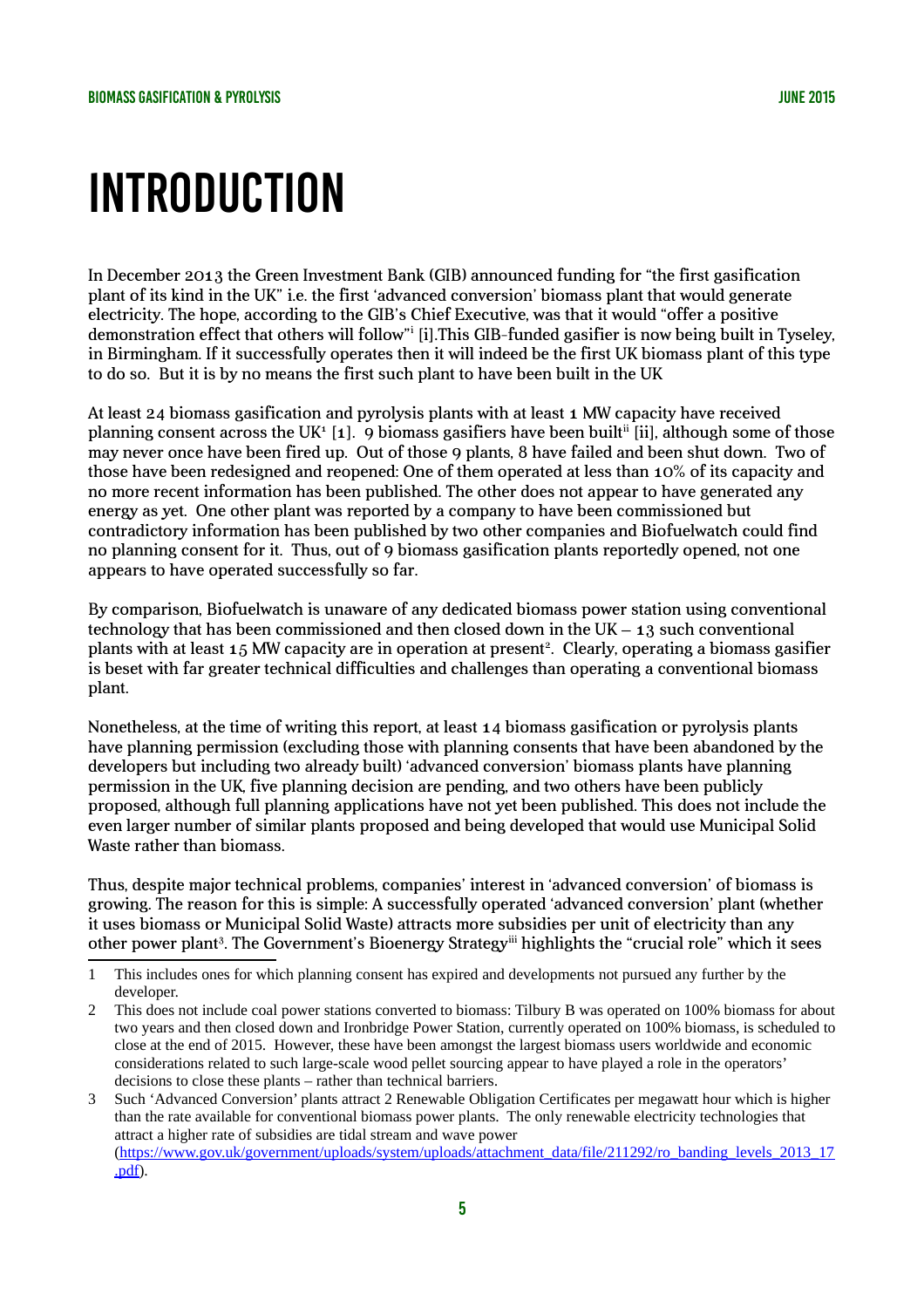for advanced biomass conversion in "delivering low carbon energy going forward" and high subsidies have been chosen as the main way of incentivising the development of such technologies.

This report will start with an overview of the two technologies classed as 'advanced biomass conversion': biomass gasification and biomass pyrolysis. It will then give a brief global and historical overview of the development of both and look at whether such plants have been operated successfully in other countries. This is followed by a discussion of how efficient and clean – or otherwise biomass gasifiers and pyrolysis plants can be expected to be and what determines their efficiency levels and air emissions. This general overview is then followed by an in-depth discussion of the experience of failed and proposed biomass gasification and pyrolysis plants in the UK. Have the lessons from the failed projects been learned? What are the chances of the planned new developments overcoming the problems encountered in the past? Would the plants that are being built or proposed produce more efficient and cleaner energy from biomass than conventional power stations? And finally, what lessons can be drawn from the UK's policy to incentivise 'advanced biomass conversion' plants?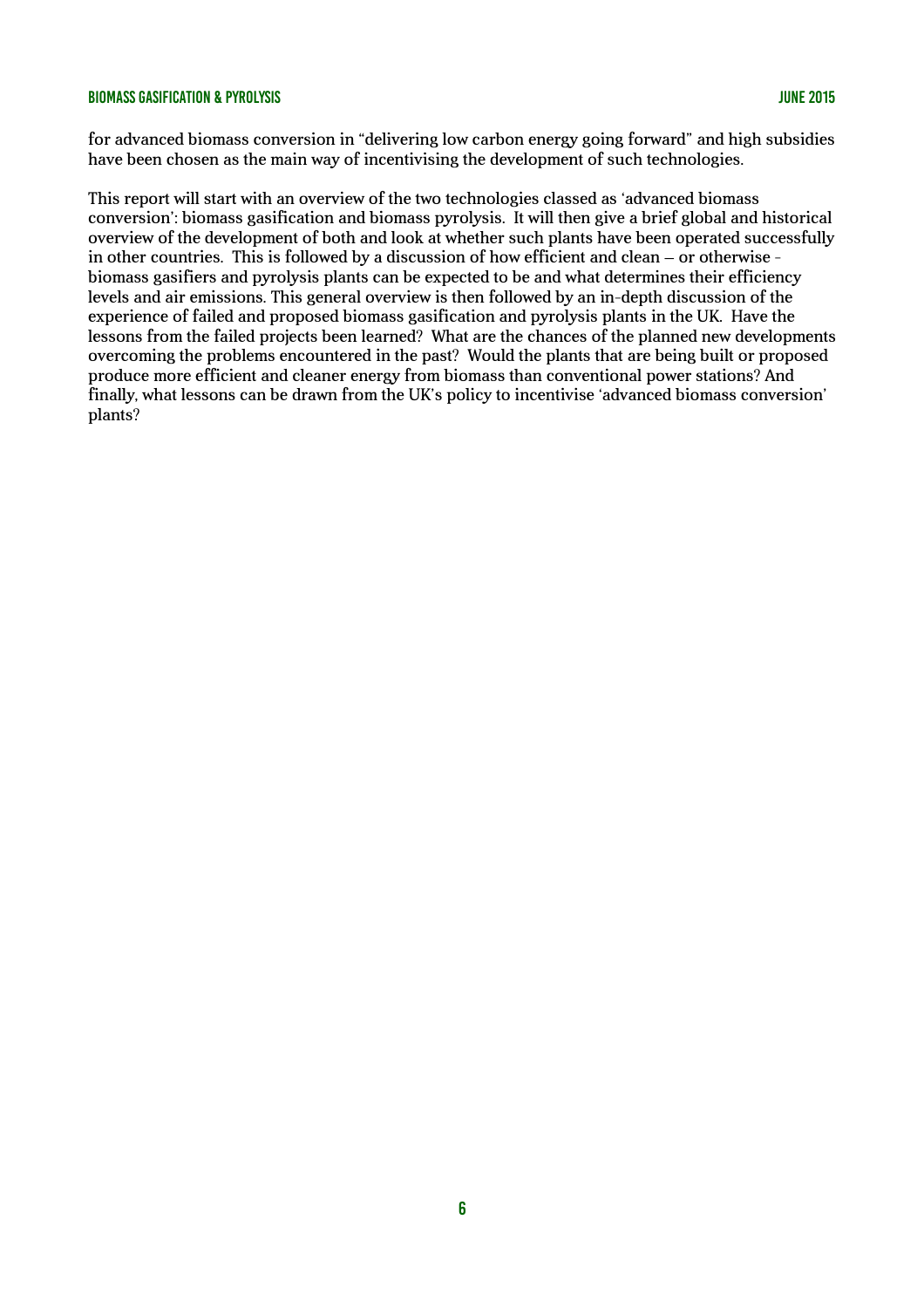# Scope of this report

This report focuses on two technologies for converting biomass to electricity<sup>[4](#page-7-0)</sup> (including combined heat and power plants): gasification and pyrolysis. Both are classed as 'advanced biomass conversion' under UK subsidy rules. The report does not discuss the impacts of large-scale biomass use for electricity and heat generation in general i.e. the impacts on forests and climate change. Biofuelwatch has documented and discussed those in detail elsewhere<sup>iv</sup>. Air quality impacts are considered only in so far as emissions from gasification and pyrolysis plants are compared to those from standard combustion biomass plants.

We attempt to answer the following questions:

- 1. Are biomass gasification and pyrolysis proven technologies?
- 2. Are there technical problems associated with these technologies and, if so, what are they and could they negatively affect nearby communities or workers (e.g. through health and safety risks or pollution)?
- 3. Are biomass gasifiers and pyrolysis plants more or less efficient than standard biomass power plants? What makes individual plants more or less efficient?
- 4. Do biomass gasifiers and pyrolysis plants cause more or less air pollution than standard biomass power plants?
- 5. Does the UK government's support for biomass gasification and pyrolysis especially their rules for subsidising both technologies – promote the most efficient and least polluting types of 'advanced conversion plants'?

The report does not look at gasification and pyrolysis plants which rely on Municipal Solid Waste or other non-biomass waste. However, gasification and pyrolysis uses the same technologies regardless of which type of solid fuel is used<sup>[5](#page-7-1)</sup>. Furthermore, UK subsidy rules and rates are identical for biomass and for energy from waste 'advanced conversion'. This means that the conclusions drawn will be relevant to those concerned about energy from waste gasifiers and pyrolysis plants.

The main focus of the report is on proposed, operating, and abandoned biomass gasification and pyrolysis projects with a minimum capacity of  $\boldsymbol{\cdot}$  MW in the UK. We have identified 40 such schemes<sup>v</sup> for which planning applications (including scoping requests) have been submitted $^6$  $^6$  in the UK. This figure includes developments for which planning applications were submitted but later rejected or withdrawn, ones where planning consent was granted but has expired without any plant being built, and plants which were built but subsequently closed down. In 31 cases we were able to access planning documents<sup>[7](#page-7-3)</sup>, from which we obtained key information about the schemes and in the 2 cases

<span id="page-7-0"></span><sup>4</sup> Biomass gasification and pyrolysis can be used to supply heat only, but we have found no proposals for heat-only plants in the UK and therefore we focus on electricity generation only, with and without cogeneration of heat.

<span id="page-7-1"></span><sup>5</sup> The only exception is plasma arc gasification which appears to have only been proposed and used for non-biomass waste gasification to date.

<span id="page-7-2"></span><sup>6</sup> This includes Scoping Requests to Planning Authorities.

<span id="page-7-3"></span><sup>7</sup> The plants for which we could not access planning documents were: A plant built and closed down in Wick, about which Audit Scotland has published a detailed report; a plant in Usk which a company claims to have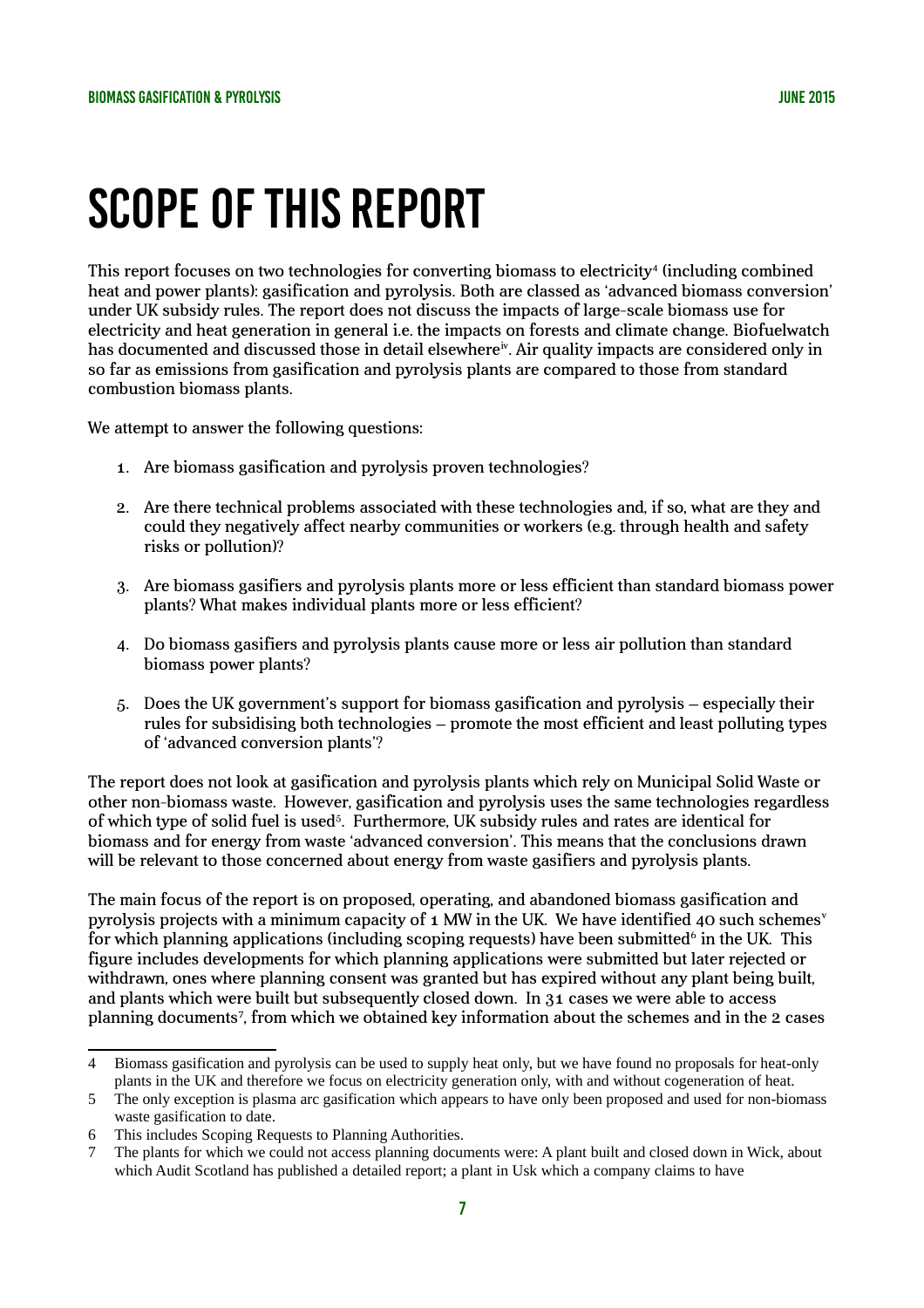where full planning applications are still pending, we accessed consultation documents published by the developers. We also searched for and used information published by the developer(s) and any additional information publicly available. For those plants said to be operational, we consulted Ofgem data to see whether any renewable electricity subsidies have been received – a proxy for evidence of electricity generation. Our list may not be exhaustive as far as advanced conversion plants not yet built and commissioned are concerned. For example, one company, Aggregate Micropower Holdings, states that they are raising investment for five biomass gasifiers<sup>vi</sup>, but we have only been able to find details of one of these.

However, before discussing these 40 UK schemes, we present an overview of how the technologies work, a historical overview, and a global overview of the current state of the technologies and of the main motives behind investments in them. We draw on a wide range of literature, including publications by the International Energy Agency, studies commissioned by the UK government, and peer-reviewed studies.

There is significant international interest in using biomass gasification and pyrolysis as the first stages for producing liquid transport biofuels from solid biomass. Biofuel production would involve complex further refining of either the gas obtained from biomass gasification or pyrolysis, or the biooil obtained from pyrolysis. Biofuel production of this type is not commercially viable so far and no refinery of this type has been proposed in the UK. The report therefore does not look at this potential application, nor does it look in detail at the potential uses for char, which may be a by-product of gasification and is either a by-product or a primary product of pyrolysis. This report only focuses on heat and power generation from the two technologies.

commissioned but for which we could find no planning records – even though our planning search revealed unrelated planning applications for the same site; the Tyseley gasifier currently under construction(about which the Green Investment Bank has published details); a gasifier built and shut down in Newry biomass gasifier(about which company and media reports), and the ARBRE gasifier built and shut down in Eggborough (about which a peer-reviewed study has been published.)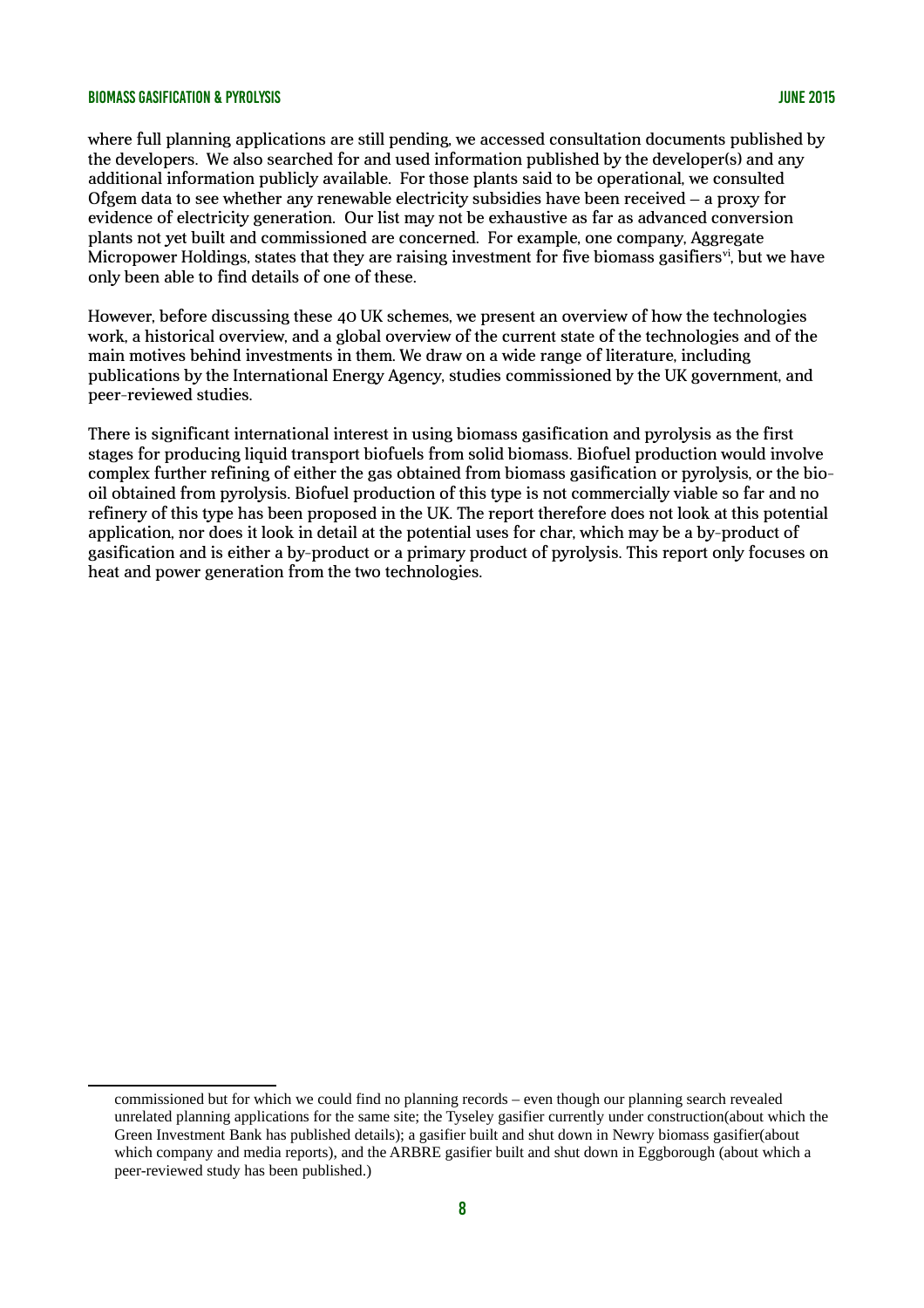# How does biomass gasification and pyrolysis work?

There are three possible ways of converting biomass (or for that matter any solid fuel) into electricity and/or heat: Conventional combustion, gasification, and pyrolysis. Here we shall focus on plants that generate electricity (although they may also make use of heat):

In a conventional **biomass – or coal – power station**, the fuel is combusted in the presence of air<sup>[8](#page-9-0)</sup>. As the biomass or coal burns, it reacts with the oxygen in the air and most of it turns into a hot mix of gases (except for the unburnable residue which remains as ash). The hot gases from the burning biomass or coal, heat water to produce super-heated steam. That steam then passes through a steam turbine which generates electricity.



<span id="page-9-0"></span><sup>8</sup> To be precise, effective biomass or coal combustion requires the entry of air to be carefully staged.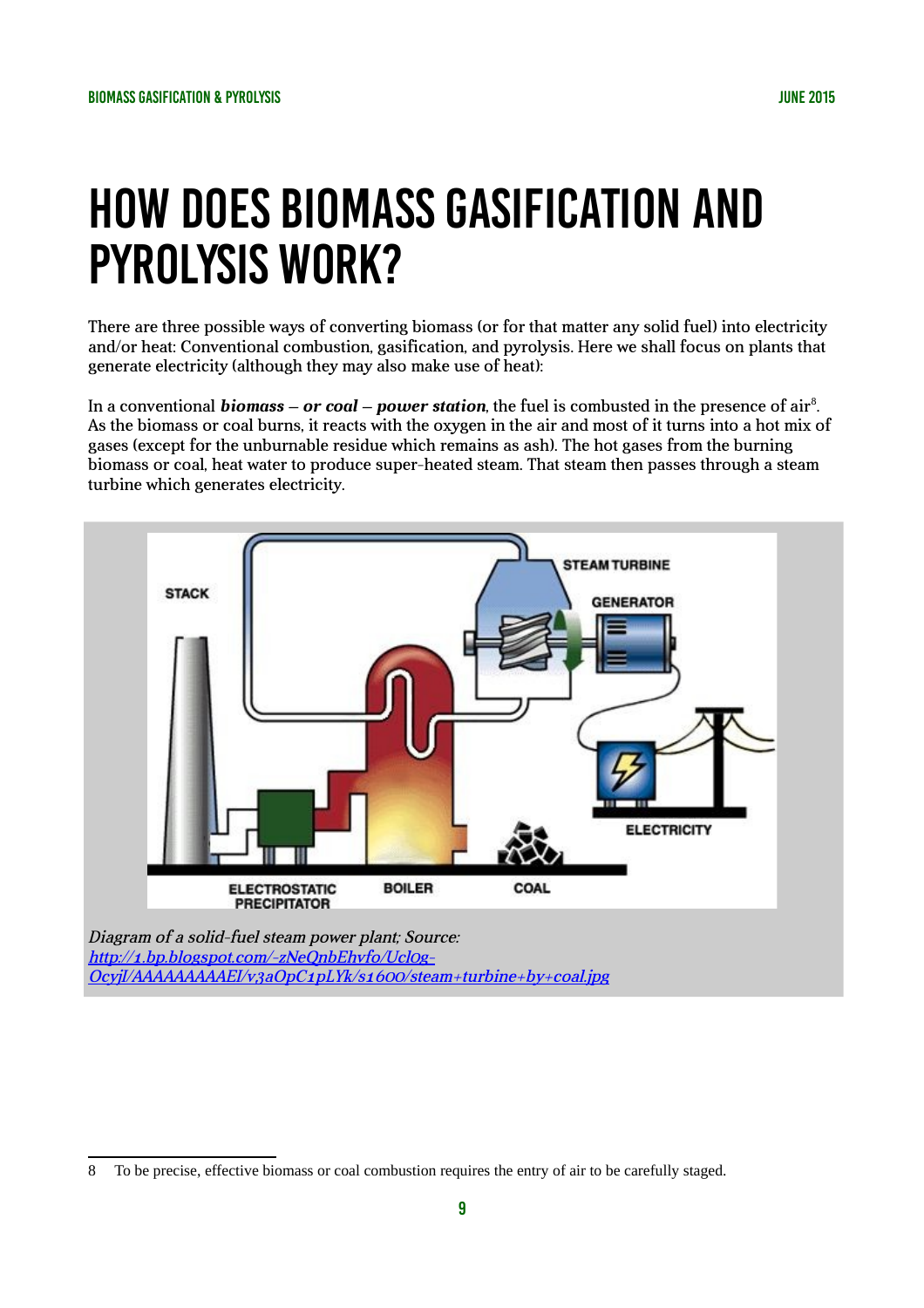The idea behind *biomass gasification* is that biomass is heated not in normal air, but with limited oxygen. This produces a different composition of hot gases, which the International Energy Agencyvii and many others call 'producer gas'<sup>[9](#page-10-0)</sup> and which can then be cleaned of different pollutants and tars. The cleaned up gas is called 'syngas'. Syngas, unlike the dirtier producer gas, can be burned to power not just steam turbines, but also gas turbines, Combined Cycle power plants (i.e. ones combining a gas turbine and a steam turbine to increase efficiency), or gas engines. However, if the producer gas is not cleaned then it can only be used as fuel for a boiler that provides steam for a turbine or, otherwise, for providing heat only. This is the least efficient form of generating electricity through biomass gasification. Either ash or a small amount of char is left behind as a waste or by-product, but the maximum amount of char derived from gasification is much smaller than what can be produced with pyrolysis.



Two biomass gasifier designs; Source: [http://www.sankalpacmfs.org/src/02ene/image/gasifier\\_app.gif](http://www.sankalpacmfs.org/src/02ene/image/gasifier_app.gif)

*Biomass pyrolysis* involves exposing biomass to high temperatures in the absence of oxygen for a short period of time. Pyrolysis produces different quantities of pyrolysis oil ('bio-oil'), producer gas (which can be transformed into syngas through gas cleaning), and char - depending on the specific pyrolysis technology used.

A range of different technologies and designs can be used in biomass combustion plants, biomass gasifiers, and biomass pyrolysis plants. For example, conventional biomass and also biomass gasifier plants can use different boiler technologies, some of which are more efficient, some of which are suitable for larger or smaller plants only, and some of which are only suitable for certain types of biomass. Different pyrolysis processes are distinguished by the temperatures and the length of time for which biomass is exposed to heat. A range of different types of pyrolysis plant technologies are being developed. An overview of different biomass gasifier technologies can be found at[:](http://www.ieatask33.org/app/webroot/files/file/publications/Fact_sheets/IEA_What_is_gasification.pdf) [www.ieatask33.org/app/webroot/files/file/publications/Fact\\_sheets/IEA\\_What\\_is\\_gasification.pdf](http://www.ieatask33.org/app/webroot/files/file/publications/Fact_sheets/IEA_What_is_gasification.pdf) and a description of all of the different biomass pyrolysis technologies being developed can be found at: [www.mdpi.com/1996-1073/5/12/4952](http://www.mdpi.com/1996-1073/5/12/4952) .

<span id="page-10-0"></span><sup>9</sup> Note that the term 'producer gas' is used in different ways. Some use the term as interchangeable with (cleaned) syngas, others use it to describe a particular industrial fuel. In this report, we will use this term to describe uncleaned gases resulting from biomass gasification. And we will use the term syngas to describe producer gas which has been cleaned sufficiently so as to be suitable for gas engines and turbines.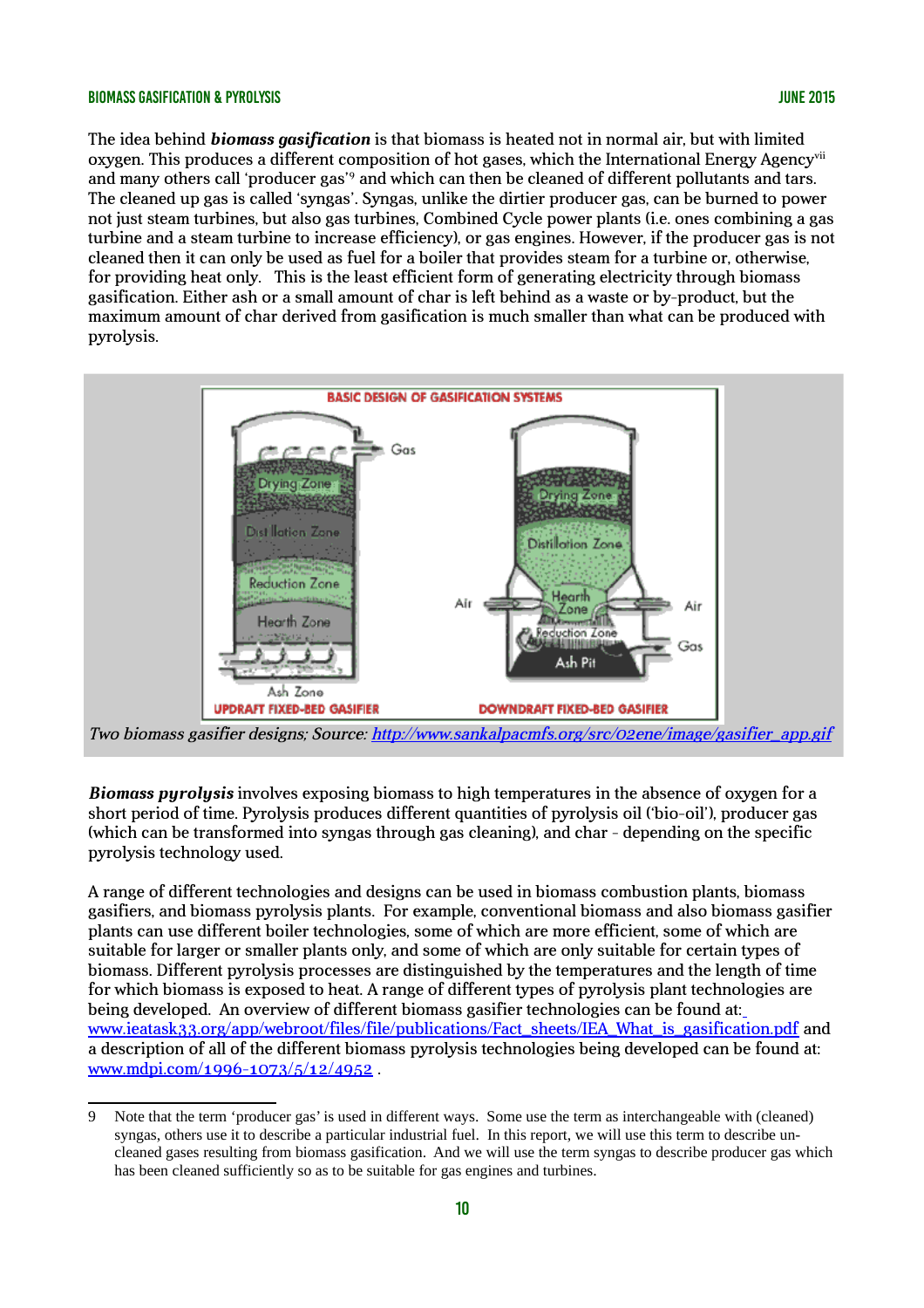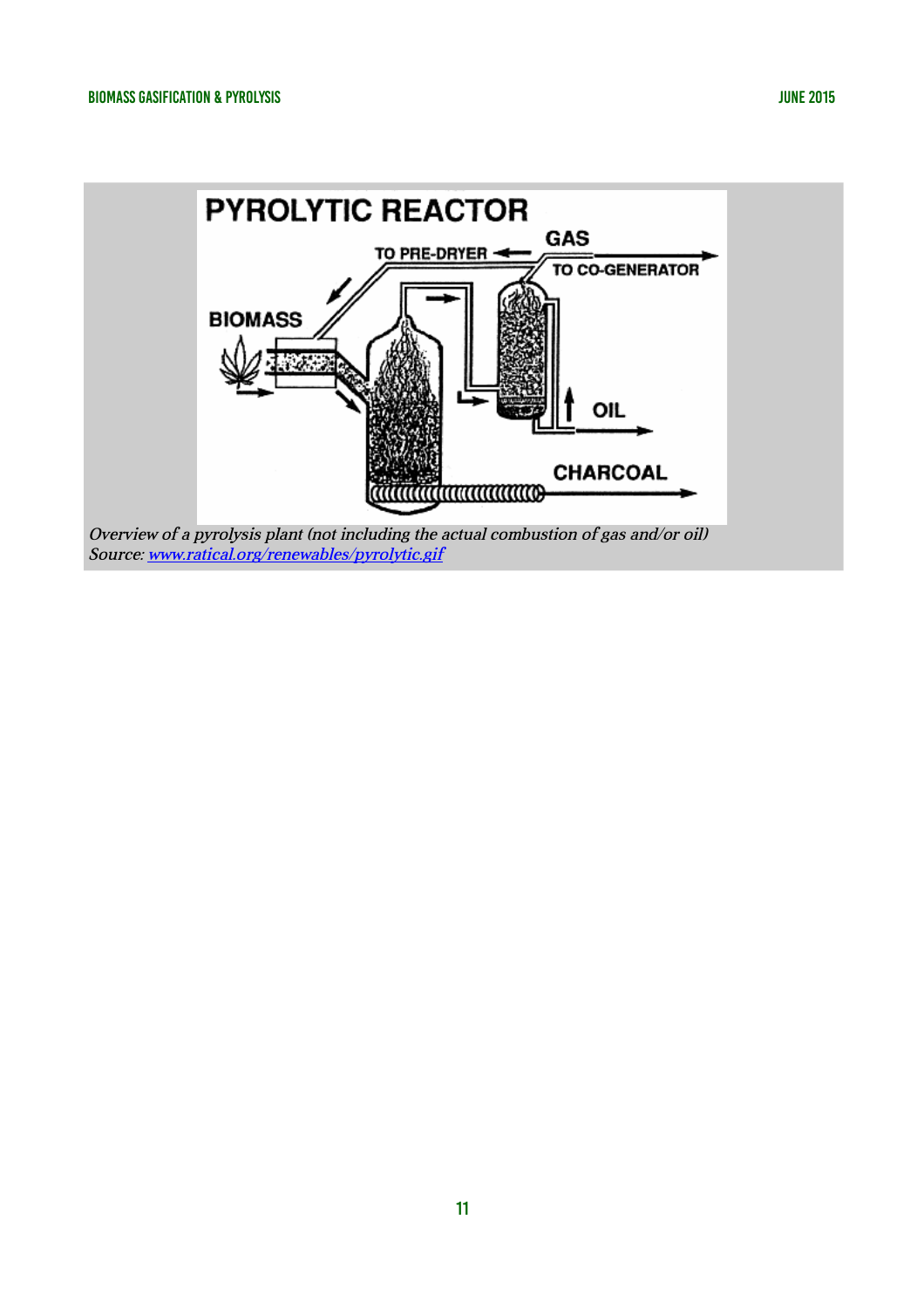# A short history of biomass **GASIFICATION**

Biomass gasification to produce 'wood gas' is not a new technology. Its discovery and early development dates back to the  $18<sup>th</sup>$  century. In 1789, a French engineer, Philippe Le Bon, wrote about distilling wood to produce gas. He later obtained a patent for this, although there is no record of him having turned such a process into practice<sup>viii</sup>. In 1785, another French inventor, Jean Pierre Minckelen, reported using the first gas lights<sup>ix</sup>. Gas lighting became commonplace in cities such as London during the early  $19<sup>th</sup>$  century. Some of that gas would have been produced from wood and peat but most of it was coal gas, which came to be known as 'town gas,' and was widely used until it was replaced by natural gas after World War 2.

From the early 1920s there was renewed interest in wood gas, this time as a transport fuel. The British inventor Thomas Hugh Parker is said to have built the first car to run on wood gas in 1901 $^{\mathrm{x}}$  though his invention of an oil-burning steam powered car and a very first electric vehicle are better documented<sup>xi</sup>. During the early 1920s, George Imbert developed the first wood gasifier suitable for a vehiclexii and commercial wood gas vehicles began to be built, especially in France. By 1929, around 1,880 vehicles in France ran on wood gas and the number increased to around 7,800 in 1938. Both Nazi Germany and fascist Italy heavily promoted the development and use of wood gas as a transport fuelxiii.Wood gas use in transport peaked during the Second World War when access to oil became difficult in Europe. It was most widespread in Germany but also widely used in Sweden, France, Finland, Denmark, Switzerland, Austria and the Netherlandsxiv.But although Germany reportedly built up to half a million wood gas cars, wood gas cars were never without problems – which is why petrol supplies were reserved for the armies.



Car running on wood gas, Germany, 1944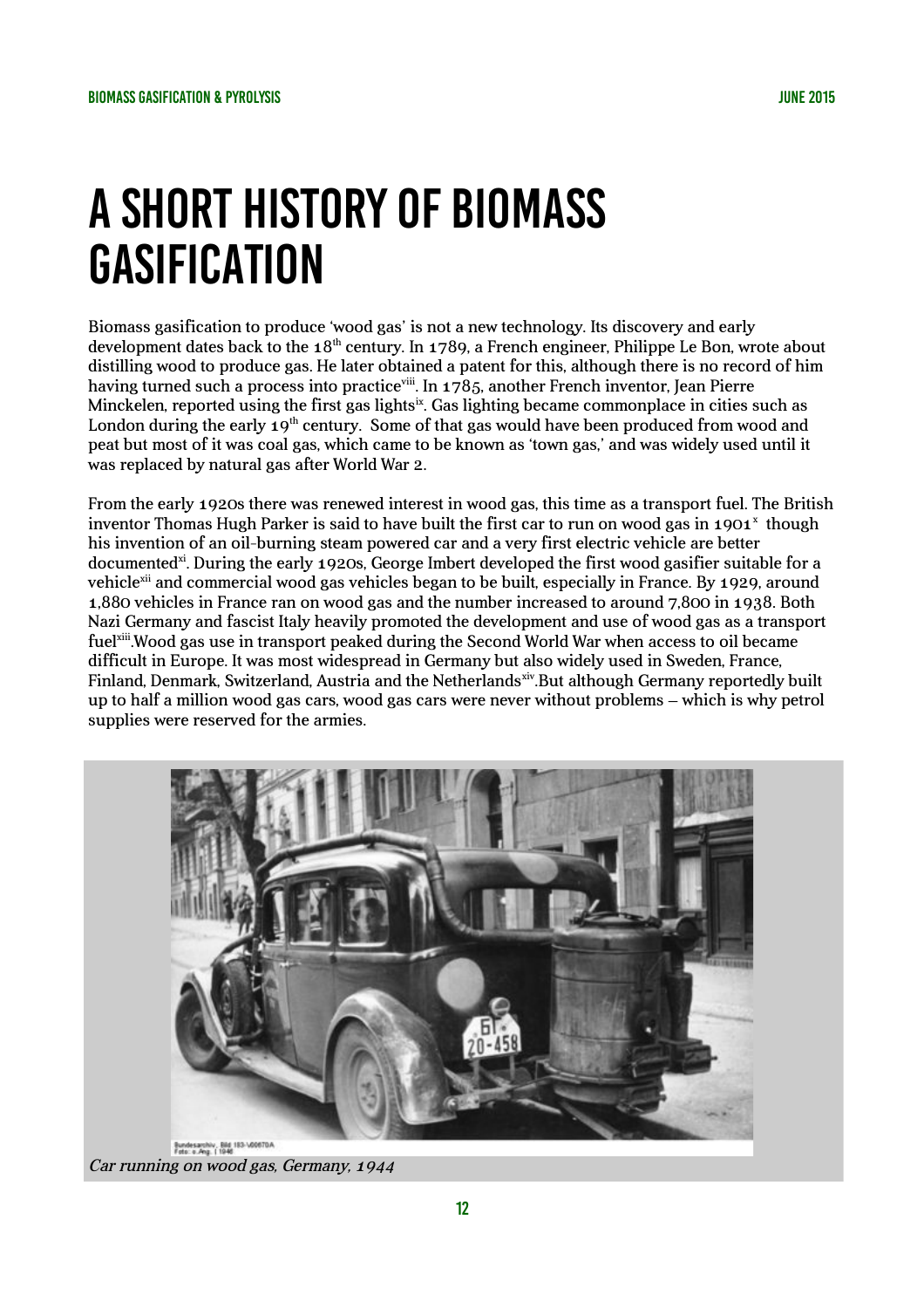A study of World War 2 wood gas vehicles in Finland<sup>xv</sup>, wood gas vehicles details these problems:

- Cars driven with wood gas were slower and less efficient than those run on petrol they had to be pushed up even small hills;
- The wood gas generators had to be cleaned and maintained regularly. Wood needed to be loaded more often than petrol tanks would be filled and engines took up to 15 minutes longer to start up;
- Large quantities of polluting soot were emitted;
- Drivers had to be careful to avoid a risk of explosion from flames or hot charcoal;
- Constant supplies of chopped wood o f the right type were required and those were difficult to come by, especially in cities;
- The most serious problem of all was carbon monoxide (CO) poisoning: At least 5-15 people a year were killed from CO poisoning but around half of all drivers using wood gas – including bus drivers - suffered some level of CO poisoning and, over a two year period, 6,000 car drivers using wood gas were reported to have fallen unconscious as a result. CO poisoning became so widespread that a specialist clinic had to be opened in Helsinki.

Not surprisingly, wood gas use for cars, trucks, and buses fell out of favour once petrol supplies resumed after the war.

Interest in biomass gasification resumed again after the 1973 'oil crisis'. This time it focussed on converting biomass to heat and electricity in order to reduce diesel use in developing countries. By the early 1980s, there were over 15 manufacturers of small scale biomass gasifiers and international development funds, as well as the governments of Brazil, China, India, Indonesia, Philippines and Thailand were supporting such investments<sup>xvi</sup>. In 1983, the World Bank and the UN Development Programme initiated a monitoring programme for such gasifiers. Their final report – published in  $1995<sup>xyi</sup>$  – made for rather sobering reading, especially where electricity generation from biomass gasification was concerned. It included:

"Almost none of the projects identified became fully commercial, and most proved unsustainable for technical, financial/economic, and institutional reasons". Even the successful projects had been plagued by technical problems for a year or longer and had relied on ongoing technical support and supply of spare parts. Heat gasifiers posed less technical problems but several closed for economic reasons.

'Success' however was measured purely in terms of a plant continuing to operate. Replacement of diesel, rather than clean and efficient energy production, was the main motivation for installing biomass gasifiers at the time.Pollution – especially with liquid effluents – was identified as a significant concern. In one case, 15kg of highly toxic phenols were discharged every hour.

15 years later, a similar survey of small-scale biomass gasifiers, this time commissioned by the German government, was published<sup> $x$ iii</sup>. From the 1990s, investment in biomass gasifiers was no longer confined to developing countries and the 2010 report looked at experiences in Germany as well as in India, Sri Lanka, and various African countries. By 2010, so the study suggested, small-scale biomass gasification had become no more reliable or successful than it had been during the 1980s and similar difficulties were being experienced everywhere, not just in poor countries, but also in Germany. There, 50 biomass gasifiers had been installed between 2000 and 2010:

However, "many have been taken out of operation after some months of trial. Some plants went up in flames and developers went bankrupt. The few plants that achieved more or less continuous operation were operating under special circumstances: They were part of university research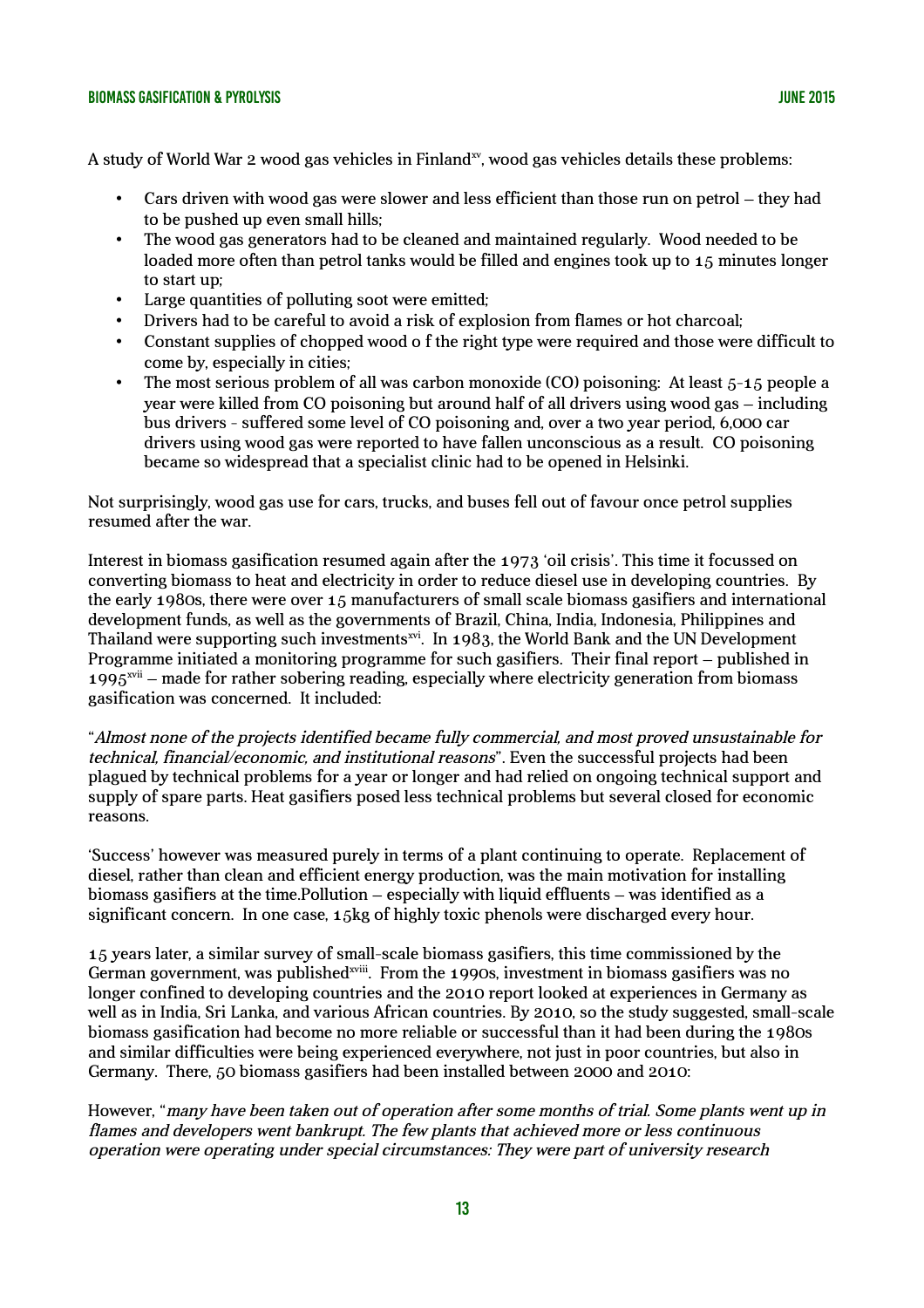programmes or were operated by the developers themselves. Moreover, in almost all cases about one to two years of adaptation were necessary".

Lack of reliable technology, high costs for technology support and repairs, and dangerous threats to the environment and to health and safety, were seen as the main obstacles to the technology. The authors suggested that these problems may have been overcome by operators of large biomass gasifiers in Scandinavia, though they did not in fact study such plants.

Biomass gasification is thus a relatively 'old' technology but one which, for the past century, has remained beset with technical problems.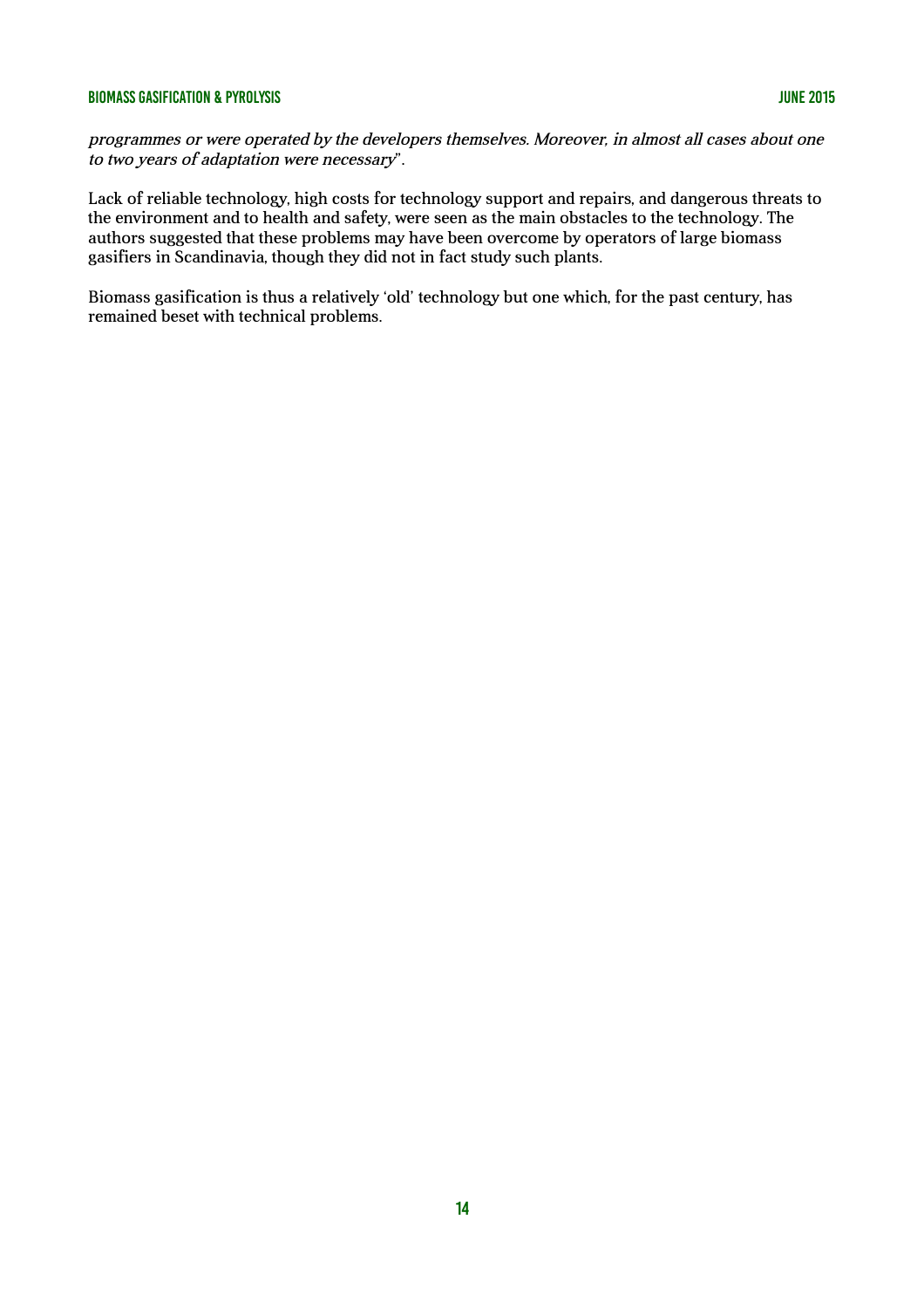# A very short history of biomass pyrolysis

Humans have used biomass pyrolysis for thousands of years – to produce charcoal. Charcoal was used in cave paintings older than 30,000 years and was being produced in significant quantities by the time the Bronze Age started over 5,000 years agoxix. However, the idea of using pyrolysis to produce bio-oil and gas to generate energy is a very recent one. The first 'commercial' (or at least larger than laboratory-scale) pyrolysis plants to have been built, appear to have been ones built by Dynamotive plants in West Lorne and Guelph in Ontario. These were opened in 2007/08 but only operated for a short period.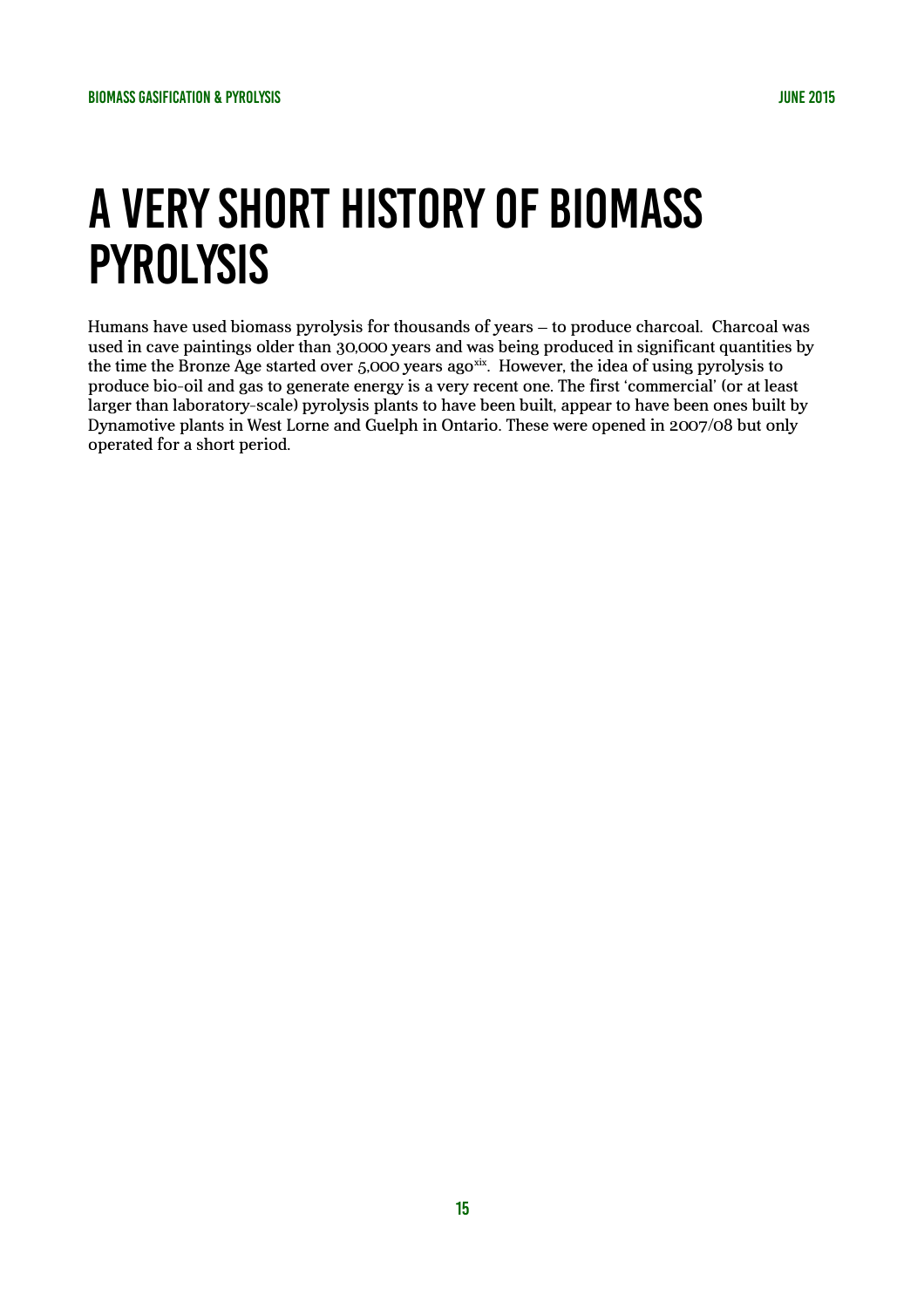# Biomass gasification around the world today

Today, interest in biomass gasification worldwide is motivated by four main objectives:

- The development of 'drop in' transport biofuels made from solid biomass, based on the refining of syngas derived from biomass gasification: This type of biofuel production remains in the early Research and Development stage;
- The use of clean syngas derived from biomass gasification for a variety of chemicals and other materials currently produced from fossil fuels: These uses also remain in the early Research and Development stages;
- Mainly small-scale biomass gasifiers promoted in developing countries to increase overall energy supply and access and in the hope of reducing dependence on diesel;
- Biomass gasification for heat and/or electricity generation as a contribution towards renewable energy targets and, potentially, a way of generating energy from biomass more efficiently and with less air pollution than would be possible in a conventional biomass plant.

All commercial investments in biomass gasification in the UK are for electricity generation (with and without cogeneration of heat).

The International Energy Agency (IEA) has published a map of biomass gasifiers worldwide: [www.ieatask33.org/content/thermal\\_gasification\\_facilities](http://www.ieatask33.org/content/thermal_gasification_facilities) . Although this map/list is far from complete it shows a significant number of investments and it also confirms that some biomass gasifiers have now been operating for several years, some for over a decade, although 17 cancelled, stopped, or suspended projects are listed. Unfortunately, no independent information about the status, operation, or potential problems of any of the gasifiers listed is available and at least one of the companies listed by the IEA as operating four such plants (Stirling DK) has gone out of business $^{\mathrm{xx}}$ . Those projects which appear to have been successful  $-$  i.e. which have been operating for several years – have tended to either involve collaborations between companies and research institutes or long-term company commitments to continually invest in adjusting upgrading and optimising plants in order to resolve technical problems. Subsidies appear to be essential in all cases – although conventional biomass power plants also generally rely on subsidies.

For example, an 8 MW combined heat and power gasifier in Guessing has been operational since 2002. This is a steam-blown gasifier using dry wood as fuel. According to the company, "Renet-Austria, a competence network on energy from biomass, consisting of experts from universities and industry started to develop this process further to a commercial stage. During the last years a lot of improvements could be reached"<sup>xxi</sup>. Continuous development and the involvement of many experts has allowed this plant to be operated relatively successfully. Also, a smaller biomass gasification combined heat and power plant in Oberdorf, Switzerland, has been operational since 2007. It is run by a cooperative enterprise but has involved collaboration with 10 companies, a regional authority, and three not-for-profit organisations<sup>xxii</sup>.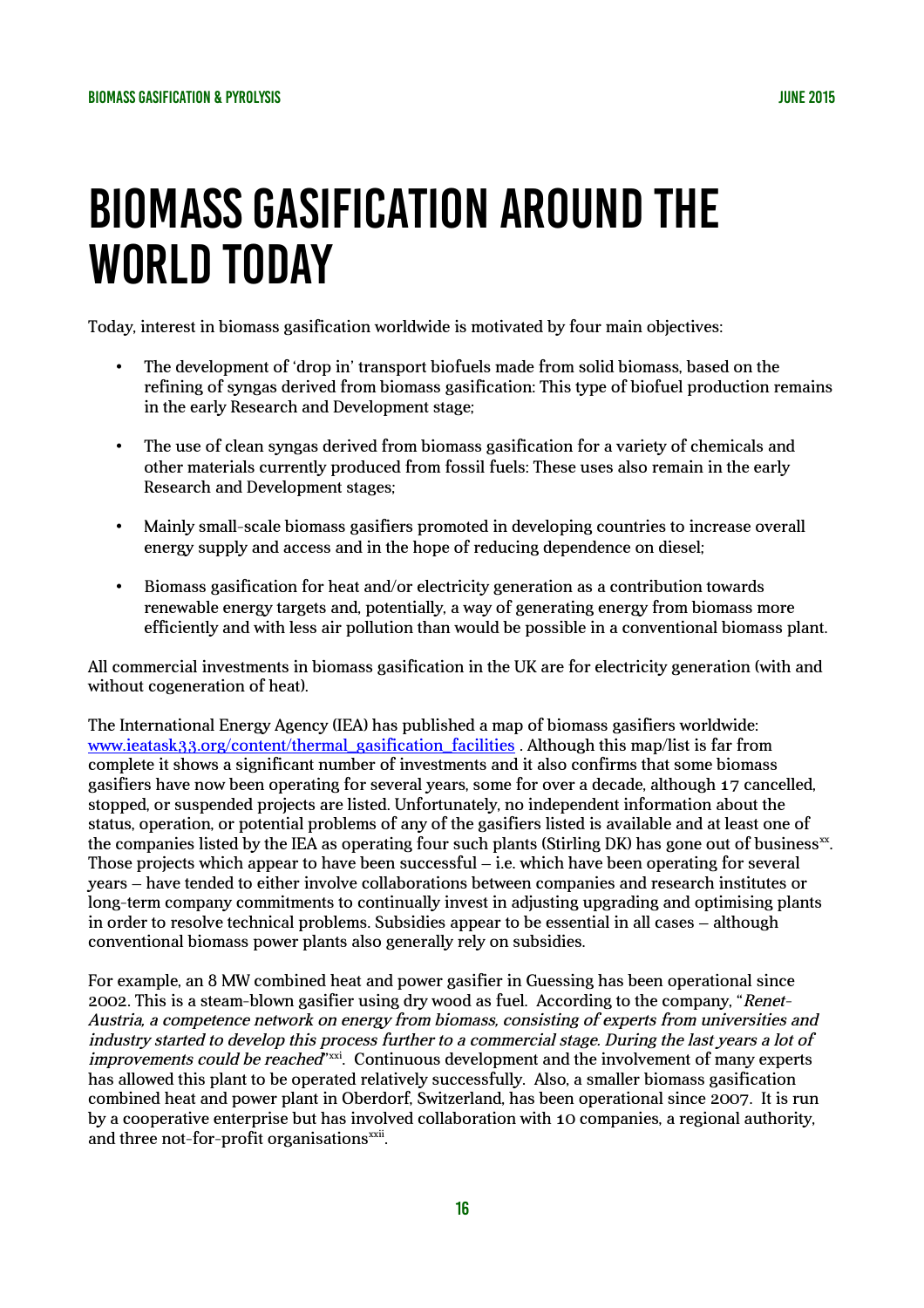### Main technical challenges associated with biomass gasification

- Efficient energy generation through biomass gasification depends on clean syngas, i.e. gas of a quality similar to natural gas and therefore capable of being burned in gas turbines and engines. This is discussed further below. **Effective gas cleaning** is one of the main difficulties associated with this technology;
- $\bullet$  Biomass gasification at temperatures below 1,300°C produces gas with a range of heavy hydrocarbons. These are collectively known as **tars**. If tars build up, they cause 'fouling', which means they clog up vital equipment and prevent it from working properly. This could include clogging up of air emissions mitigation systems, and create greater air pollution as a result<sup>xxiii</sup>. It can also require plants to be shut down. Avoiding and/or breaking down tars is a major challenge. Using dry wood can reduce but not eliminate problems. Higher combustion temperatures can also reduce problems but may not be practicable. Plasma arc gasification has been proposed as one solution, however we have been unable to find any examples of operating plasma arc biomass gasifiers in Europe and none of the biomass gasifiers ever proposed in the UK would have used that technology;
- There are **health and safety risks** associated with any plant that involves handling large quantities of woodchips and pellets, since wood dust is highly explosive and wood can selfignite. However, biomass gasification carries additional risks because producer gas and syngas are highly explosive. To prevent an explosion when pressure builds up inside a gasifier, operators may be forced to vent dirty producer gas straight into the atmosphere, bypassing the various mitigation systems designed to clean it. These risks were exemplified by a Municipal Waste gasifier in Scotland: Between 2009 and 2013 (when the plant's permit was finally removed<sup>[10](#page-17-0)</sup>), there were at least 88 bypass stack activations resulting in unlawfully high air emissions. Nonetheless, an explosion eventually did occur, as did a major fire<sup>xxiv</sup>.

<span id="page-17-0"></span><sup>10</sup> Note that another company has since applied for a new permit to reopen the accident-struck plant.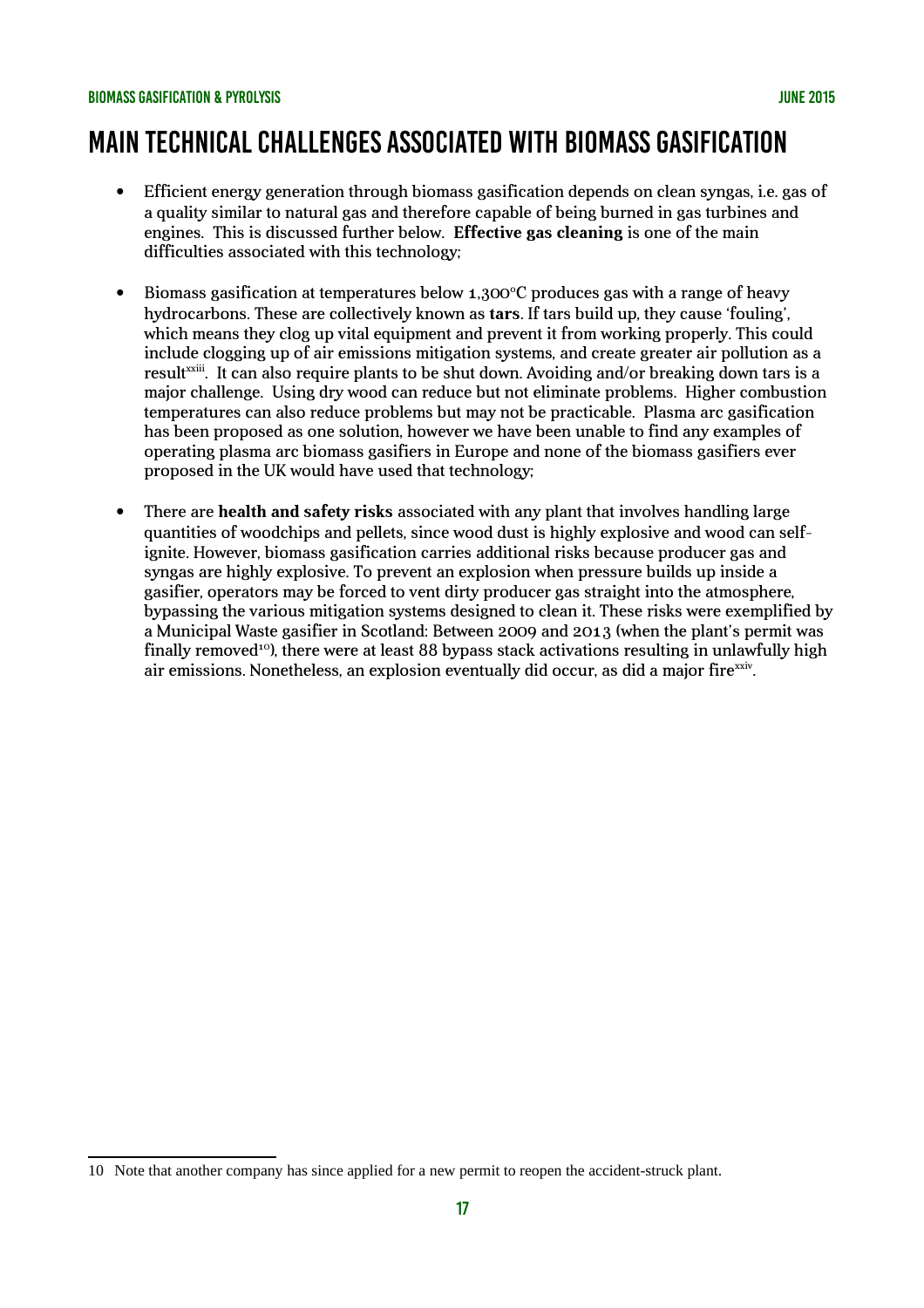# Biomass pyrolysis: A global overview

The US Department of Energy, the European Union, and various other governments support Research and Development into biomass pyrolysis. The International Energy Agency has set up a platform to facilitate cross-country collaboration to develop this technology<sup>xxv</sup>. The technical challenges associated with bio-oil and syngas production through pyrolysis are significantly greater than those associated with biomass gasification. It is widely accepted that more Research and Development are required before this technology can become commercially viable<sup>xxvi</sup>.

Interest in advancing this technology, despite the significant technical obstacles, is primarily motivated by the quest for second-generation biofuels: Although pyrolysis or bio-oil itself is not of high enough quality to be burned in car engines, it could, at least in theory, be refined into transport biofuels. Pyrolysis is thus one of several pathways for turning solid biomass into liquid biofuels which is being researched.

Entrepreneurs, researchers, and others promoting the use of biochar also have an interest in biomass pyrolysis. Biochar is being promoted as a soil amendment which is claimed to make soils more fertile, to help sequester carbon long-term, and to have various other benefits. In reality, the scientific evidence so far shows that these claims are highly questionable and that biochar use cannot be relied on to have such desired impacts. Biochar has been discussed by Biofuelwatch elsewhere<sup>xxvii</sup>. Pyrolysis char of the right quality can also be used as 'activated carbon'. Activated carbon is char with very fine pores which can be used to filter different contaminants from water or from flue gases (e.g. mercury from coal power plants).

However, optimising pyrolysis for char production means using 'slow pyrolysis', i.e. exposing biomass to temperatures averaging 400 $\degree$ C for a relatively long period. Slow pyrolysis yields around 30% bio-oil, 35% char, and 35% gas – with lower temperatures resulting in more char production. By varying the temperature and length of time that the biomass is exposed to heat, different qualities of chars can be produced. However, slow pyrolysis – with lower temperatures – produces less bio-oil and bio-oil that is of lower quality and thus even more difficult to refine into transport fuels. Furthermore, exposing biomass to heat for longer periods requires more energy xxviii.

Exposing biomass to higher temperatures for much shorter periods – called fast and flash pyrolysis – results in 50-75% production of bio-oil, which is of a higher quality than that produced through slow pyrolysis. However, it produces far less char. Moreover, char produced at high temperature appears less likely to improve crop yields than char produced through slow pyrolysis because it is less alkaline and has other chemical properties which make it less easy for plants to absorb nutrients $\frac{x}{1}$ . Slow pyrolysis is also used to produce activated carbon - though the pyrolysis is then followed by further treatment of the carbon $\frac{xxx}{x}$ 

In short, pyrolysis can either be optimised to produce char for use as biochar or for conversion to activated carbon, or to produce bio-oil as a fuel, but not both. As for syngas production, gas yields also drop with higher temperatures and companies interested primarily in producing and using syngas will always opt for gasification (which yields 90% gas, rather than a mere 10-30% from fast and flash pyrolysis).

<span id="page-18-0"></span><sup>11</sup> Note that this is appears to be a general trend – but the interaction between different biochars with different soils and crops is highly complex and so far impossible to predict with any accuracy.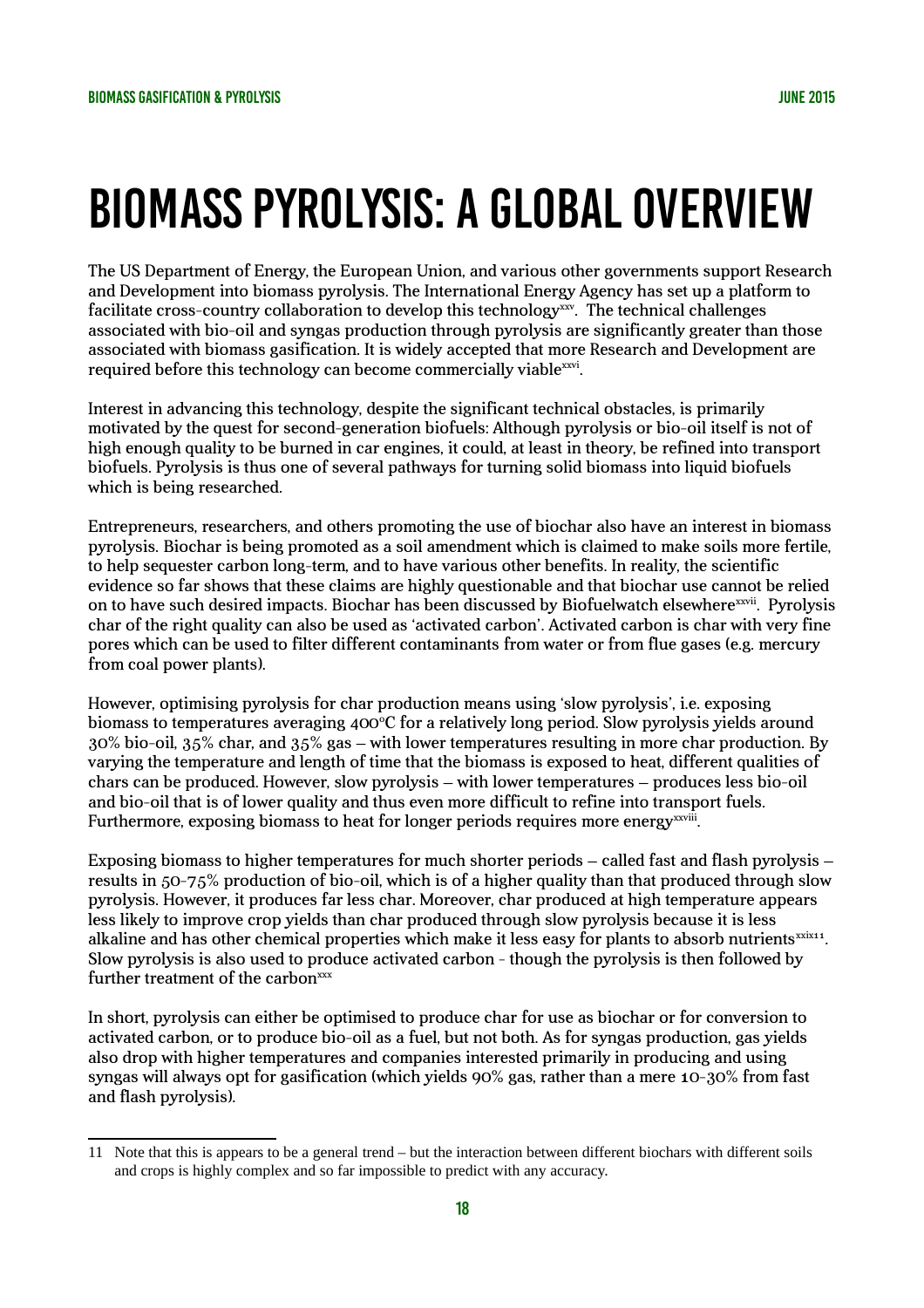The prospect of a highly-efficient pyrolysis plant which produces bio-oil as a useful fuel, clean syngas to produce energy and commercially useful char, is thus a very remote prospect indeed.

In fact, just one company – Dynamotive – appears to ever have built pyrolysis plants (two in Ontario) with the purpose of selling biochar and bio-oil. Both closed down after a short period.

The largest existing commercial biomass pyrolysis projects we identified, were developed by Fortum and Ensyn and are both heavily subsidised. A third such plant, called the 'Empyro Project' is currently under construction in Hengelo in the Netherlands. The aim is that this flash pyrolysis plant will produce steam, electricity, pyrolysis oil and organic acid. This project, too has been subsidised (through the  $7<sup>th</sup>$  Framework Programme of the European Commission $^{\text{xxxi}}$ .

The Finnish company Fortum, together with other corporate partners, started commissioning a pyrolysis plant capable of producing up to 50,000 tonnes of bio-oil in November 2013. They were still carrying out test-runs when a major explosion occurred in March 2014, injuring three workers<sup>xxxii</sup>. Commissioning restarted in September 2014 but Fortum do not expect the plant to be fully operational until autumn 2015. Bio-oil is burned in Fortum's existing combined heat and power plant in Joensuu in Finland, which is adjacent to the new pyrolysis plant and which otherwise burns wood and peat.

Ensyn, a Delaware-registered company working in 'strategic alliance' with Honeywell subsidiary UOP LLC, claims to have built a fast pyrolysis plant with a capacity for producing 3 million gallons of "renewable fuel oil" (i.e. bio-oil) a year in Renfrew, Ontario, as well as 15 smaller fast pyrolysis plants in the US, five of them commercial ones in Wisconsin, with new developments underway in Malaysia and Brazil. They started in April 2014 and have produced 37 million gallons of bio-oil over 25 yearsxxxiii. Ensynhas received substantial subsidies for their investments. If the figures they cite are correct, then Ensyn would appear to have achieved commercialisation of larger-scale biomass pyrolysis – contradicting the International Energy Agency Task Force on pyrolysis, who believe that several challenges will have to be overcome before this could happenxiv. They would have achieved what no other company in the world has managed and Fortum's claims about having built the world's first commercial bio-oil combined heat and power plant would be incorrect. Independent research into and analysis of Ensyn's experience, as well as into evidence of actual quantities of bio-oil produced and any technical obstacles encountered, would seem highly valuable.

### Main technical challenges associated with biomass pyrolysis

A 2012 peer-reviewed technological review of biomass pyrolysis $\frac{3x}{x}$  concluded:

"Conversion of biomass to bio-fuel has to overcome challenges such as understanding the trade-off between the size of the pyrolysis plant and feedstock, improvement of the reliability of pyrolysis reactors and processes to become viable for commercial applications... Bio-oil production through pyrolysis is still an immature technology and is not commercially feasible yet. Pyrolysis bio-oil needs to overcome many technical, economic and social barriers to compete with tradition fossil fuels".

- One of the challenges consists of producing bio-oil of a high enough quality to be used as a heating fuel and modifying engines, turbines, and boiler combustion systems so that bio-oil can be efficiently burned without damaging the plant's components through slagging and corrosion.
- Different pyrolysis technologies have been developed but there are challenges associated with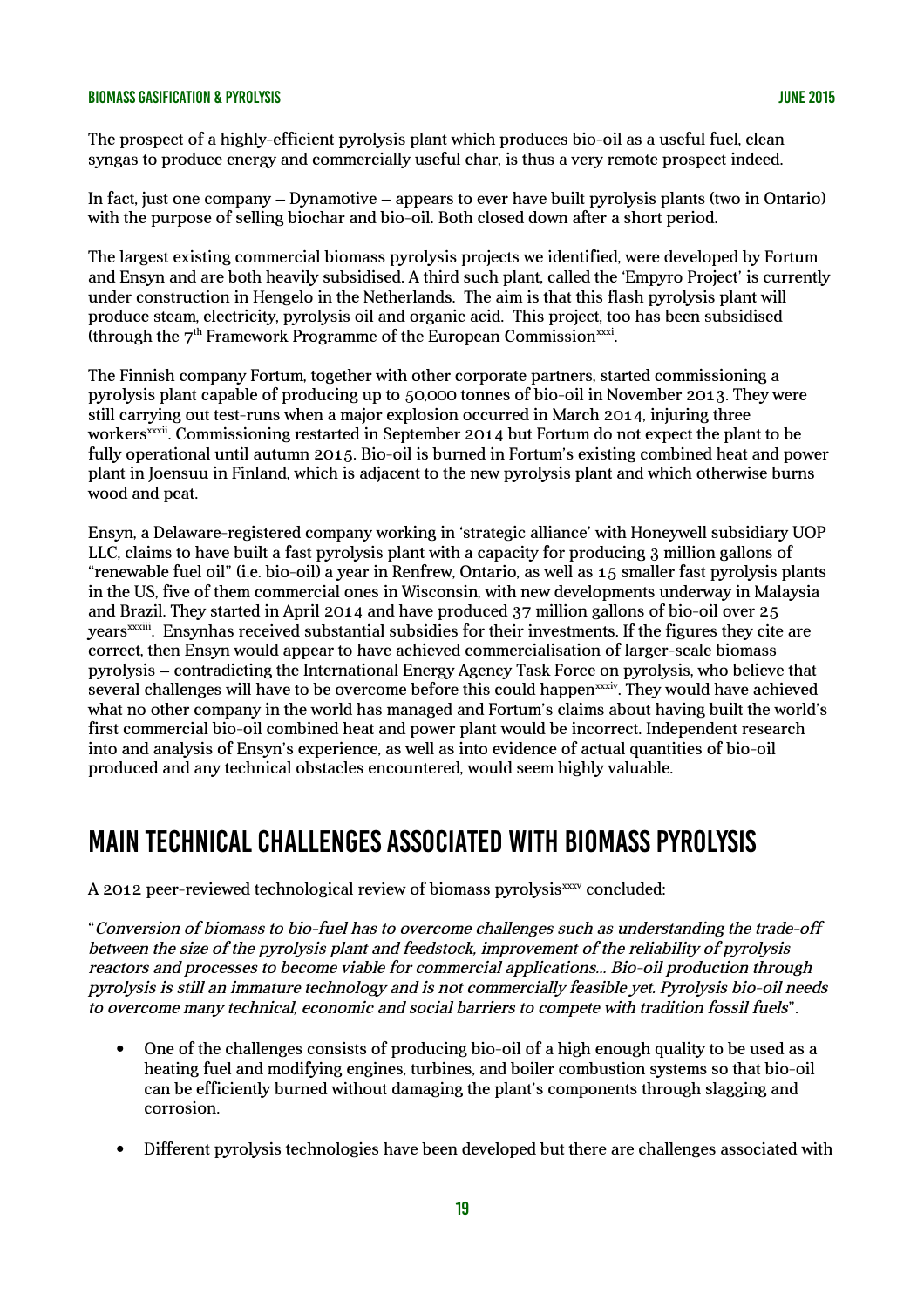each of themxxvi. For example, one technology offers reliable pyrolysis reactors which can be scaled up – but heat-transfer and thus efficiency remains unproven at larger scales. Another technology overcomes the problems with heat-transfer, but it has not yet been possible to scale it up and there are problems with 'char attrition', i.e. with char particles breaking up and contaminating the bio-oil, making it less usable.

• There are particular health and safety problems associated with pyrolysis $\frac{3}{x}$ . Like gasification, pyrolysis produces highly explosive and flammable gases. Furthermore, pyrolysis gases are toxic and one accident in a municipal solid waste pyrolyser in Germany, led to an entire neighbourhood being evacuated and several workers and residents being admitted to hospital for observation<sup>xxxviii</sup>.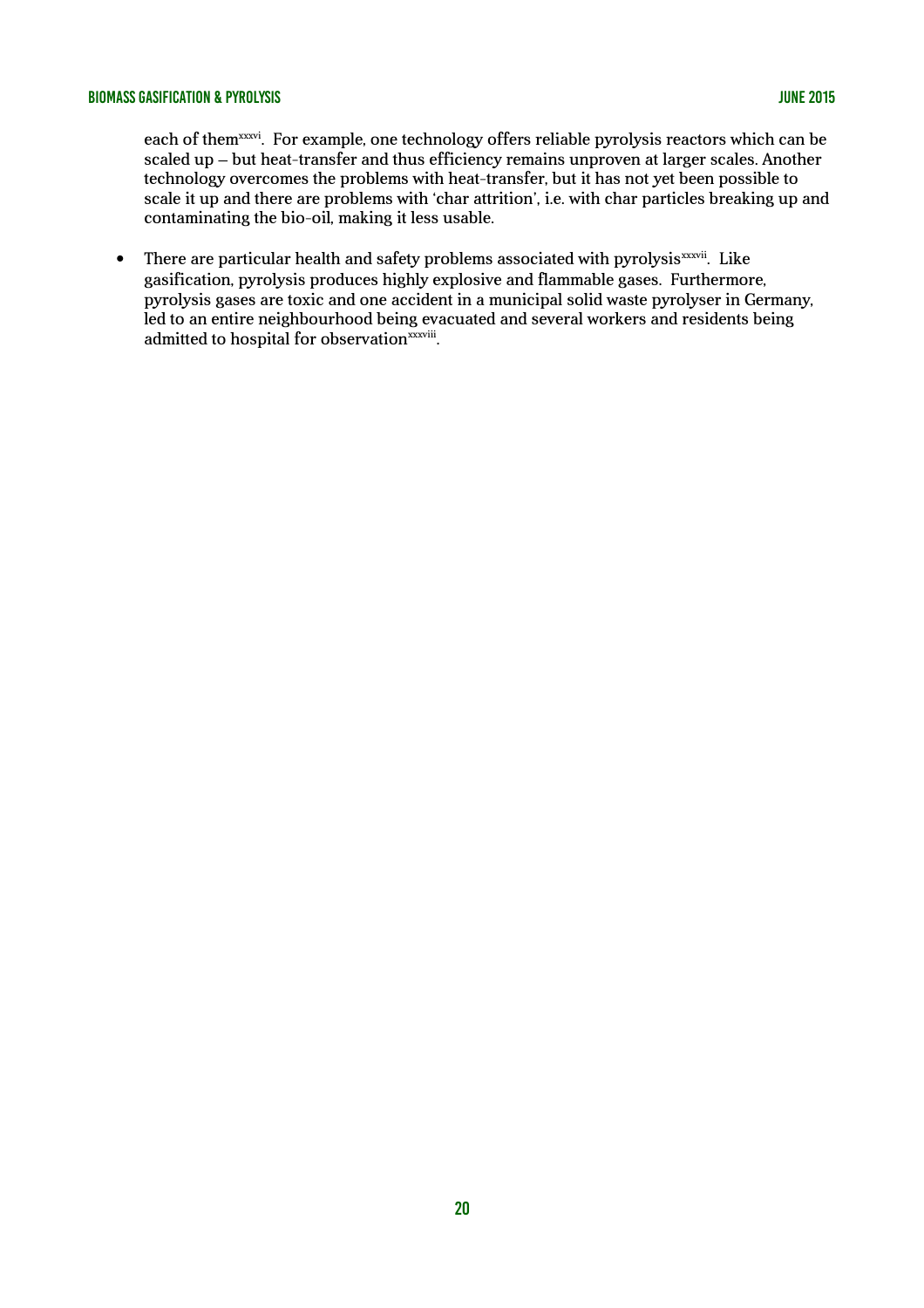# How efficient are advanced conversion biomass plants?

### Conventional biomass combustion

Burning biomass to generate electricity is an inefficient process: Most biomass power stations operate at 20-30% efficiencies, i.e. they lose 70-80% of the energy contained in the feedstock $\frac{x}{x}$ . Smaller plants tend to be less efficient than larger ones, but even the very largest and most efficient plants that burn wood to generate electricity only, still waste over 60% of the energy contained in the biomass.

Overall efficiency levels of biomass power stations can be raised by capturing waste heat and supplying it to customers i.e. by designing such plants as combined heat and power plants. The greater the proportion of heat supplied compared to electricity, the more efficient a combined heat and power plant will be. However, in the UK, the vast majority of biomass is burned in electricity-only rather than combined heat and power of heat only plants. According to a 2013 DECC forecast, 14.3 million tonnes of biomass are expected to be burned in electricity-only power stations in 2016/17. compared to 900,000 tonnes in combined heat and power plants $x<sup>1</sup>$ 

## **GASIFICATION**

The efficiency of a biomass gasifier depends on:

- How electricity is generated: Gas turbines and gas engines are significantly more efficient than steam turbines on their own. Combined cycle plants – which combine a gas turbine and a steam turbine – are more efficient still. Integrated gasification combined cycle (IGCC) plants have been proposed as (in theory) the most efficient form of biomass gasification, but we have found no evidence that any biomass IGCC plant exists anywhere in the world<sup>[12](#page-21-0)</sup> and none is planned in the UK. Furthermore, experience with coal IGCC plants shows that actual energy returns can be far worse than predicted ones (and worse than for conventional coal power  $plants<sup>13</sup>$  $plants<sup>13</sup>$  $plants<sup>13</sup>$ ).<sup>xli</sup>
- The biomass feedstock: Different types of biomass with different moisture content produce

<span id="page-21-0"></span><sup>12</sup> A demonstration biomass IGCC combined heat and power plant started being commissioned in Värnamo in Sweden in 1993, took a further three years to become operational, and was closed in 2000. Although the project was later resumed, this was to try and produce biofuels, not heat and power. Another biomass IGCC demonstration plant started being commissioned in Xinghua in China in 2005 but by 2008, the project wasn't fully running [\(http://pubs.acs.org/doi/abs/10.1021/ef8004042?journalCode=enfuem\)](http://pubs.acs.org/doi/abs/10.1021/ef8004042?journalCode=enfuem). We have not been able to find any evidence to suggest it is currently operating.

<span id="page-21-1"></span><sup>13</sup> We note that most conventional biomass power stations achieve lower peak steam temperatures and thus lower efficiency than conventional coal power stations. In theory, the 'efficiency gain' achieved by biomass IGCC plants could therefore be greater than that achieved by coal IGCC plants. However, in the absence of any experience with biomass IGCC plants, it is impossible to know whether this would indeed be the case.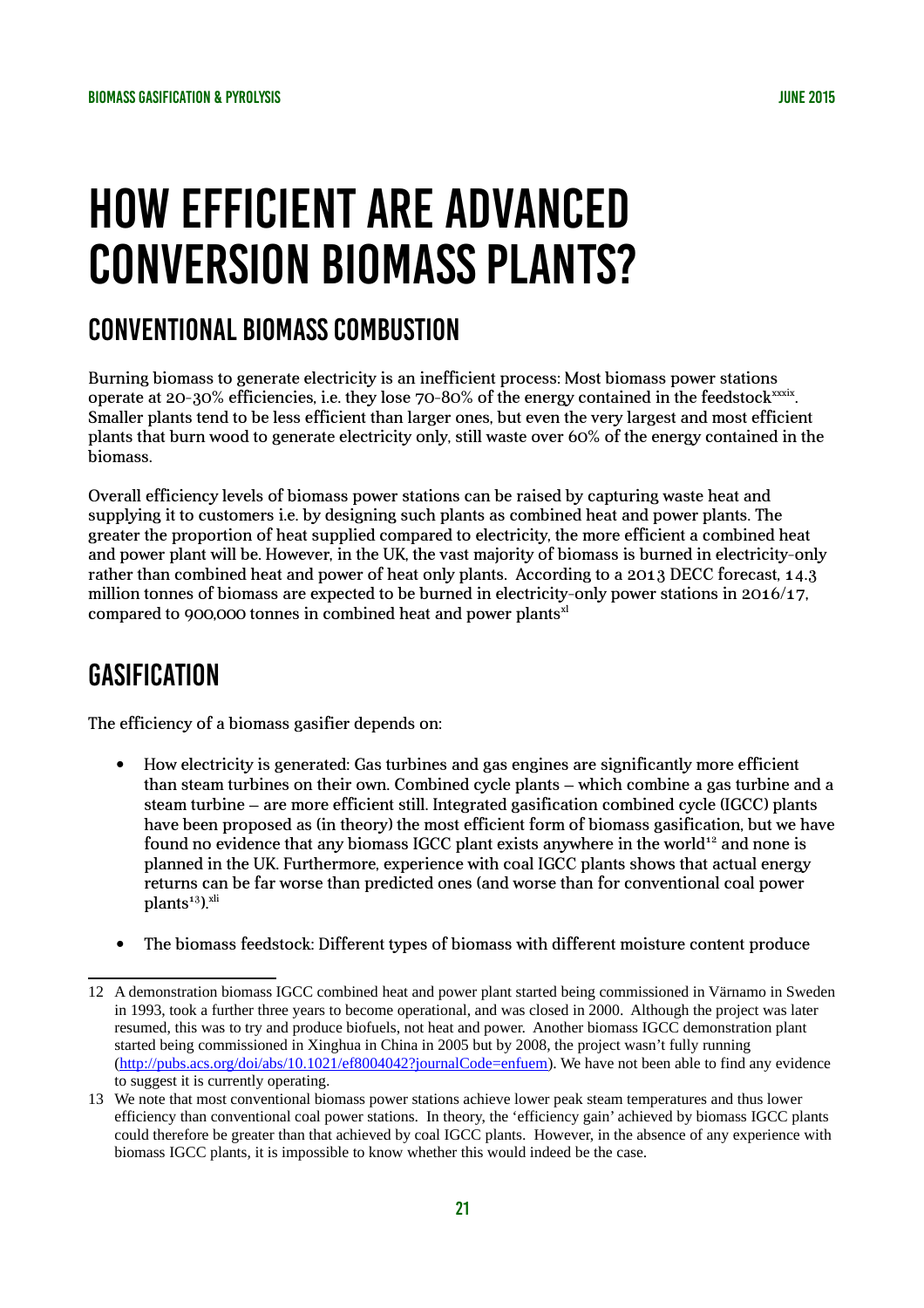syngas with a different energy content;

 The size of the gasifier: As is the case with biomass combustion plants, smaller units tend to be less efficient than larger ones. It is not the overall size of the project that matters in this context – it is the size of the individual units. Some medium-sized biomass gasifiers proposed would consist of several very small units or 'modules'.

In a biomass gasifier which produces and combusts cleaned syngas, it is always necessary to first cool down the dirty producer gas in order to clean it. During this cooling process, a proportion of the original energy contained in the biomass will be lost. According to the International Energy Agency's Task Force on biomass gasification, during gasification "70-80% of the energy contained in the initial solid fuel is transferred to the chemical energy of producer gas (remaining 20-30% accounts for heat and losses)" xlii. The greater efficiency of a gas engine or gas turbine – compared to a steam turbine, on which a conventional biomass plant relies, – can more than compensate for this energy loss. Burning clean syngas to power a steam turbine, on the other hand would result in a significant energy loss compared to what a conventional biomass plant would achieve.

As one peer-reviewed study about biomass gasification published in 2014 states:

"The challenge of this system [biomass gasification reliant on a steam turbine] is related to the net electrical efficiency, which is extremely low (10–20%). The high capital cost and the limitation of boiler and steam turbines lead [companies] to avoiding this technology for power generation from biomass gasification gas."<sup>xliii</sup>

However, none of the biomass gasifier proposals that have been made in the UK which rely on powering a steam turbine involve any cleaning of the producer gas. This means that their efficiency will simply be comparable (i.e. comparably low) to that of a comparable conventional biomass plant. In reality, though, the efficiency of those proposed gasifiers tends is particularly low<sup>[14](#page-22-0)</sup>. This is largely due to the very small size of the proposed individual units or modules. This also applies to the Tyseley development which is supported by the Green Investment Bank: Based on published figures, the expected efficiency would be a mere 20%. This seemingly illogical technology choice, as we shall see below, is a perverse result of the UK government's subsidy rules for bioenergy.

What about gasifiers which power a gas turbine or engine with cleaned syngas? These can achieve slightly greater efficiencies than conventional biomass of the same size despite the loss of energy during gas cooling. This is due to the fact that gas engines and gas turbines are more efficient than steam turbines. The Guessing biomass gasifier in Austria, mentioned above, achieves 20-25% electric efficiency, but 80% overall efficiency due to a high level of heat use – though it is not clear from the citation whether this is gross or net efficiency, i.e. whether use of energy to run the plant is included in the figure xliv. This is a high efficiency level for a combined heat and power plant, but it is one that can be achieved by a well-designed combined heat and power biomass combustion plant too. Another company planning to build a 5 MW biomass gasifier with a gas engine in Bulgaria, states that they will achieve 70% overall efficiency and 26% electric efficiency<sup>xlv</sup>. Those figures are relatively high for a biomass plant of this size but could be easily exceeded by larger conventional biomass power plants.

<span id="page-22-0"></span><sup>14</sup> Our calculations suggest electrical efficiency rates of just 19-23.5% for several currently or recently proposed biomass gasifiers in the UK.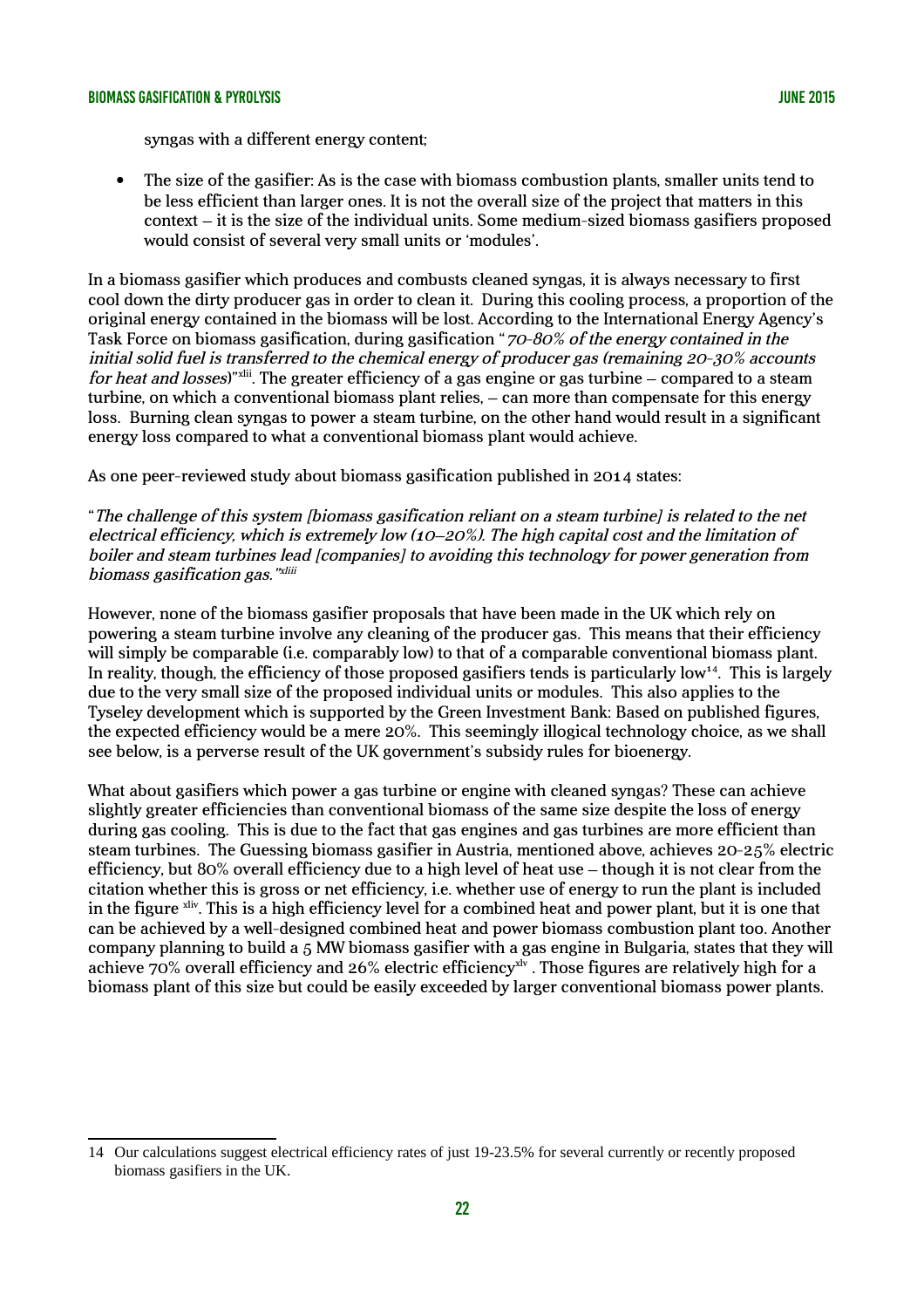# **PYROLYSIS**

Pyrolysis, as we have seen above, yields bio-oil, producer gas (which can be cleaned to become syngas) and char in varying proportions. In theory, optimum efficiency would rely on cleaning the producer gas and burning it in a gas engine or turbine and also burning the bio-oil as efficiently as possible, while keeping non-fuel char yields as low as possible. But no plant in the world has ever been built which makes use of all three products – and world's only pyrolysis plant designed to produce bio-oil and combined heat and power is not yet fully commissioned. In the absence of any real experience with pyrolysis plants for energy generation, we cannot credibly predict how efficient those might be.

### Are biomass gasifiers cleaner or more polluting than biomass combustion plants?

As we have discussed elsewhere<sup>xlvi</sup>, burning virgin wood in power stations emits approximately as many pollutants as burning coal in similar plants, but more of some pollutants and less of others. Burning chemically treated waste wood emits a greater range of pollutants and many of them in greater quantities.

If the producer gas from biomass gasification is cleaned to such a high standard that it can be burned in gas engines or turbines, then the emissions will be significantly lower than those from biomass combustion plants – as long as the plant operates smoothly. As we have seen above, technical problems with such plants are almost universal and they can include dirty producer gas being vented straight into the atmosphere to prevent pressure build-up and an explosion.

Yet cleaning of the producer gas is costly and not necessary in order to run an inefficient steam turbine – although burning dirty producer gas will increase boiler corrosion and make boiler maintenance more costly. Thus, a biomass gasifier that powers a steam turbine can be expected to emit similar types and levels of pollutants as a comparable biomass combustion plant. But again, this would only apply if such a gasifier was to operate smoothly. Which, as we have seen, is unlikely to be the case - at least for the first year or two of operation. Even without any incidents requiring venting of dirty producer gas, frequent shutdowns and start-ups of such a plant will result in significant peaks in the emission of dioxin and furans and other air pollutants<sup>xlvii</sup>. Technical problems thus translate into very real pollution and public health concerns.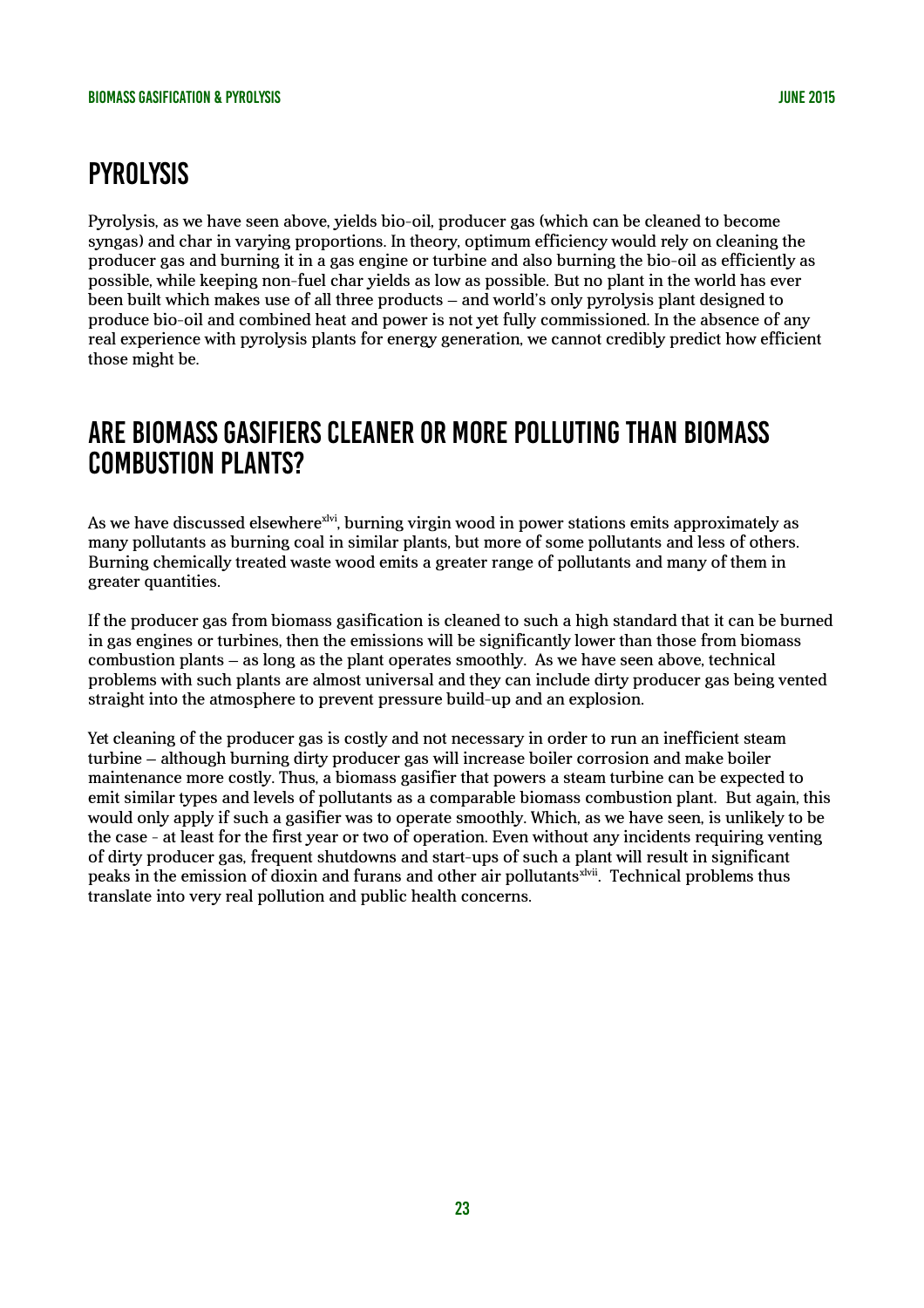# The UK's experience with biomass gasification and pyrolysis schemes

## Lessons not heeded: ARBRE – the UK's first failed biomass gasifier

In February 1997, Selby District Council granted planning consent for the UK's first biomass gasification project, and arguably for the most ambitious such project yet proposed in this country. The ARBRE ("Arable Biomass Renewable Energy") project was developed by a consortium of four companies in response to a European Commission call for biomass gasification demonstration projects. The European Commission grant was to cover 40% of the cost, although costs escalated and it therefore only covered 28%. In addition, the developers were guaranteed UK subsidies for electricity generation. The ARBRE plant, located in Eggborough, was built as an Integrated Gasification Combined Cycle (IGCC) power plant – in theory a particularly efficient, low-pollution type of biomass plant which, however, has never been technically proven. In 2001, the plant was finally fired up. But it never operated successfully and in 2002, the project went into liquidation. A peer-reviewed study has since looked at the obstacles faced by the projects and the reasons it did not succeed x iii, due to a combination of technical, organisational, and financial problems. Gas cooling and cleaning was described as the project's 'Achilles heel'. The authors concluded: "

"Arguably, there was insufficient control and monitoring by the organisations and companies involved in Project ARBRE. This lack of control seems to have exacerbated the degree of technical errors and the failure to address these errors in sufficient time. Perhaps the key policy message to emerge from the case is that effective scrutiny and oversight of publicly funded demonstration projects is required throughout their development, especially when bodies that might usually be performing this function in a commercial setting (e.g. banks) are not involved in this capacity".

These lessons, as we shall see, have not been heeded: The government has since increased subsidy rates for biomass gasification and pyrolysis but exercises virtually no oversight or control over projects. Planning policy requires planning authorities to ignore any questions about the technical feasibility of projects. Planners must assume that any plant will operate in full accordance with its Environmental Permit and that the conditions in the permit will be fully enforced by the Environment Agency<sup>xlix</sup>. This is despite the fact that the literature about biomass gasifiers shows that they cannot be expected to operate smoothly for at least the first one or two years, and even though the Environment Agency (or their Scottish equivalent, SEPA) will only revoke permits in the most extreme circumstances. And, as we shall see below, the Green Investment Bank's support for the Tyseley biomass gasification project raises questions about their level of diligence.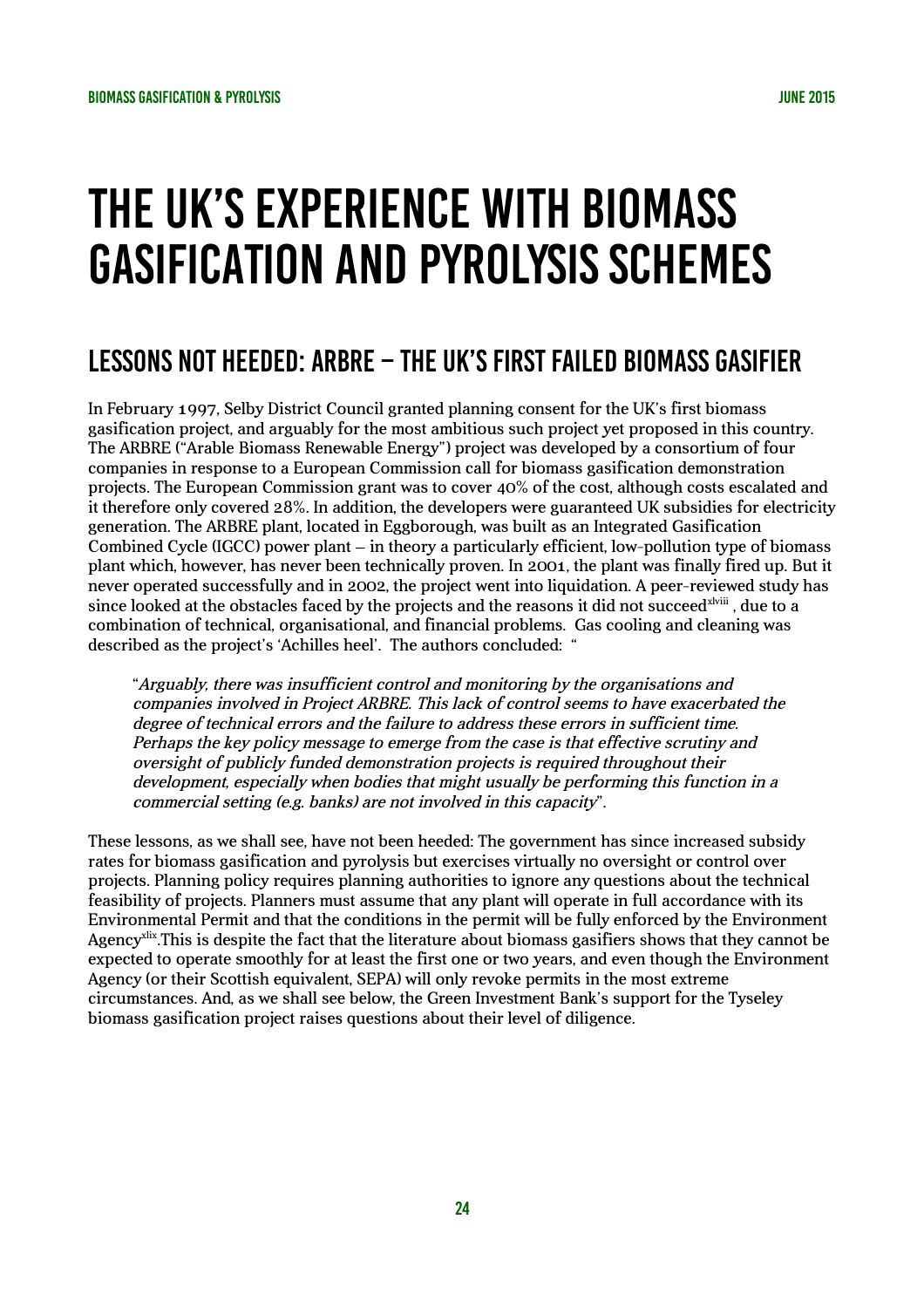### Badly advised: How Highland Council bought into biomass gasification technology and lost £11.5 million

From 2002, Highland Council embarked on a biomass project in Wick: They would build a combined heat and power plant which would use residues from nearby tree plantations to heat local housing and sell electricity to the grid. Few would fault the idea. The plant was to meet local heating needs with local wood, it could be run on local tree plantation residues, it was to involve one of the very few local heating networks built in the UK, and it was to be highly efficient. Unfortunately, as it turned out, the arms-length company set up by Highland Council, Caithness Heat and Power, became convinced that a biomass gasifier– using gas engines which relied on effective gas cleaning - provided them with a credible and efficient choice. 247 houses were linked up to the new district heating network. When technical problems became apparent, Highland Council took full control of the scheme. Trials were started in October 2008 but by December that year, an expert report advised that the plant would never work. The Council had to provide heat and hot water to the 247 homes with an oil boiler – a polluting, high carbon source of heating. Eventually, a private company agreed to replace the defunct gasifier with a conventional biomass combustion plant to supply and expand the heating network. And this combined heat and power plant is reportedly working well.

The Scottish public sector auditor, Audit Scotland, decided to carry out a full investigation into how Highland Council had lost £11.5 million and issued a highly critical report<sup>!</sup>. Much of their criticism related to the way in which the Council had dealt with the arms-length company responsible for choosing the gasification system – including the lack of scrutiny. Audit Scotland was unequivocal about the reason why the scheme failed:

"Ultimately, the project failed because the company procured 'experimental' and high risk gasification technology which could not be commissioned successfully".

It seems unfortunate that no similar level of scrutiny has ever been paid to the UK and that the Scottish government supports measures for biomass gasification and pyrolysis, mainly through renewable electricity subsidy rules.

## Three UK biomass gasifiers in operation?

Two companies claim to be operating biomass gasifiers in the UK and another company claims to have built one, though it is not clear whether they have tried to commission it yet<sup>[15](#page-25-0)</sup>.

One of these is a small 1 MW plant at a poultry farm near Calthwaite, north of Penrith. In 2006, the owners of the farm obtained planning permission to install a gasifier provided by a company called Biomass Engineering, which promised an efficient and low-pollution gasifier with gas cleaning before combustion and with two spark ignition gas engines. The gasifier was installed the following year but it clearly did not work since it was mothballed soon after<sup>li</sup> without having received any renewable energy subsidies. In 2014, a UK startup company called **Aggregated Micropower Holdings (AMPH)** decided to reopen the plant, announcing plans to either increase the size to 1.5 MW or to build a new 1.5 MW gasifier next to the existing one. In fact, AMP did not re-start the old gasifier, they replaced it with their own design, about which few details are available<sup>lii</sup>. This new gasifier has indeed received renewable electricity subsidies, which means that AMP has succeeded in generating electricity from it; at least during the months May to October 2014 (no more recent data is available) $^{\text{lin}}$ . However, throughout that time, the gasifier only operated at 10% of its capacity, indicating likely technical

<span id="page-25-0"></span><sup>15</sup> Note that Biofuelwatch has not looked at any projects smaller than 1 MW capacity.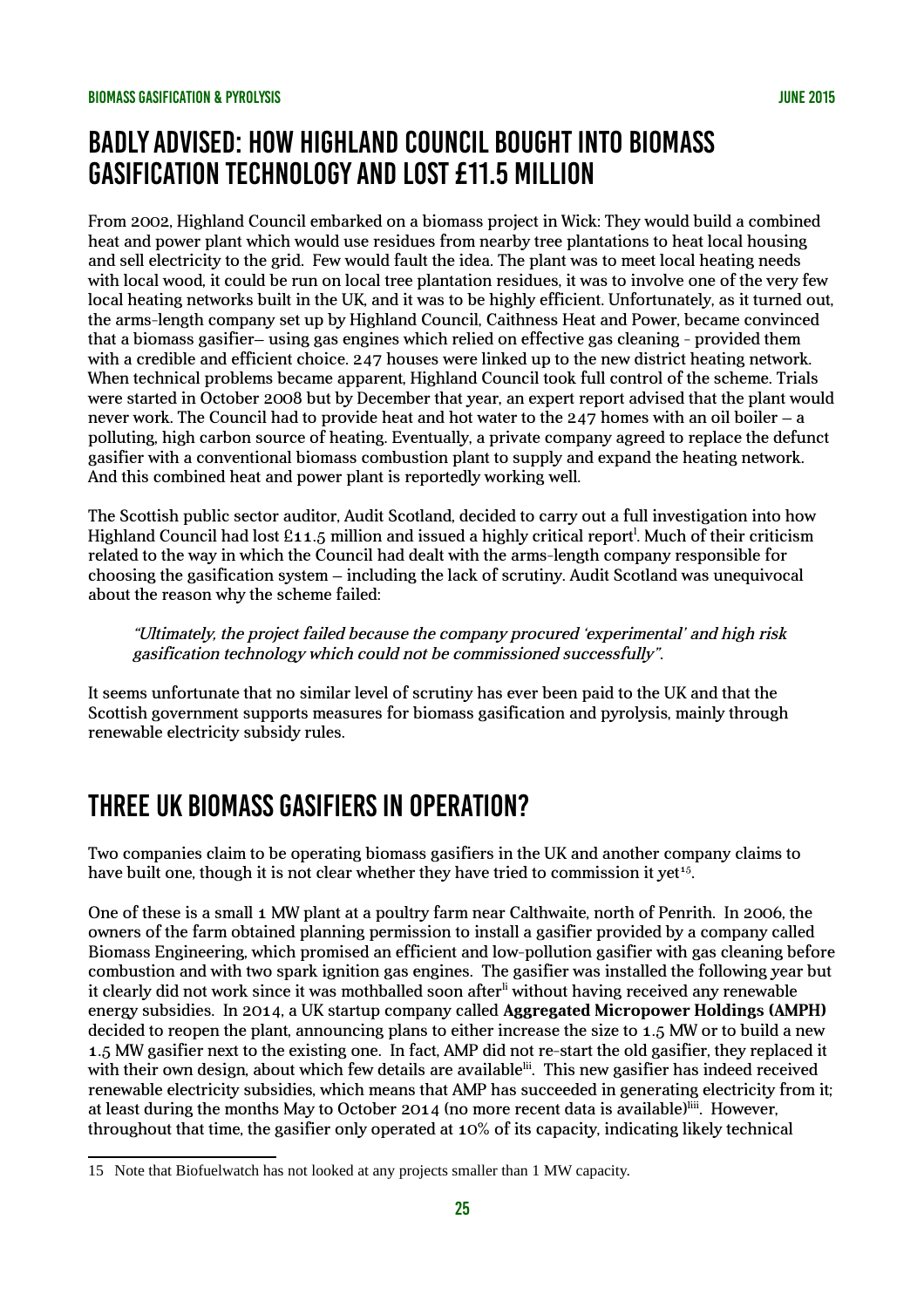problems<sup>[16](#page-26-0)</sup>. Whether AMP will overcome those problems and succeed in running the gasifier longerterm remains to be seen.

Another gasifier was supposedly commissioned in Monmouthshire in June 2014, by a company called **Green Power Plant Ltd**, with a capacity of 5.99 MW. The company has obtained accreditation for renewable electricity subsidies<sup>[17](#page-26-1)</sup> from the UK's electricity and gas market regulator Ofgem, though we have found no record of them having been awarded any actual subsidies. We have not been able to find any record of planning consent for such a plant having been granted either. Furthermore, a different new startup company, **Ecocycle**, claims to be building the same plant<sup>liv</sup> while a third firm, called Dortech claims to have already built it for Ecocycle<sup>ly</sup>.

And finally, a company called **Clean Energy Generation** claims to have built a 2.2 MW demonstration plant in Sinfin, Derby, though they have not announced the commissioning of this plant<sup>hi</sup>. On the same site, a biomass gasifier had previously been built and had failed. According to Clean Energy Generation's website, the technology involves the use of engines, pre-cleaning of syngas and, furthermore, the production of torrefied wood pellets – something that appears not to have been attempted in the UK so far. Producing torrefied pellets – and, as we have seen above – generating electricity from a gasifier that powers gas engines are both highly complex, immature and technologically challenging processes. Yet Clean Energy Generation appears to have no record of operating any other plants in the UK (and thus no prior experience) and they list no commercial partners or collaboration with any research institutes.

### Green Investment Bank boosts Canadian gasifier company Nexterra's business

In December 2013, the Green Investment Bank helped set up and joined a consortium to finance a "first of its kind" biomass gasifier in *Tyseley, Birminghamlvii*. As we have seen, it won't be the first biomass gasifier to be built in the UK, though it will be a first if it operates successfully. The company chosen to provide the gasifier technology is a Canadian firm, Nexterra. According to the joint press release issued by the Green Investment Bank (GIB), "Nexterra has successfully delivered seven similar gasification facilities in the USA and Canada". But have they?

Nexterra's own website lists eight, not seven, gasifier projects in North America. Out of the eight gasifiers built, only three were designed to supply electricity as well as heat. The others were built to provide heat or process steam for industrial use only, which, as a World Bank report about biomass gasification already pointed out twenty years ago<sup>lviii</sup>, is technically much more straightforward than building a gasifier designed to generate electricity.<sup>lix</sup>

Nexterra's first electricity-generating gasifier, built at the University of South Carolina, was ill-fated: Between December 2007, when the developers first tried to operate the plant, and June 2009, there were three incidents which a senior staff member of the University of South Carolina described at 'potentially lethal', the third of third of which blew a metal plate 60 feet towards the control room $x$ . Over a period of two years, the plant provided steam on just 98 days. Nexterra blamed a supplier for this plant's failure. But this wasn't the end of the problems with Nexterra gasifiers.

<span id="page-26-0"></span><sup>16</sup> When a plant is first commissioned, it can be expected to initially run at a very low capacity, with the amount of fuel burned gradually being increased. However, in this case, the amount of electricity generated dropped by about 50% from September to October 2014, which is a red flag for technical problems.

<span id="page-26-1"></span><sup>17</sup> Accreditation is granted before any renewable electricity subsidies can be claimed. It is based on an application by the developer. Actual subsidy awards then depend on the amount of electricity generated.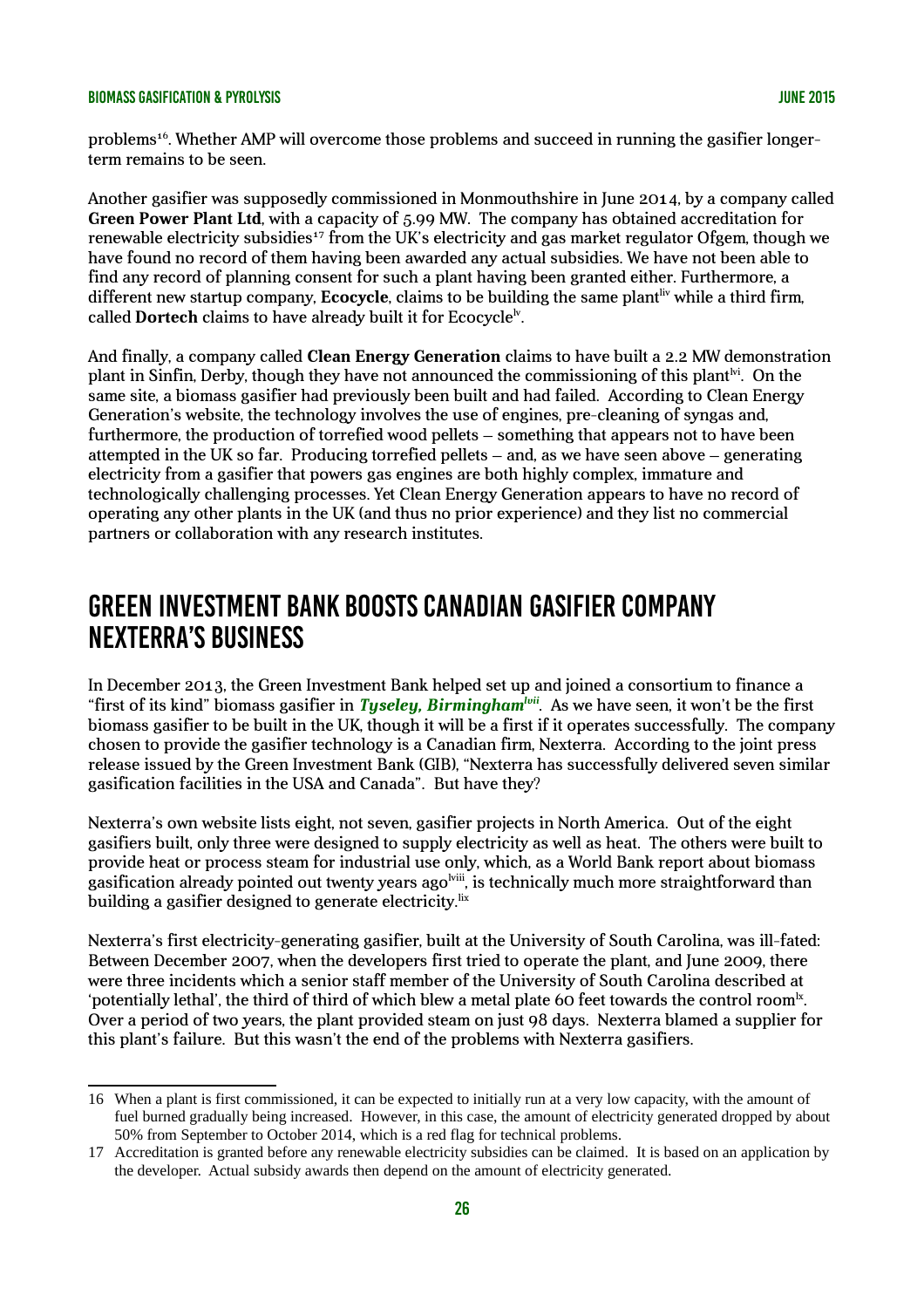In October 2012, the second Nexterra gasifier designed to provide electricity and heat was commissioned at the University of British Columbia. In 2013, the plant's gas-cleaning system failed so that the gas could no longer be burned in the plant's engines.

The university decided to continue with this 'demonstration project' in the hope that the problems could eventually be overcome. Meantime, however, they have been purchasing 'upgraded' biogas (from anaerobic digestion) from another company, and burning that in the engines  $\frac{dx}{dt}$ . This means that the biomass gasifier has not successfully operated beyond a short initial period.

The third such Nexterra plant was set to be commissioned at a health centre in Michigan in March 2014 but no announcement of it actually being commissioned has been released. The University of Montana, meantime, cancelled a similar Nexterra contract on which they had already spent over half a million dollars, amidst public concerns about air quality impacts sil.

Thus, contrary to the Green Investment Bank's claims, Nexterra has never delivered a successful plant similar to the one being built in Birmingham (i.e. a biomass gasifier that successfully generates electricity).

On top of this, although biomass gasifiers that only supply steam for heat are technically less challenging, one of Nexterra 'heat only' gasifiers also failed. This was a gasifier commissioned at Oak Ridge National Laboratory in 2012 which had to be permanently closed the following year after a systems check found that vital parts were already failing due to corrosion caused by weak acids $^{\rm kiii}$ .

Nonetheless, the Green Investment Bank's support for the Tyseley biomass gasifier appears to have inspired other banks and companies to have confidence in Nexterra's technology:

- In March 2015, a company partnership involving Nexterra announced that they had obtained sufficient loan finance to build a 10.4 MW waste wood gasifier in *Theddingworth* in Leicestershire<sup>kiv</sup>. Nexterra is to design and supply the gasification-to-steam generation system. The plant will be built on a site for which another company, Pure Power Holdings Ltd, had obtained planning permission for another biomass 'advanced conversion' plant in 2008. That company did not succeed in building the plant and is now in liquidation.
- In *Grays, West Thurrock*, Procter & Gamble have decided to partner with Nexterra and to seek to build a biomass gasifier to provide heat and electricity for their factory as well as electricity to sell to the grid<sup>lxv</sup>. A full planning application is currently pending.

A fourth Nexterra biomass gasifier was granted planning permission in *Avonmouth* near Bristol in April 2015: There, the Planning Inspectorate overturned a decision by Bristol City Council to refuse the development due to concerns over its air quality impacts.

If Nexterra's UK gasifiers were to operate successfully (which, judging by their North American record, appears doubtful) they would become the UK's least efficient biomass power plants. Based on published figures, these plants would achieve particularly low efficiency levels, as low as 20.4%. This is largely due to the fact that all four gasifiers are relatively small units which would power steam turbines. Such a process, as we have seen, is cheaper to install but significantly less efficient than a gasifier powering gas engines or gas turbines. Of the four proposed Nexterra plants, only one (in Grays) is expected to supply heat as well as electricity. This would make it more efficient than the other three plants – but its projected overall efficiency will still only be 33%, whereas efficient biomass combined heat and power plants can achieve over 70% efficiency.

Furthermore, Nexterra's plants would do little to advance the research and development of biomass gasification worldwide. This is because the greatest challenge associated with gasification is to produce clean syngas which can be burned relatively efficiently in gas engines or gas turbines. Yet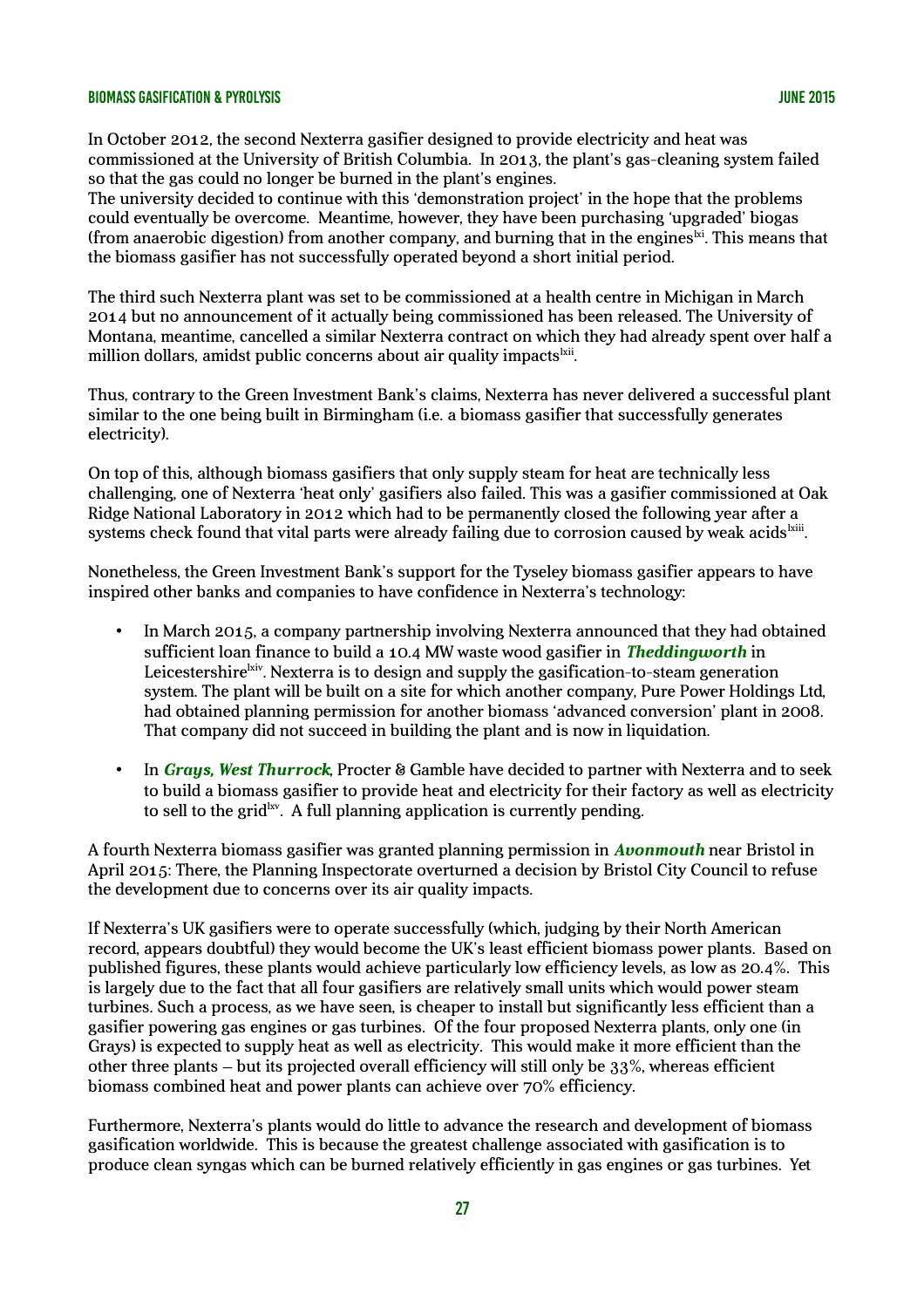there would be no gas cleaning before combustion in the Tyseley plant.

# David Pike, his 30 (or more) advanced conversion companies and £50 million losses to investors

Nexterra wasn't the only winner from the Green Investment Bank's support for the Tyseley gasifier. Another big winner was a small company called Carbonarius, who were appointed as the developers of the plant. But who are Carbonarius?

According to industry media reports of the Green Investment Bank loan, Carbonarius are "a joint venture between Stoke-on-Trent technology developer O-Gen and property firm The Una Group kvi". According to information available on [www.companycheck.co.uk,](http://www.companycheck.co.uk/) there is indeed a company called *Carbonarius Ltd* – but their only subsidiary (*O-Gen Plymtrek Ltd*) is a company that was set up with the sole purpose of developing a biomass gasifier in Plymouth. We will look at the failure of that plant below. Three out of Carbonarius Ltd's five directors, however, are also directors of two similarly named companies: There is *Carbonarius2 Ltd*, set up in July 2012, who own £4.40 (sic) of shares in a company called *Tyseley Bio-Power Ltd*. Tyseley Bio-Power Ltd was set up two months before the Green Investment Bank loan for the plant was announced. And there is *Carbonarius3 Ltd*, set up just three weeks before the Green Investment Bank loan, who describe themselves at Tyseley Bio Power-Power's parent company (though the latter was set up first). Finally, there is a company called *Birmingham Bio-Power Ltd*, set up in July 2012, who own £10 of Tyeseley Bio Power's shares. Four of these companies – all but *Una Group* – share three of the same directors: David Pike, David Nairn and Ian Brooking. Ian Brooking is also a director of Una Group, as is another of the Carbonarius Ltd directors, David Young.

Indeed, the five companies mentioned above are five out of at least 30 companies of which David Pike and his associates have been directors since 2005, all of them in the field of advanced conversion in the UK. Five of the companies have been dissolved. For simplification, we shall call them the 'O-Gen Companies', since the first 11 of them had 'O-Gen' (or 'Ogen') in their title. Altogether, the record of the O-Gen Companies has been a highly unsuccessful one:

- Their first gasifier was built in *Stoke-on-Trent*. This particular company involved (*O-Gen Acme Trek Ltd*) tried to commission it from April 2009 to October 2011, but without success. Throughout that time, it operated at just 0.6% of the plant's capacitylxvii. No electricity appears to have been generated since. The auditors' report of the company's latest account, published March 2015, state: "[They] incurred a net loss of £1,691,821 during the year ending 30 June 2014, and at that date, the company's current liabilities exceeded its total assets by £13,214,994, and it had net current liabilities of £14,909,434". These figures, according to the auditors, "may cast significant doubt about the company's ability to continue as a going concern". The O-Gen Companies' first gasification venture, it seems, is on course to going into receivership or being dissolved with a loss of almost £15 million of investors' money. Company House records<sup>lxviii</sup> do not reveal who those investors are – other than that  $99\%$  of shares are owned by a dormant, non-trading company called "Share Nominees Ltd". Some of the remaining shares have been owned by three companies belonging to the Foresight Group  $-$  the Green Investment Bank's first external fund manager  $\frac{1}{x}$ . But this is not the biggest loss incurred by one of the O-Gen Companies' gasifier ventures.
- In December 2009, *Plymouth* City Council granted planning consent for a waste wood gasifier which two of the O-Gen Companies (*O-Gen Plymtrek Ltd* and their parent company, Carbonarius Ltd) planned to build. Construction started but the plant was never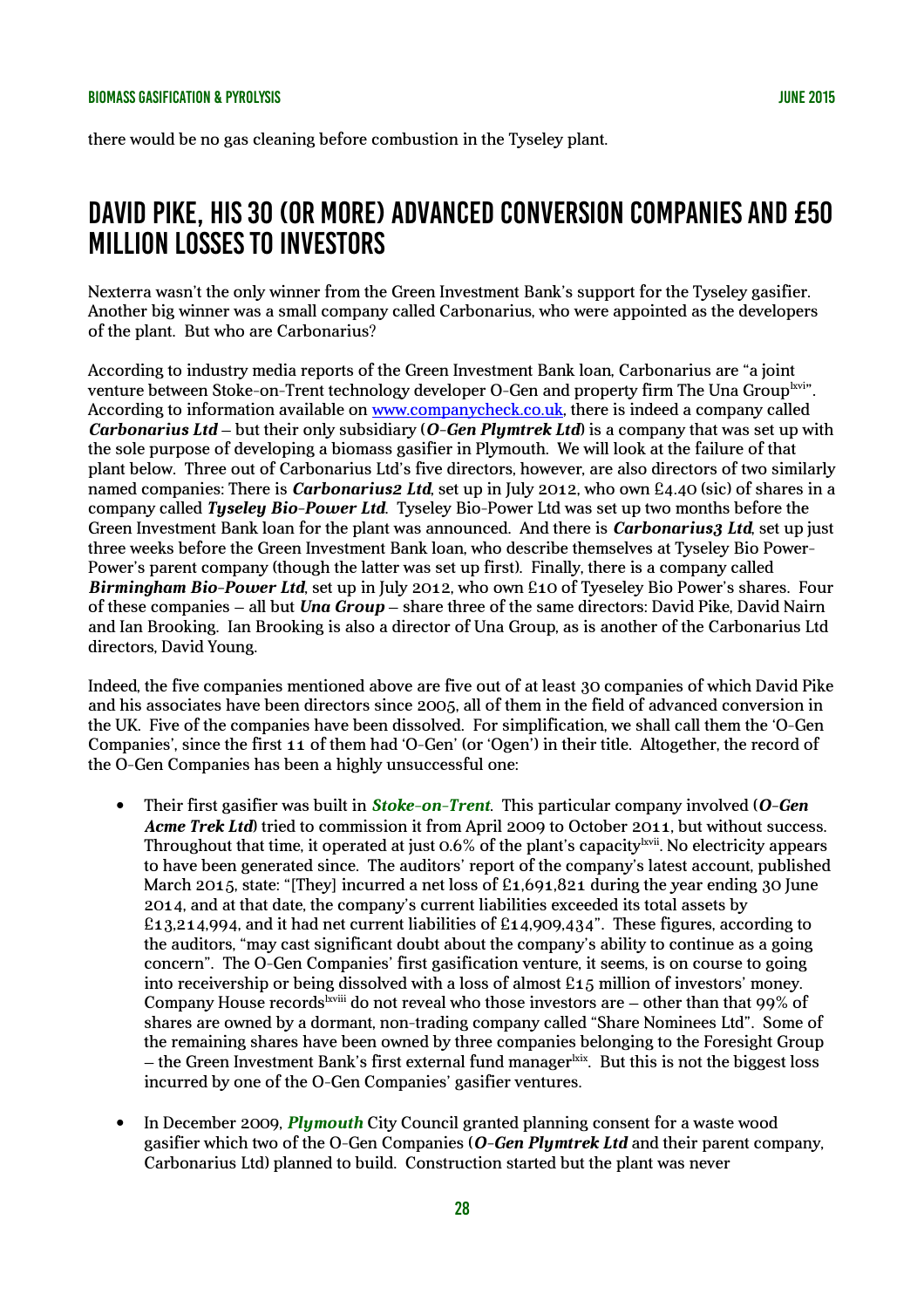commissioned. O-Gen Plymtrek's audited accounts, published April 2015, state: "In December 2014, the company was advised by the design and build contractor that it was ceasing construction. In addition, the main project funder to the project exercised its right under a Sales Agency Agreement...and required that the Company's main asset, the energy centre, was marketed for sale. On  $27<sup>th</sup>$  March 2015 the energy centre was sold and proceeds paid to the external project funder...The Company has no further significant assets. The directors intend to wind the Company up...The Company made a loss after tax for the year of £35,334,000." Just whose £35.33 million were lost is difficult to ascertain. Bizarrely, audited accounts for Carbonarius Ltd, published at the same time and signed by the same auditor, report net liabilities of just £243,709 for the same period – even though their subsidiary had lost over £35 million. Also for the same period, Una Group<sup>[18](#page-29-0)</sup>, one of the two companies that hold 50% each of Carbonarius Ltd's shares, recorded a profit of £7,465 from that same company (i.e. Carbonarius Ltd) for the same period. Carbonarius Ltd's other shareholder, O-Gen UK Ltd, has not yet published their accounts for 2014. Perhaps their shareholders are amongst the main losers? 99.98 of them are investors through the Enterprise Investment Scheme. This is a scheme set up by the government which provides tax relief for buying shares in new highrisk companies – effectively a subsidy.

• In July 2008, O-Gen UK Ltd obtained planning permission for a waste wood gasifier in Derby, which opened in 2012 or January 2013 and was closed after several months of unsuccessful attempts to operate it. In this case, however, none of the O-Gen Companies incurred a loss. This is because they had succeeded in selling the development on to an unrelated startup company, *Withion Power (formerly Clarke-Power Ltd) and their subsidiary, Boyle Electrical Generation Ltd.* During the summer of 2013, both Withion Power Ltd and Boyle Electrical Generation Ltd filed for bankruptcy. Withion's main shareholders had belonged to the Foresight Group (i.e. the Green Investment Bank's first external fund manager). We could not find information as to how great the losses incurred by Withion Power were.

David Pike and David Nairn, directors of the O-Gen Companies associated with the Tyseley gasifier, have been directors of all of the O-Gen Companies mentioned above and associated with the gasifiers in Stoke-on-Trent, Plymouth and Derby (though not with the companies that acquired the Derby scheme in 2010). *They have therefore been directors of two biomass gasifier ventures which have lost investors a total of £50 million, and behind a third biomass gasifier scheme which ultimately led to the bankruptcy of another company and its subsidiary*.

Nonetheless, the Green Investment Bank's support for Carbonarius, has been used by O-Gen companies and their directors to attract support for yet more ventures:

- A relatively new O-Gen Company, *Cogen* (also with Pike, Nairn and Brooking amongst the directors) has partnered with Balfour Beatty. Loan funding has been obtained for the £52 million gasifier in *Theddingworth* mentioned above (which uses Nexterra's technology), and Cogen will be the developer.
- Peel Energy, part of the larger Peel Group, have partnered with two O-Gen Companies, called *Houghton Bio Power Ltd* and *Northern Bio Power Ltd* (again, with Pike, Nairn and Brooking amongst the directors). Together, they have applied for planning consent for a waste wood gasifier in *Little Houghton*, near Barnsley.

David Pike and his associates seem hopeful of further contracts with Peel Group. Since the beginning of 2015, they have set up:

<span id="page-29-0"></span><sup>18</sup> Una Group shares one director, Ian Brooking, with all the O-Gen Companies mentioned in this section.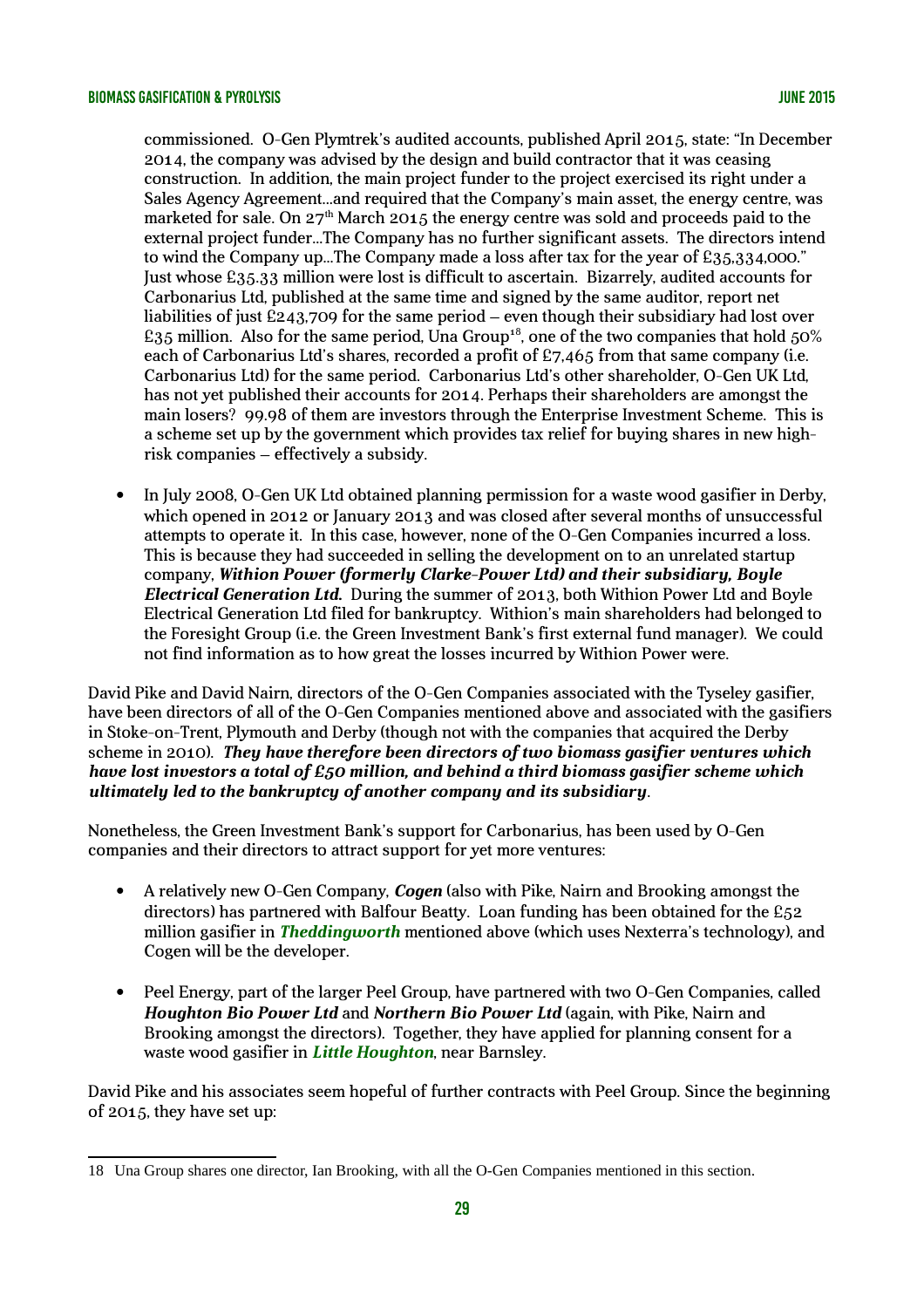- *Ince Bio-Power Ltd*: Peel Group holds planning permission for a biomass plant in *Ince Marshes*, Cheshire;
- **Bilsthorpe Bio Power Ltd:** Peel Group is currently seeking planning consent<sup>[19](#page-30-0)</sup> for a Municipal Solid Waste gasifier in *Bilsthorpe*, although Peel Group has so far announced Harwoth Estate Property Group Ltd and Wast2Tricity, rather than this new company, as their corporate partnersl
- *Southmoor Bio Power Ltd*: Peel Group holds planning permission for a Muncipal Solid Waste gasifier called Southmoor Energy Centre near *Knottingley* in North Yorkshire.

Also in 2015, they have founded:

- *Hooton Bio-Power Ltd*: Biossence holds planning permission for a Muncipal Solid Waste gasifier in *Hooton Park, Eastham*;
- *Dartmoor Bio-Power* and *Dartmoor Operations Ltd* (we could find no existing project to link this to);
- *Riverside Bio-Power Ltd*: Riverside ReSource Recovery Ltd and Cory hold planning consent for a Municipal Solid Waste gasifier called Riverside Resource Recovery Facility in *Bexley, London*.

Finally, an O-Gen Company, *Almondbank Power Ltd*, is currently proposing a biomass pyrolysis plant in *Perth*. The particular technology they want to use is called 'steam thermolysis', to be provided by a US company called Concord Blue. Concord Blue promises on its website that their technology is 'commercially proven, nearly any scale' and that they have five plants in operation and two under construction worldwide <sup>bx</sup>. An investigative journalist in the US found that two of the supposedly operating plants have not actually been built, a third had broken down every 10-15 days before being finally shut in 2013, and a fourth had been experimental and was also closed down due to technical problems. A fifth (in India) has, according to the journalist's findings, been operated without any electricity being generated – but has raised serious complaints over air and water pollution, the discharge of untreated waste, and foul odours. A plant supposedly under construction in Germany had in fact been abandoned and the only operational Concorde Blue plant, based in India, has failed to generate any electricity at all $^{\rm lxxi}$ .

Tens of millions of pounds in losses to investors clearly haven't deterred the O-Gen Companies and their directors from seeking to greatly expand their advanced conversion activities.

### A closer look at other companies involved in UK biomass **GASIFICATION**

As we have seen, a successful biomass gasification scheme requires a high level of technical expertise and experience and a company with sufficient funds to keep upgrading the technology and solve problems over a long period of time. It may also require close collaboration between companies with different types of expertise and with researchers.

So who, apart from Nexterra and the O-Gen Group Companies are the main players in UK biomass gasification?

One of them is *REACT Energy Ltd/Kedco*, who announced in September 2012<sup>lxxii</sup> that they had started exporting electricity from a 2 MW biomass gasifier in Newry, County Down, and that they were

<span id="page-30-0"></span><sup>19</sup> The application has gone to Public Inquiry and a decision is not expected until 2016.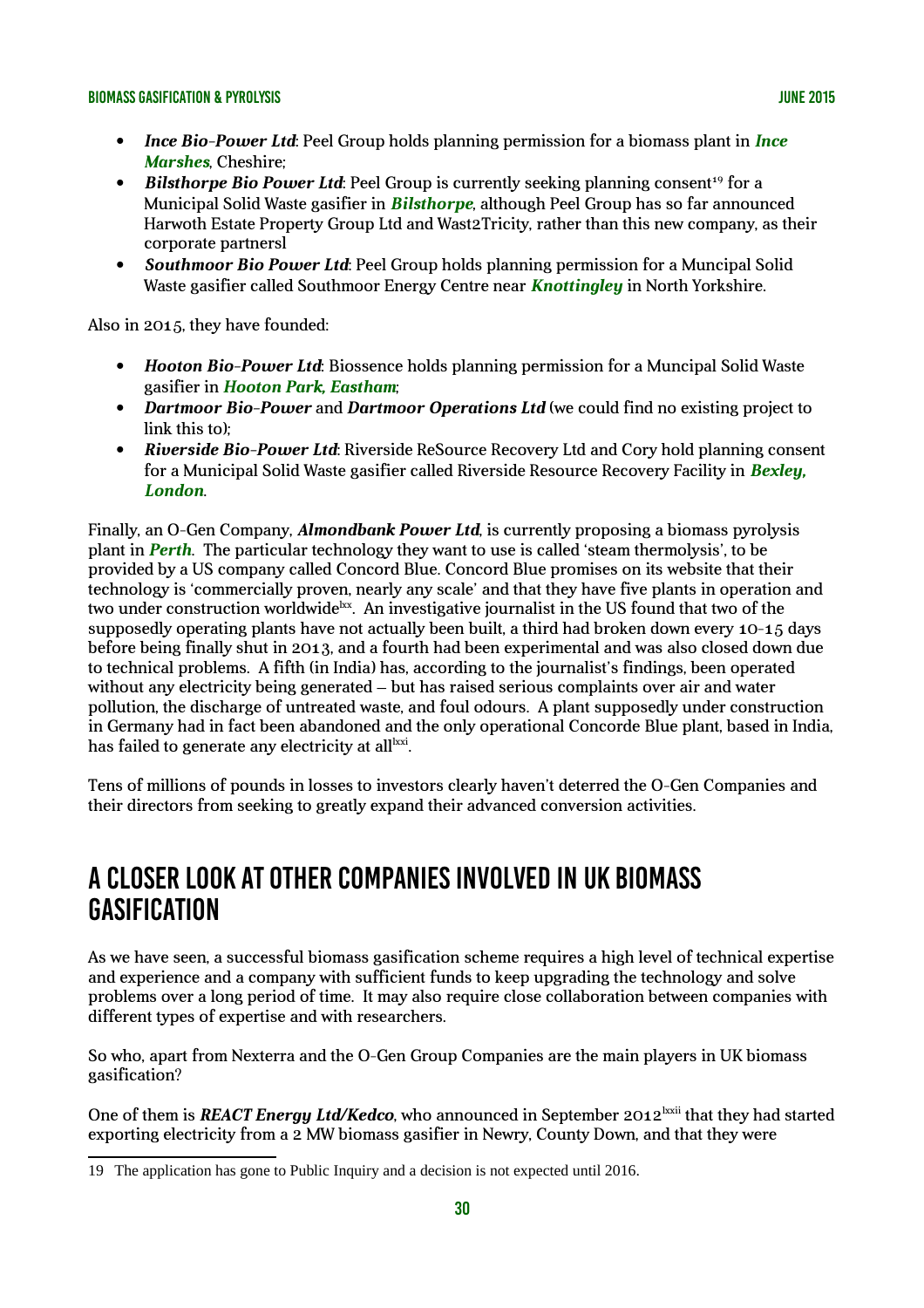planning to double its capacity by the end of 2013. The plant itself belongs to a subsidiary of Kedco/REACT and their main shareholder, Farmer Business Developments Plc, called Newry Biomass Ltd. Loans for the plant had been provided by Ulster Bank and Royal Bank of Scotland  $x$  and, in January 2014, Ulster Bank made a further loan available to finally increase the plant's capacity to 4 MW.

In fact, the Newry gasifier has been a failure. It never received any Renewable Obligation Certificates<sup>lxxiv</sup>, subsidies of around £87 per MWh generated to which the operators would have been entitled<sup>[20](#page-31-0)</sup>. In June 2014, REACT announced that they were looking for an "alternative technology provider" to "take full responsibility for the construction, commissioning and operation of the project"lxxv. REACT's own Kedco subsidiaries, which had been responsible for building and operating the plant were put into voluntary liquidation with a debt of  $\epsilon_{3.5}$  million (around £2.5 million) for which REACT accepted no liability <sup>bxvi</sup>. In December 2014, REACT suspended trading on London's stock market (Alternative Investment Market<sup>lxxvii</sup>). And in May 2015, they applied for 'examinership', i.e. court-supervised restructuring, in the High Court of Dublin Exvill The Newry plant remains mothballed.

The failed Newry plant hasn't been REACT's only problem. In August 2010, they had obtained planning permission for a larger waste wood gasifier in Enfield, North London, and they had eventually succeeded in signing a Collaboration Agreement with the Foresight Group. Since then, planning consent has expired, Foresight Group has withdrawn from the agreement and REACT has withdrawn a new planning application.

However, a company's financial troubles and previous development failures are not matters deemed relevant in planning cases. Nor, for that matter, are their legal status and claim on sites  $\overline{\phantom{a}}$ . Until  $1^{st}$ December 2014, REACT was seeking planning consent for another gasifier, in Plymouth. They withdrew the application only after the planning officer had recommended that the Planning Committee should reject the application, following a significant number of local objections. REACT continues to seek planning consent for a waste wood gasifier in Clay Cross Derbyshire.

Another company with great ambitions in the biomass advanced conversion sector is *Sunrise Renewables Ltd*. Incidentally, one of the two directors of each of their five local subsidiaries, Howard Davies, had previously been a director of Withion Power Ltd and their subsidiary, Boyle Electrical Generation Ltd., the two companies that went into liquidation after the failed biomass gasification project in Derby (the project first initiated by one of the O-Gen Companies). Between December 2008 and July 2010, Sunrise Renewables obtained planning consent for four biomass pyrolysis plants in Barrow-in-Furness, Barry, Hull and Sunderland. However, the company has not become the world's first successful electricity generator from biomass pyrolysis. Instead, they have changed their plans and have started getting their planning consents changed to biomass gasifiers (which, according to the planning applications, would use significantly more wood for a relatively small increase in projected electricity output). At the time of finalising this report, at least two such planning consents have been changed, although Hull City Council has since rejected a further application to allow nonbiomass waste to be gasified there, too. A similar application is pending in Barry.

A company called *Alternative Use Group PLC* claimed in its latest annual accounts that they started building a 12 MW biomass gasifier in *Boston, Lincolnshire* during the year up to May 2014 and that the plant would be finished in 2016. They had obtained planning permission together with a company called *Alchemy Farms Ltd*. But neither of the companies' financial statements suggests that either of them has the funds to commence construction, or that any significant external funding, including any loans, have been obtained, even though the plant would be slightly bigger than the £47.8 million Tyseley biomass gasifier. And neither company appears to have any previous

<span id="page-31-0"></span><sup>20</sup> This is based on each biomass advanced conversion plant attracting 2 ROCs per MWh and on the average price per ROC over the past 12 months at the time of finalising this report.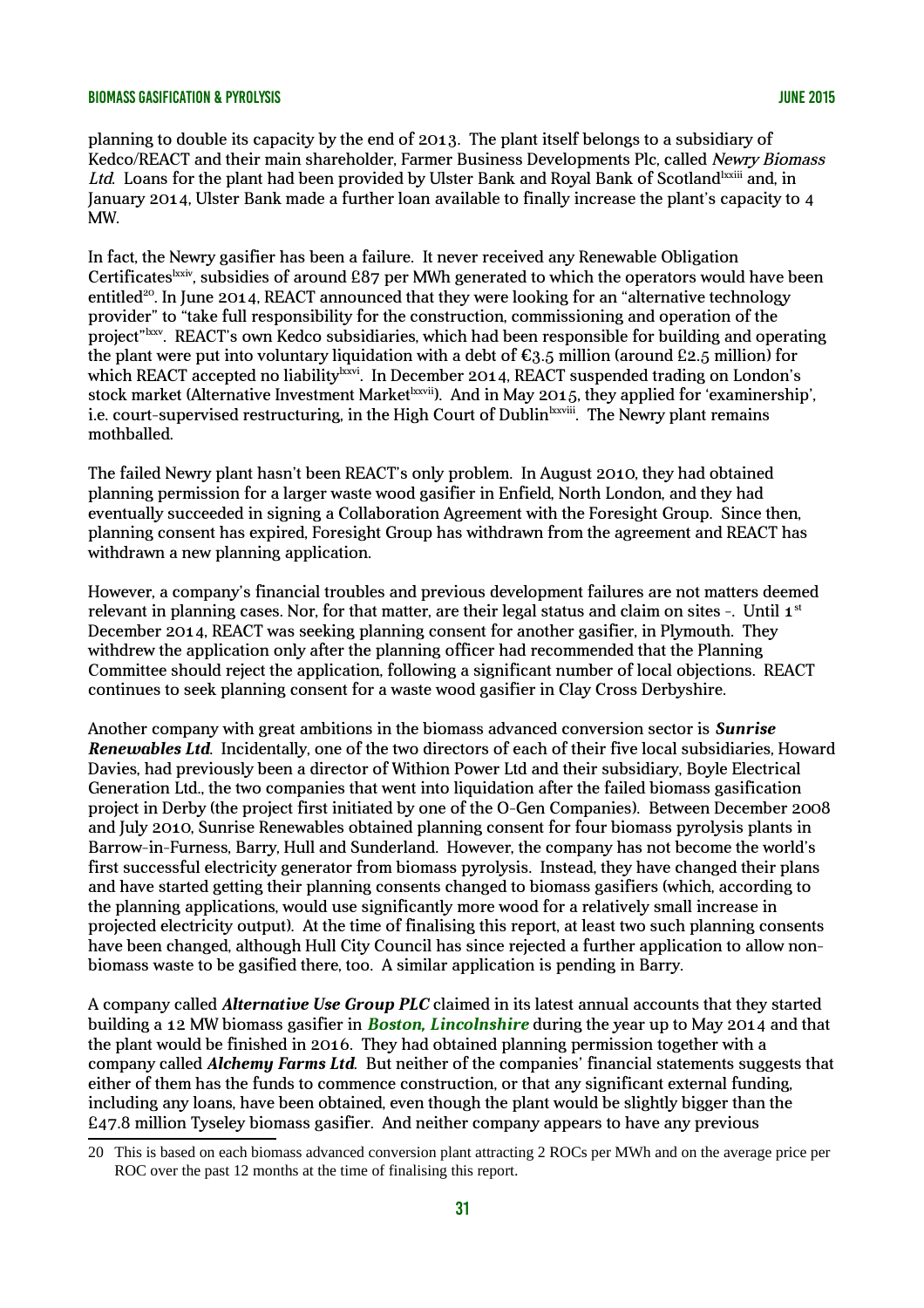experience in this sector.

A particularly active company in the UK's gasification sector was *Bioflame Ltd*. According to a media report in December 2010, they had secured planning permission for 17 biomass gasifiers, two of which had been built and two of which were in the late stages of construction **Exits**. The vast majority of Bioflame's projects were smaller than 1 MW and have thus not been included in the mapping exercise accompanying this report. One, however, was a 2.6 MW waste wood gasifier in *Cobham*, Surrey, for which SAS Waste Ltd was seeking planning permission and which Bioflame was to build. The local authority rejected the application<sup>[21](#page-32-0)</sup>, based on a planning officer's report which exposed Bioflame's record<sup>bxx</sup>: Designers of key components of their plants lacked experience, and no Engineering, Procurement and Construction contract had taken overall responsibility for their projects. Four plants were constructed simultaneously, before experience with operating a single one had been gained. At the time of the planning officer's report (February 2014), a Bioflame gasifier in *Doncaster* had failed to operate successfully since attempts to commission it were first made in 2009. Another one, in *Claythorpe*, had been started up in mid-2009, failed to operate successfully and was shut down in mid 2011. A third one, in *Brandesburton, East Yorkshire*, was first started up in spring 2010, but could not be operated successfully and was shut in 2011. And the fourth, in *Thurleigh, Bedfordshire,* was constructed with serious delays but never commissioned. In fact, at that time the Planning Officer's report was written, Bioflame was already in liquidation $\frac{bxxx}{c}$ .

Another company that sought to build biomass advanced conversion plants and is also now in liquidation was *Pure Power Group Ltd*. They had tried to obtain planning consent for a waste wood gasifier in *Hungerford* and they had been granted planning consent for two other biomass advanced conversion plants: One was in Theddingworth, on the same site that Cogen and Balfour Beatty later obtained a new planning consent for the biomass gasifier which has now attracted funding and is being built (see above). The other consented Pure Power plant was to have been built in *Huntingdon*. In January 2013, a different company, *Energy 10*, obtained planning consent for a waste wood pyrolysis plant on the same site, one that is to generate electricity. Energy 10 plans to produce syngas to supply to the national grid from 100,000 tonnes of mainly waste wood, but with some virgin wood and plastics mixed in. No company in the world has so far succeeded in operating a pyrolysis plant comparable to either of those planned by Energy 10.

In *Wellingborough, Northamptonshire*, a company called *Larner Recycling Ltd*, in partnership with a consultancy firm called *Oaktree Environmental Ltd*, obtained planning consent for a biomass gasifier in 2008, with several changes to the planning conditions approved subsequently. Larner Recycling has been collecting and chipping waste wood but their director is currently serving a suspended prison sentence over persistent breaches of Environment Agency permitting conditions and pollution control regulations. His related business on the same site, Larner Timber Recycling Ltd, went into liquidation in 2013<sup>kxxii</sup>. The planning consent appears to have been taken over by a new company called *Green Plan Energy Ltd*. Green Plan Energy, according to their website "aim to become Europe's largest developer of biomass gasification plants – they do not appear to have any experience in this field so far and we have found no indication of them having raised funds for the Wellingborough plant either.

Two larger companies - *Invictus Capital* in *Georgemas, Caithness* and *Honda* in *Swindon* have obtained planning consents for biomass gasifiers but the former has abandoned their plans and the latter appears to not have pursued them further as yet $22$ .

<span id="page-32-0"></span><sup>21</sup> There had been an active local campaign against this plant. The developer appealed against planning refusal but later withdrew the appeal.

<span id="page-32-1"></span><sup>22</sup> Honda's planning consent was granted in March 2014 and they are still well within the time period for starting construction.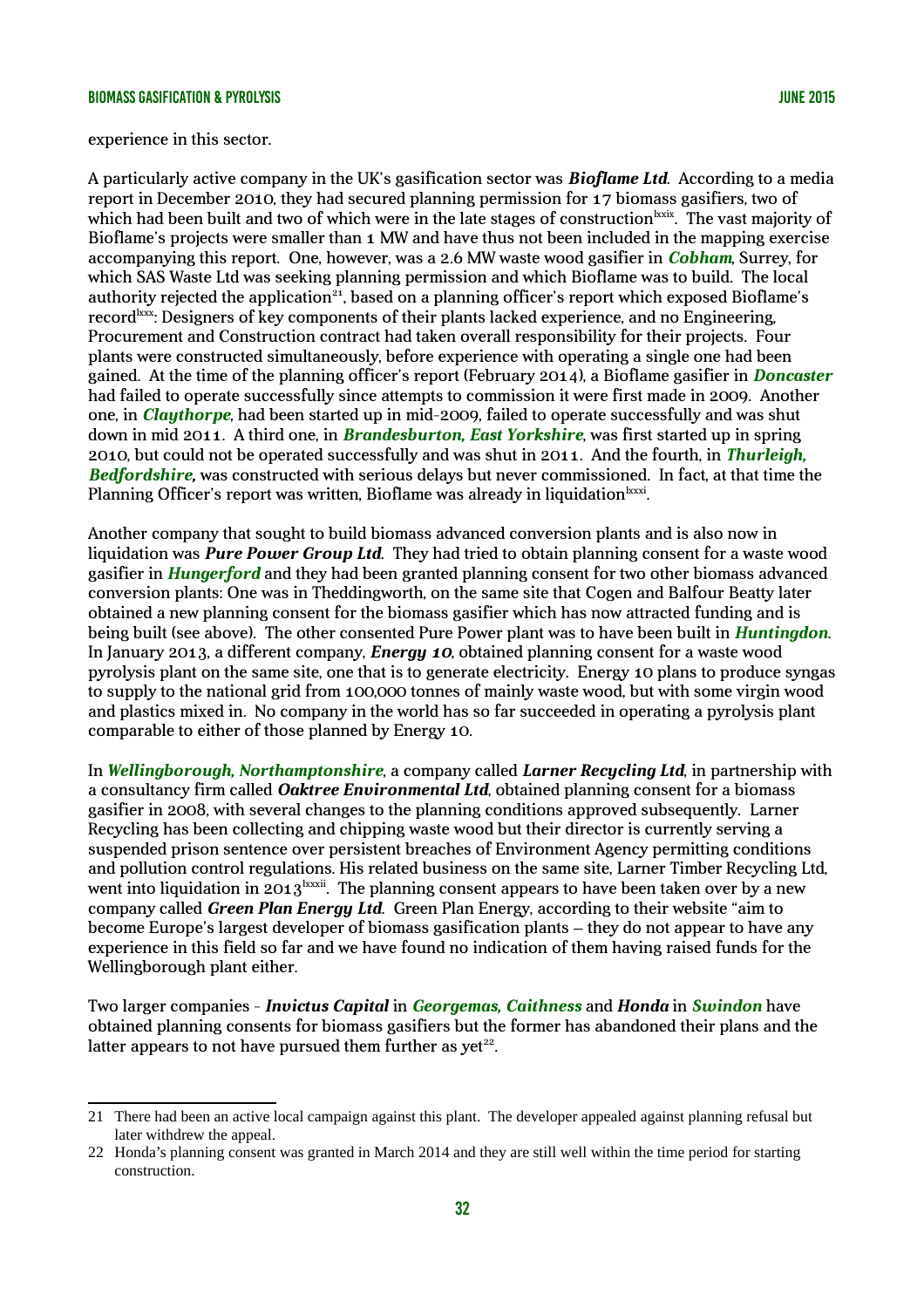## When a gasifier is not a gasifier – the curious case of the proposed "Energy Park Sutton Bridge"

Had it not been for 74-year old Mrs Shirley Giles risking thousands of pounds of her own savings on a Judicial Review, then *Sutton Bridge* would now be the site of the largest approved biomass gasifier in the country and the developer would be looking for investors. In May 2013, South Holland Council had granted planning consent for a large 43-48 MW biomass gasifier. To the delight of large numbers of local residents, Mrs Giles won the legal case – the local authority decided not to contest it. Less than a year later, the plant was finally refused consent. The company behind the development was a US firm called *Pacific Green Technologies Inc*. The Non-Technical Summary for the application<sup>lxxxiii</sup> described the proposed plant as follows:

"Biomass fuel will be combusted within the main process building to produce radiant heat, which in turn will heat hot water to produce superheated steam. This high pressure and high temperature steam will be passed through a steam turbine and drive a generator to produce electricity."

This is a description of a standard combustion plant. If there was any obvious difference between the proposed plant and existing conventional biomass plants it was the far lower efficiency of the former: A mere 19.4%, according to Biofuelwatch's calculations XXXIV. This extremely low efficiency was due to the plant's design: It was to consist of at least 10 units, each with their own steam turbine and stack. The smaller the unit that powers a steam turbine is, the less efficient the power plant will be.

However, the same planning application nonetheless described the plant as an "advanced conversion facility (gasification)", strongly suggesting that they were hoping convince Ofgem to accredit the plant for the higher subsidy rate, for which gasification plants are eligible. Since planning permission was refused, we will never know whether Ofgem would have agreed with the developers.

Ofgem relies entirely on companies' own reports about the nature of their plants and on companies' own fuel sampling to determine whether the 'advanced conversion' criteria are met<sup>[23](#page-33-0)</sup>. Setting aside the risk of fraud, it is quite possible that a plant such as that proposed in Sutton Bridge might have been accredited as an 'advanced conversion' plant. This is because the Government's definition of 'gasification' and 'pyrolysis', adopted for the purpose of determining eligibility for subsidies <sup>kxxv</sup>, is so vague that standard combustion plants might 'slip through the net'.

There are just two requirements for a plant to qualify as a 'gasifier' for subsidy purposes:

a) It needs to meet the Government's definition of gasification, which says: ""Gasification" means the substoichiometric [i.e. partial' oxidation or steam reformation of a substance to produce a gaseous mixture containing two or all of the following: oxides of carbon, methane and hydrogen"; b) The gas needs to have a gross calorific value of at least 2 MJ/m $^3$ . Gross calorific value is also called 'higher heating value' and it is a measurement for the amount of energy contained in a cubic metre of gas (or other fuel).

Unfortunately, in terms of the chemistry involved, this offers no clear dividing line between gasification and pyrolysis on the one hand and combustion on the other hand. Power station operators will almost always stage the inflow of air into the combustion chamber which means that, for a very short period of time, wood (or for that matter any solid fuel) will be gasified. Furthermore,

<span id="page-33-0"></span><sup>23</sup> This is a general comment not intended to reflect in any way on Pacific Green Technologies Inc or anybody else involved with the Sutton Bridge biomass plant proposal.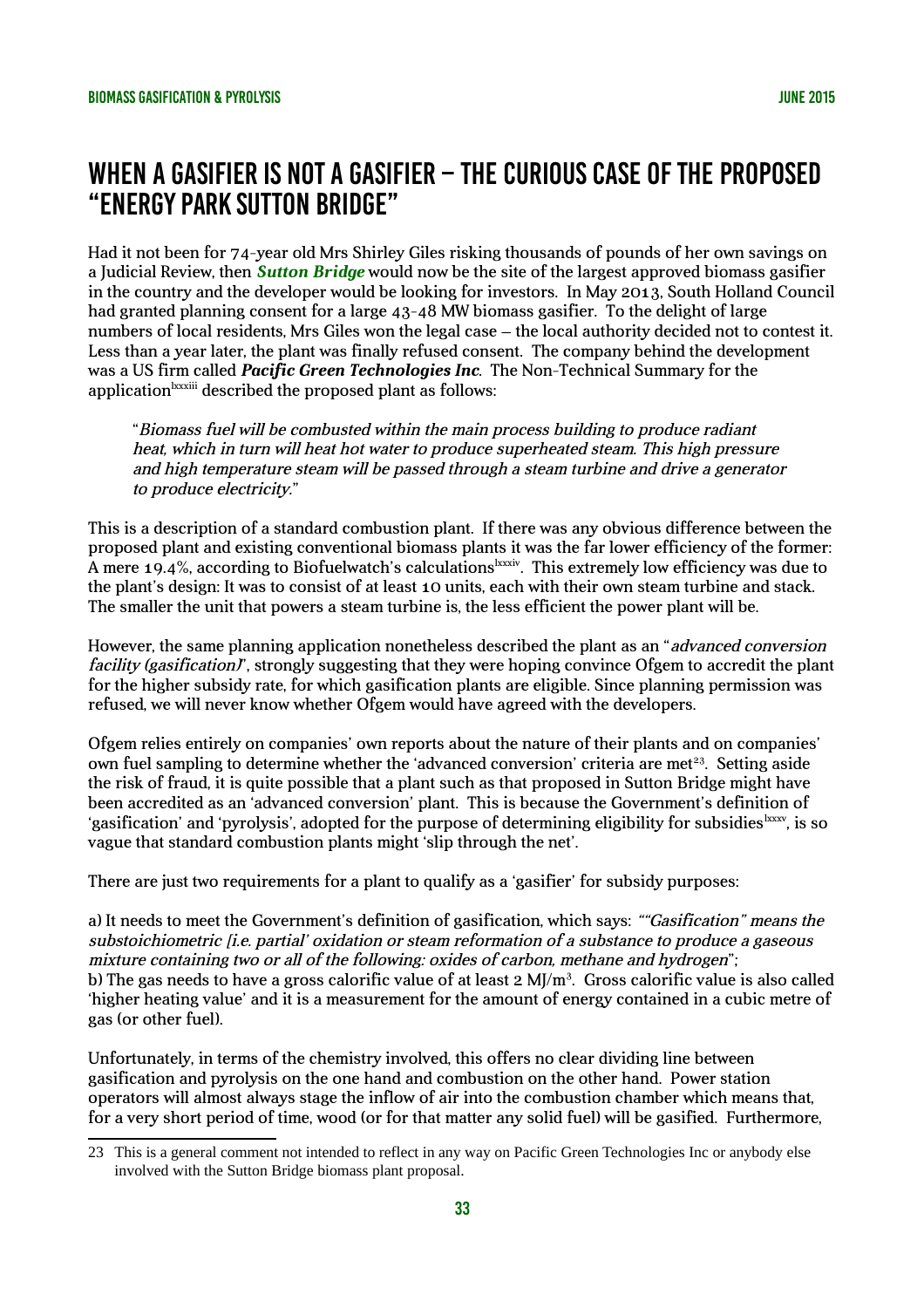in chemical terms, burning wood always involves a 'pyrolysis' stage. When wood starts to burn, its chemical structures decompose into a mix of gases which contain mainly carbon and hydrogen atoms<sup>lxxxvi</sup>. Even a bonfire involves elements of pyrolysis and gasification – hence the charred remains left behind – and the production of gases including oxides of carbon, methane and hydrogen<sup>lxxxvii</sup>.

Furthermore, the 'gross calorific value' requirement is very weak. For example, US researchers measured the gross calorific value of syngas taken from four biomass gasifiers and found it to be between 4.3 and 17.2 MJ/m<sup>3lxxxviii</sup>. It does not seem inconceivable that gases measured during standard biomass combustion might meet the "2 MJ/m<sup>3</sup>" requirement set out in the legislation.

Clearly the Government would not have intended ordinary biomass combustion to be creatively redefined as 'gasification' or 'pyrolysis' – but the wording of their legislation may nonetheless allow this to happen. Ultimately, what Pacific Green Technologies tried to do would have gone just one step further from what Nexterra, O-Gen and other are currently trying to do. The 'single stage' gasifiers proposed by those companies - which involve no cooling or cleaning of gas and which are to power steam turbines - are already a very long way removed from the idea of 'high-tech' gasifiers, i.e. from gasifiers that produce clean syngas to burn in a gas turbine or engine.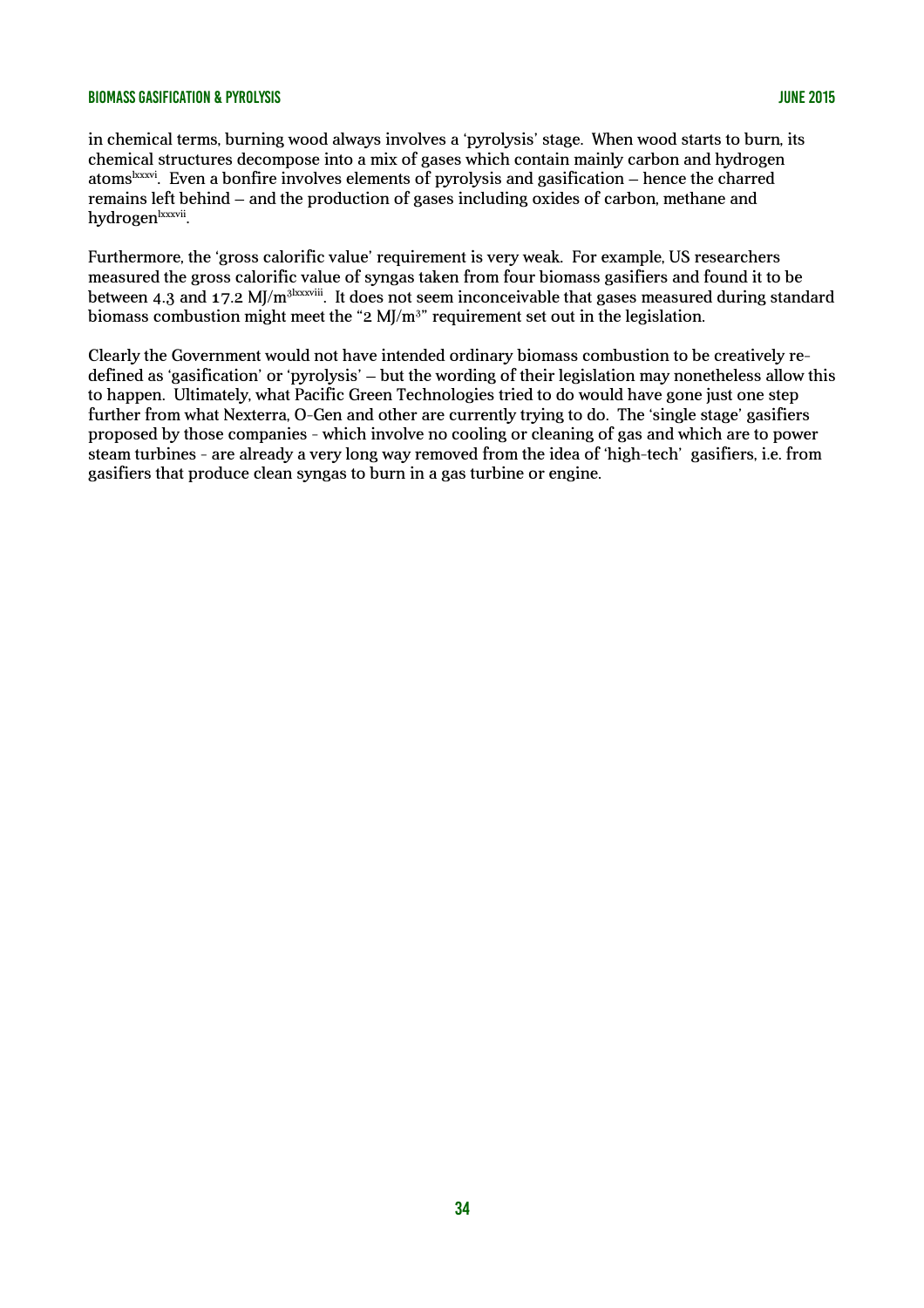# Conclusions from the UK Government's support for biomass gasification and pyrolysis

The Government's approach to supporting 'low carbon technologies' and 'energy innovation' has been outlined by DECC as follows:

"• Technology push is direct funding for demonstration and pre-commercial deployment. • Market pull is indirect funding, through mechanisms such as the Renewables Obligation, Feed-in Tariffs and Emissions Trading, • Barrier removal aims to address the areas which slow development down, such as planning and grid issues."<sup>Ixxxix</sup>

In short, the Government seeks to support technological 'innovations' through a combination of public subsidies $24$  and de-regulation.

Biomass gasification and pyrolysis are two of the technologies which the Government regards as both innovative and low-carbon and which, over many years, have been receiving support according to the DECC's 'blueprint' outlined above:

- "Direct funding for demonstration and pre-commercial deployment": Significant funding for research into biomass (and waste) gasification and pyrolysis technologies and has been made available through government-funded Research Councils $x<sub>c</sub>$  and other publicly funded programmes, such as the private-public partnership Energy Technologies Institute $x^{ci}$ ;
- "Indirect funding": Biomass (and waste) gasification and pyrolysis attract particularly generous support through renewable electricity subsidies:
	- They are eligible for a higher rate of Renewable Obligation Certificates (ROCs) than conventional biomass plants. ROCs are subsidies for electricity classed as renewable. The scheme closes to new applicants in March 2017 but plants accredited for ROCs by then will continue to receive them;
	- Developers of biomass or waste gasifiers can apply for Contracts for Difference (CfD). This is the UK's new scheme for subsidising electricity classed as renewable. Between 2014 and March 2017, developers can choose to apply for ROCs or for a CfD; after that, they must apply for a CfD for eligible new developments. CfDs are more generous than ROCs but are allocated through competition (whereas entitlement to ROCs is automatic). New conventional biomass power plants can only receive a CfD if they are classed as 'combined heat and power' which means that they must make use of some heat and generally achieve at least 35% efficiency. Yet a biomass or waste gasification and pyrolysis plants can attract CfDs, even if they make no use of heat and even if

<span id="page-35-0"></span><sup>24</sup> Note that all of 'indirect funding' mechanisms referred to by DECC (except for Emissions Trading) are classed as subsidies by the OECD and World Trade Organisation and are classed as 'State Aid' by the EU.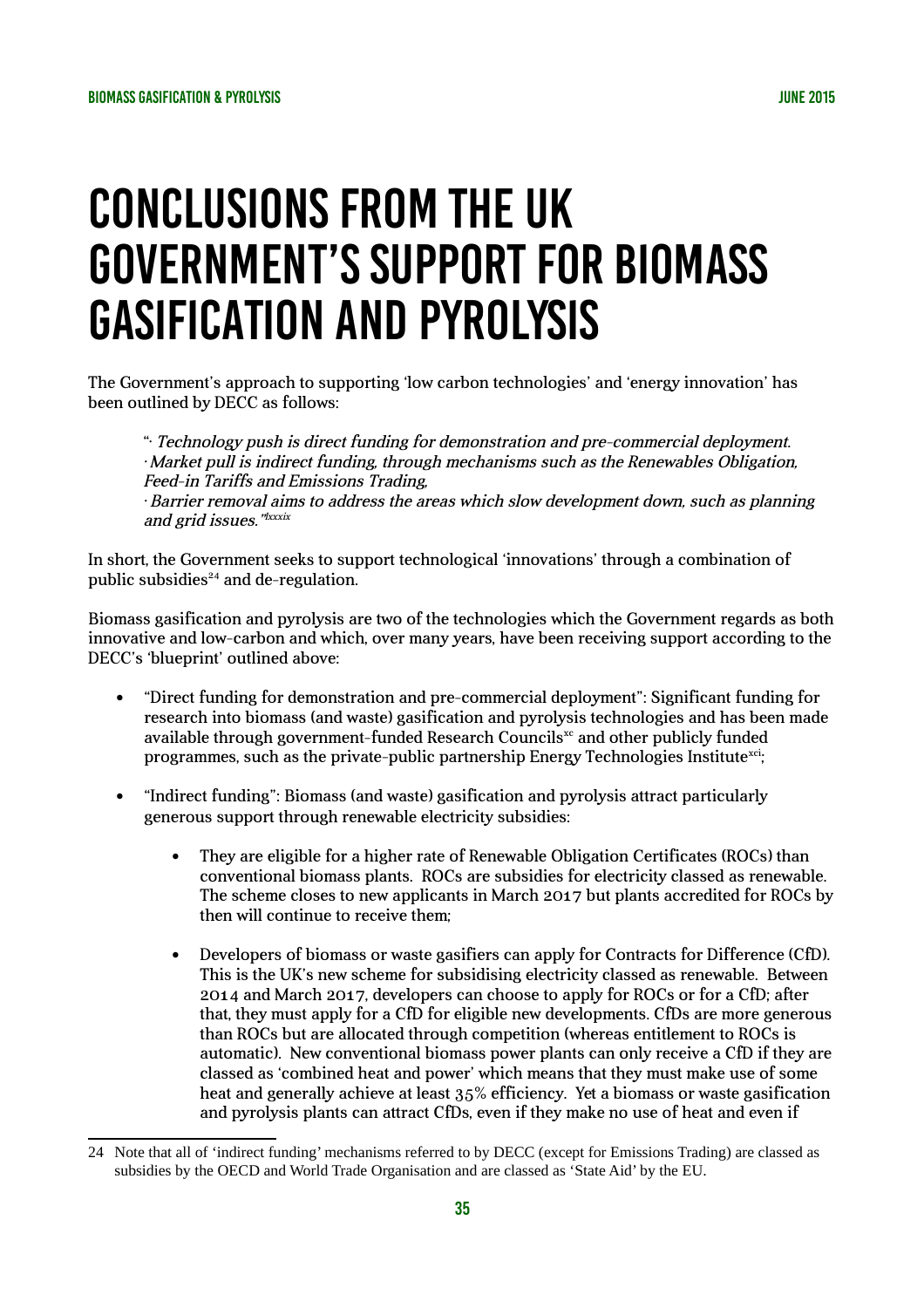their efficiency is as low as 20% or possibly even lower;

 "Barrier removal": Deregulation and the removal of 'red tape' has been at the heart of the Government's policy in relation to planning since at least 2012. As part of the recent Coalition Government's 'Red Tape' challenge, 129 out of 182 planning regulations were identified as ones that would be scrapped or 'improved'<sup>xcii</sup>. English planning guidance and policy documents were slashed with the introduction of the National Planning Policy Framework 2012. Similarly, reducing the supposed 'burden' of Environment Agency guidance and reporting requirement has been a focus of the 'Red Tape' challenge<sup>xciii</sup>. Furthermore, the Environment Agency's budget has been cut by 25% in real terms since 2009/10 $^{\mathrm{xciv}}$ .

Here are a few examples of how planning and permitting policies work for developers of gasifiers and pyrolysis plants $25$ :

- Planning authorities must determine applications on the assumption that all environmental permitting conditions will be fully enforced and complied with – regardless of any evidence that a particular technology cannot be reasonably expected to work smoothly from the outset;
- Planning authorities are not allowed to take any account of the credibility of a proposal and of the background of the developer proposing it;
- Although planning authorities must assume full enforcement of permitting conditions, the Environment Agency's own guidance makes it clear that enforcement action is the last, not the first resort taken in response to permit breaches. That guidance states: " $If$ an operator or individual is not complying, we normally provide advice and guidance to help them do so. Where appropriate, we agree solutions and timescales for making any improvements"xcv.

And finally, we have looked at some questionable practices by companies and directors such as David Pike, founder of at least 30 gasification-related companies without any successful project so far. Biofuelwatch has no information to suggest that any of those practices are unlawful. However, even if any companies were acting unlawfully, the chances of them being investigated and prosecuted are small and diminishing. The Serious Fraud Office's budget has been severely cut. In 2013/14, only 12 out of 2,508 reports of suspected fraud or corruption resulted in new investigations<sup>xcvi</sup>.

This report can thus be read as a case study about the effectiveness of the Government's approach to supporting 'energy innovation'. It shows how, in relation to biomass gasification and pyrolysis, this policy approach has led to entirely negative outcomes:

Rather than leading to 'innovation', deregulation coupled with generous subsidy promises has led to a spate of development proposals none of which have so far been successful. It has led to a proliferation of small companies without any experience of successfully operating the technology they seek to use. It has led developers to back the simplest, dirtiest and least efficient gasifier power plant designs, ones which contribute nothing to the development of gasification technology worldwide. Ultimately, it led to investors, some of them investors through the Government's own subsidised Enterprise Investment Scheme, having lost tens of millions of pounds on failed projects.

<span id="page-36-0"></span><sup>25</sup> Note that those examples do not necessarily arise from policy changes introduced since 2010. Many would argue that the planning system has been heavily weighted in favour of developers for a far longer period and that this remains the case in Wales and Scotland, too, where planning is devolved (partially devolved in Wales, fully devolved in Scotland). For example, it is common practice for both communities and developers to have the right to appeal against planning decisions in many countries – but throughout the UK, only developers enjoy such a right.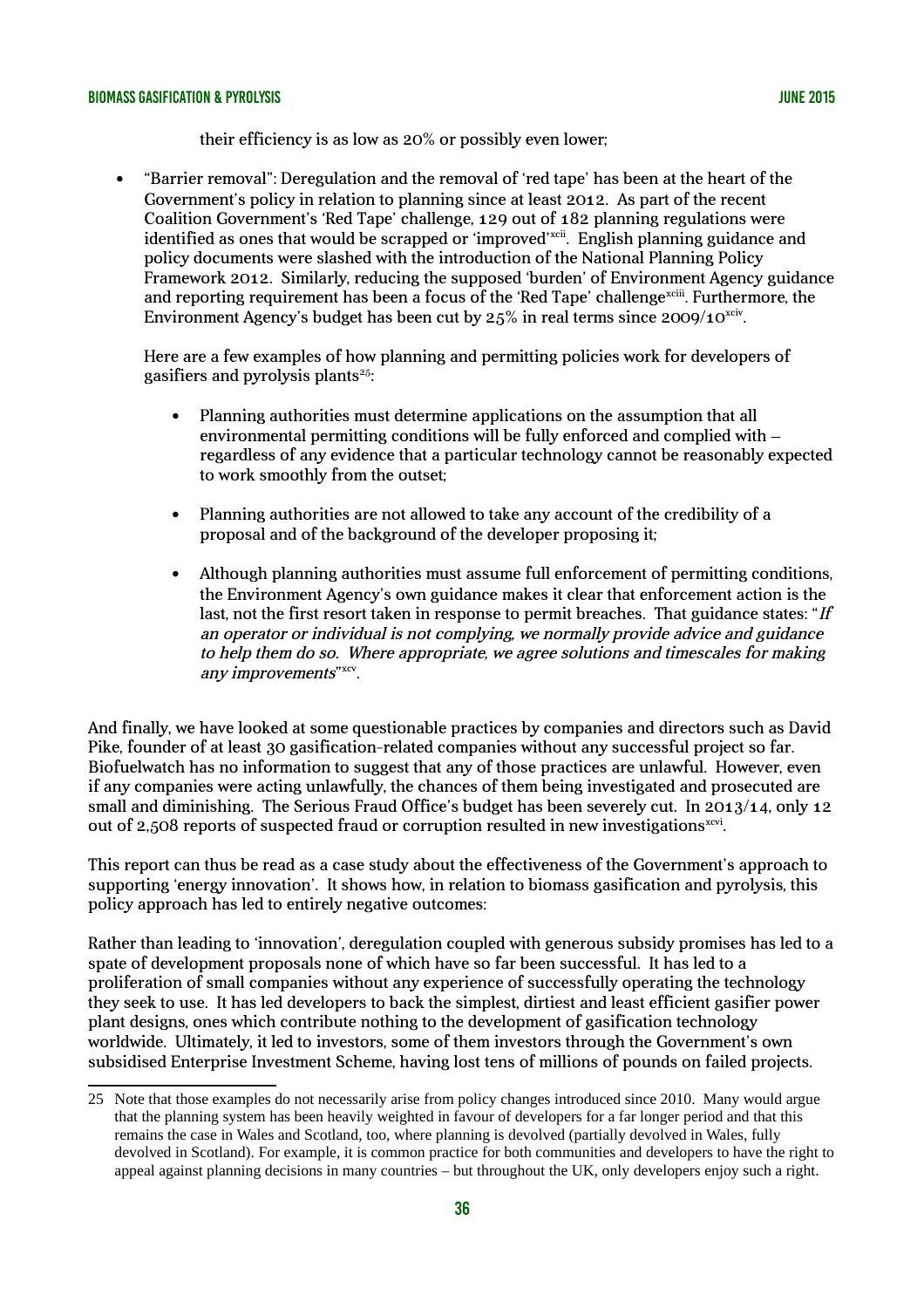At the same time, communities are being exposed to planning blight and to well-founded fears about dirty and dangerous plant proposals. And so far, biomass gasifiers have generated virtually no electricity – and far less energy than would have gone into building unsuccessful plants.

So far, the failed biomass gasifiers in the UK have all simply been failed projects – none of them has exploded or caught fire and none appears to have operated long enough to cause significant air quality impacts. But this does not make residents' concerns unfounded: As we have seen in the report, fires, explosions and high levels of air and sometimes water pollution have been associated with biomass gasification and pyrolysis plants elsewhere, and the failed waste gasifier in Dargavel in Scotland was linked to hundreds of air emission permit breaches, an explosion and a fire. With so many more gasifiers and pyrolysis plants in the pipeline, the consequences of the UK government's misguided policies could become worse still.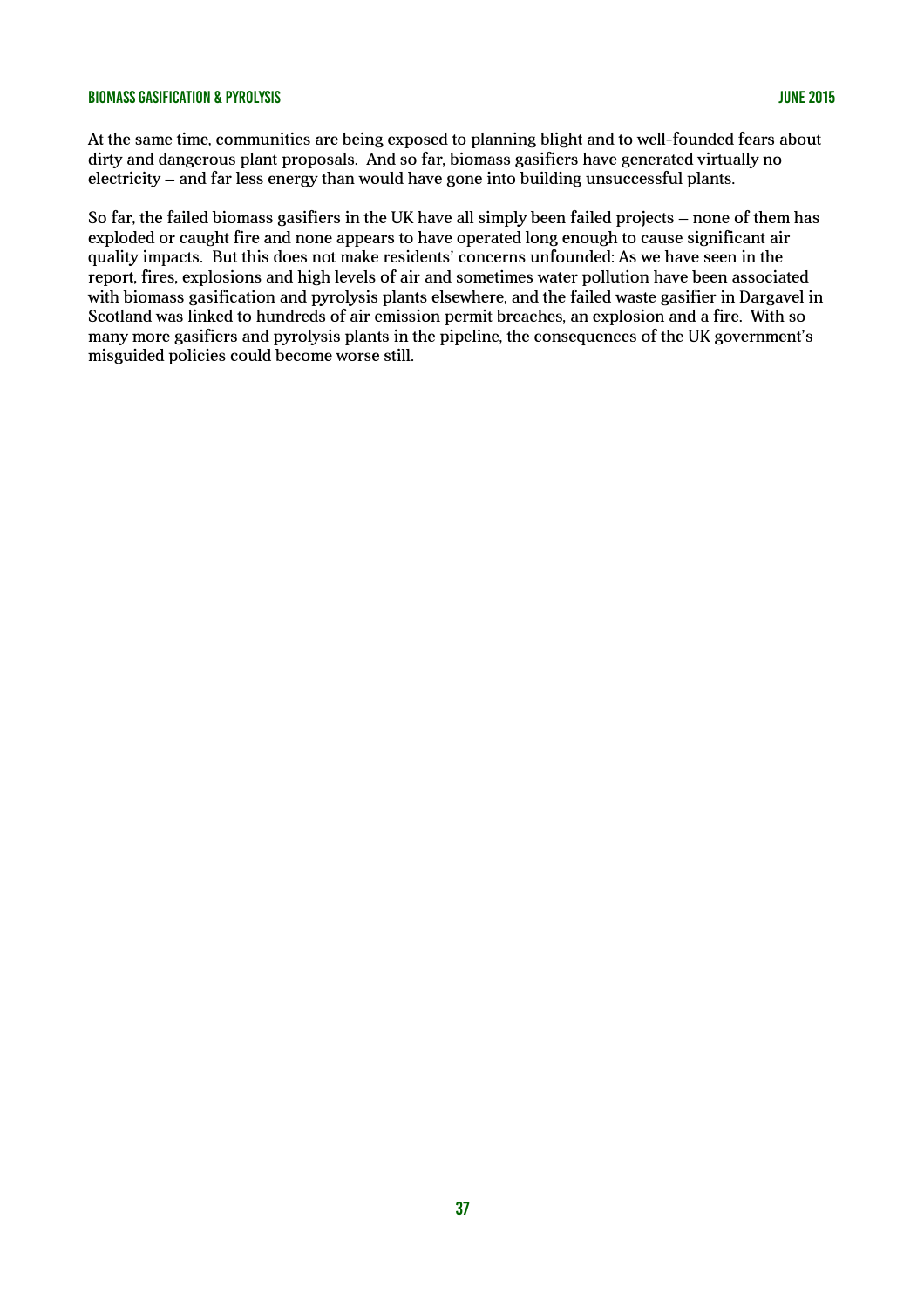- i [http://www.greeninvestmentbank.com/news-and-insight/2013/gib-and-foresight-group-forge-consortium-to](http://www.greeninvestmentbank.com/news-and-insight/2013/gib-and-foresight-group-forge-consortium-to-construct-478m-renewable-energy-plant-in-birmingham/)[construct-478m-renewable-energy-plant-in-birmingham/](http://www.greeninvestmentbank.com/news-and-insight/2013/gib-and-foresight-group-forge-consortium-to-construct-478m-renewable-energy-plant-in-birmingham/)
- ii Unless otherwise stated, please see.....for details of all 'advanced conversion' biomass plants that have been proposed in the UK. All references in this report relate to plants with a minimum size of 1 MWe.
- iii <https://www.gov.uk/government/publications/uk-bioenergy-strategy>
- iv www.biofuelwatch.org.uk/2013/chain-of-destruction/
- v <http://www.biofuelwatch.org.uk/wp-content/maps/uk-advanced-conversion.html>as of 31.05.2015
- vi Document provided by Aggregate Micropower Holdings for Admission to AIM London Stock Exchange, July 2014
- vii <http://www.ieatask33.org/content/publications/Fact%20sheets>
- viii The Natural Gas Industry in Appalachia, David A. Waples, , page 27
- ix [http://pipelineknowledge.com/files/images/presentations/history\\_of\\_gas\\_and\\_oil\\_pipelines.pdf](http://pipelineknowledge.com/files/images/presentations/history_of_gas_and_oil_pipelines.pdf)
- x <http://www.bandofbrotherstour.com/woodgasvehicles.html>
- xi <http://www.historywebsite.co.uk/Museum/Transport/Cars/TPsteamcar.htm>and [http://www.engineering](http://www.engineering-timelines.com/who/Parker_T/parkerThomas.asp)[timelines.com/who/Parker\\_T/parkerThomas.asp](http://www.engineering-timelines.com/who/Parker_T/parkerThomas.asp)
- xii <http://web.archive.org/web/20020614173508/http://alsace.bossue.free.fr/imbert.htm>
- xiii Producer Gas: Another Fuel for Motor Transport, Report of the Ad-hoc Panel on Technology Innovation, National Research Council 1983,, page 15 and 16
- xiv <http://www.lowtechmagazine.com/2010/01/wood-gas-cars.html>
- xv Switching to a Biofuel at the Pinch Wood Gas in Finnish Motoring during World War II, TimoMyllyntaus, ICON, 16 (2010): 101–122
- xvi Small-scale electricity generation from biomass: Part I Biomass Gasification, GTZ and HERA, 2010, [http://www.gvepinternational.org/sites/default/files/resources/gtz2010-en-small-scale-electricity-generation-from](http://www.gvepinternational.org/sites/default/files/resources/gtz2010-en-small-scale-electricity-generation-from-biomass-part-i.pdf)[biomass-part-i.pdf](http://www.gvepinternational.org/sites/default/files/resources/gtz2010-en-small-scale-electricity-generation-from-biomass-part-i.pdf)
- xviiSmall-scale biomass gasifiers for heat and power: A global review, Hubert E. Stassen, World Bank, 1995, [http://www-](http://www-wds.worldbank.org/external/default/WDSContentServer/IW3P/IB/1999/08/15/000009265_3961214154711/Rendered/PDF/multi_page.pdf)

[wds.worldbank.org/external/default/WDSContentServer/IW3P/IB/1999/08/15/000009265\\_3961214154711/Render](http://www-wds.worldbank.org/external/default/WDSContentServer/IW3P/IB/1999/08/15/000009265_3961214154711/Rendered/PDF/multi_page.pdf) [ed/PDF/multi\\_page.pdf](http://www-wds.worldbank.org/external/default/WDSContentServer/IW3P/IB/1999/08/15/000009265_3961214154711/Rendered/PDF/multi_page.pdf)

- xviiiSmall-scale electricity generation from biomass: Part I Biomass Gasification, GTZ and HERA, 2010, [http://www.gvepinternational.org/sites/default/files/resources/gtz2010-en-small-scale-electricity-generation-from](http://www.gvepinternational.org/sites/default/files/resources/gtz2010-en-small-scale-electricity-generation-from-biomass-part-i.pdf)[biomass-part-i.pdf](http://www.gvepinternational.org/sites/default/files/resources/gtz2010-en-small-scale-electricity-generation-from-biomass-part-i.pdf)
- xix <http://www.personal.rdg.ac.uk/~scsharip/Charcoal.htm>
- xx <http://www.nordicgreen.net/startups/soldclosed/stirling-dk>
- xxi [http://www.ficfb.at/renet\\_d.htm](http://www.ficfb.at/renet_d.htm)
- xxii [http://www.holzverstromung-nidwalden.ch/holzverstromung\\_links.asp?id=02](http://www.holzverstromung-nidwalden.ch/holzverstromung_links.asp?id=02)

xxii[ihttp://www.ieatask33.org/app/webroot/files/file/publications/new/Tar\\_in\\_gas.pdf](http://www.ieatask33.org/app/webroot/files/file/publications/new/Tar_in_gas.pdf)

- xxi[vhttp://biofuelwatch.org.uk/wp-content/uploads/Chain-of-Destruction-online.pdf](http://biofuelwatch.org.uk/wp-content/uploads/Chain-of-Destruction-online.pdf) , Chapter 3
- xxv [http://www.pyne.co.uk/?\\_id=18](http://www.pyne.co.uk/?_id=18)

xxv[ihttp://www.mdpi.com/1996-1073/5/12/4952,](http://www.mdpi.com/1996-1073/5/12/4952) [http://cordis.europa.eu/result/rcn/21137\\_en.html](http://cordis.europa.eu/result/rcn/21137_en.html)

xxvi[ihttp://www.biofuelwatch.org.uk/category/reports/biochar/](http://www.biofuelwatch.org.uk/category/reports/biochar/)

xxviiihttp://www.mdpi.com/1996-1073/5/12/4952

xxi[xhttp://iris.lib.neu.edu/cgi/viewcontent.cgi?article=1028&context=aes](http://iris.lib.neu.edu/cgi/viewcontent.cgi?article=1028&context=aes)

xxx [http://arizona.openrepository.com/arizona/bitstream/10150/243968/1/azu\\_etd\\_mr\\_2012\\_0079\\_sip1\\_m.pdf](http://arizona.openrepository.com/arizona/bitstream/10150/243968/1/azu_etd_mr_2012_0079_sip1_m.pdf) xxx[ihttp://www.empyroproject.eu/](http://www.empyroproject.eu/)

xxxi[ihttp://www.risiinfo.com/timber/news/Fortum-wood-bio-oil-Jounsuu-Finland-explosion.html](http://www.risiinfo.com/timber/news/Fortum-wood-bio-oil-Jounsuu-Finland-explosion.html) and [http://i](http://i-pec.ru/en/news/pyrolysis-plant-disasters)[pec.ru/en/news/pyrolysis-plant-disasters](http://i-pec.ru/en/news/pyrolysis-plant-disasters)

xxxii[ihttp://www.biofuelsdigest.com/bdigest/2014/03/31/ensyn-biofuels-digests-2014-5-minute-guide/](http://www.biofuelsdigest.com/bdigest/2014/03/31/ensyn-biofuels-digests-2014-5-minute-guide/) xxxi[vhttp://www.pyne.co.uk/?\\_id=72](http://www.pyne.co.uk/?_id=72)

xxxvBiofuels Production through Biomass Pyrolysis —A Technological Review Mohammad I. Jahirul et al, Energies, 23rd November 2012, http://www.mdpi.com/1996-1073/5/12/4952

xxxv[ihttp://www.pyne.co.uk/?\\_id=72](http://www.pyne.co.uk/?_id=72)

xxxvi[ihttp://i-pec.ru/en/news/pyrolysis-plant-disasters](http://i-pec.ru/en/news/pyrolysis-plant-disasters)

xxxvii[ihttp://energy.ucdavis.edu/files/05-06-2013-2004-appendices-to-draft-conversion-technology-report.pdf](http://energy.ucdavis.edu/files/05-06-2013-2004-appendices-to-draft-conversion-technology-report.pdf)

- xxxixBest Available Techniques Reference Document for Large Combustion Plants, Joint Research Centre, European Commission, 2006, [http://eippcb.jrc.ec.europa.eu/reference/BREF/lcp\\_bref\\_0706.pdf,](http://eippcb.jrc.ec.europa.eu/reference/BREF/lcp_bref_0706.pdf) Table 2, page IV
- xl [https://www.gov.uk/government/uploads/system/uploads/attachment\\_data/file/246006/UK\\_wood\\_and\\_biomass.pdf](https://www.gov.uk/government/uploads/system/uploads/attachment_data/file/246006/UK_wood_and_biomass.pdf) xli <http://nlpc.org/stories/2014/03/25/duke-energys-clean-coal-plant-uses-more-energy-it-produces>
- xlii [http://www.ieatask33.org/app/webroot/files/file/publications/Fact\\_sheets/IEA\\_What\\_is\\_gasification.pdf](http://www.ieatask33.org/app/webroot/files/file/publications/Fact_sheets/IEA_What_is_gasification.pdf)

xliiiBarriers of commercial power generation using biomass gasification gas: A review Mohammad Asadullah, Renewable and Sustainable Energy Reviews 29 (2014)

xliv [http://ec.europa.eu/research/energy/pdf/gp/gp\\_events/biorefinery/bs3\\_03\\_rauch\\_en.pdf](http://ec.europa.eu/research/energy/pdf/gp/gp_events/biorefinery/bs3_03_rauch_en.pdf)

xlv <http://biomassmagazine.com/articles/10229/biomass-gasification-plant-in-bulgaria-to-use-ge-technology> xlvi <http://www.biofuelwatch.org.uk/wp-content/uploads/Biomass-Air-Pollution-Briefing.pdf>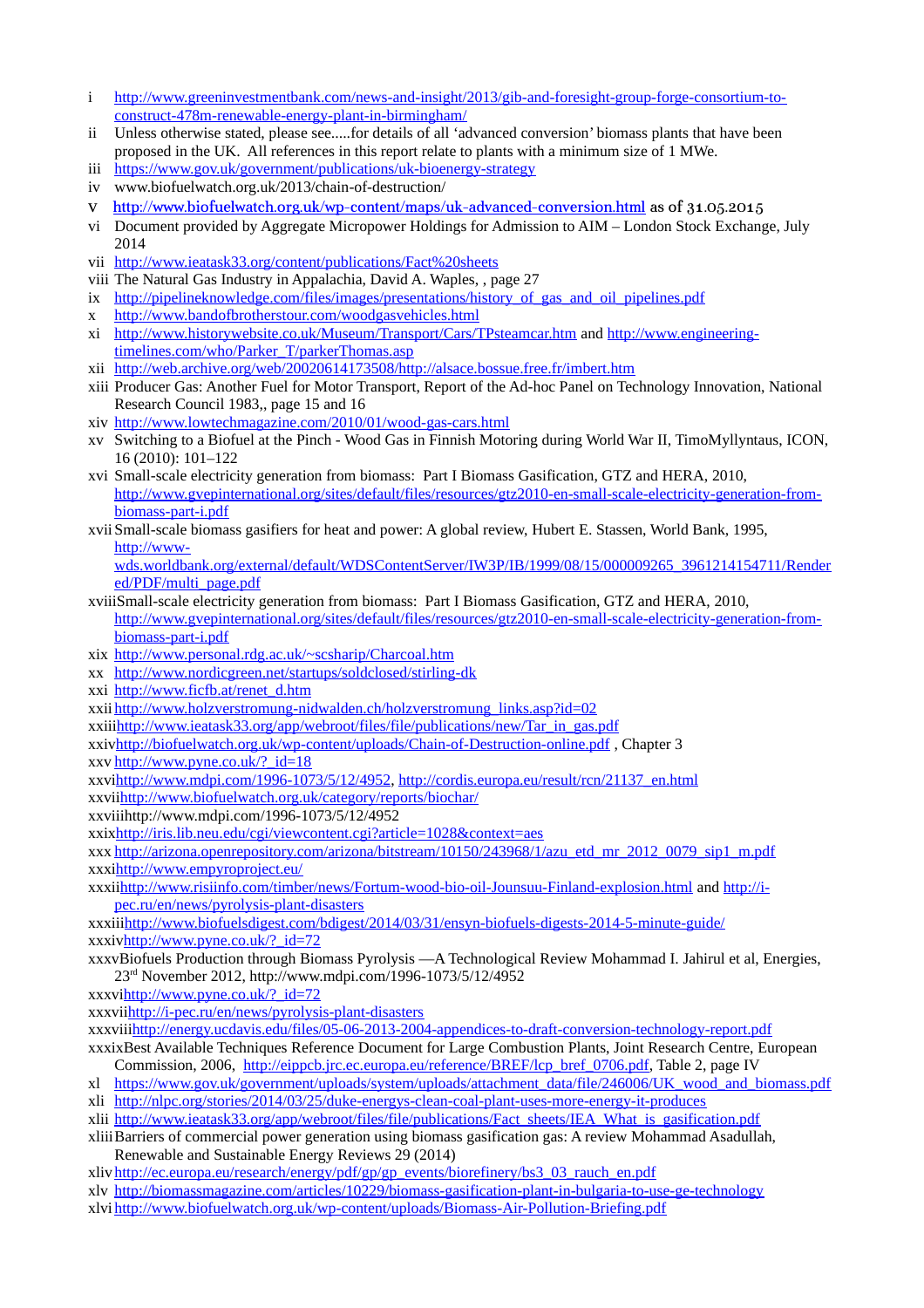xlvi[ihttp://www.biofuelwatch.org.uk/2014/power-plant-startup-emissions/](http://www.biofuelwatch.org.uk/2014/power-plant-startup-emissions/)

- xlviiiPiterou,A.,etal.,Project ARBRE: Lessons for bio-energy developers and policy-makers, Energy Policy (2008),doi:10.1016/j.enpol.2008.02.022
- xlixNational Planning Policy Framework 2012, Section 122
- l [http://www.audit-scotland.gov.uk/docs/local/2010/sr\\_100624\\_chaps.pdf](http://www.audit-scotland.gov.uk/docs/local/2010/sr_100624_chaps.pdf) and [http://www.audit](http://www.audit-scotland.gov.uk/docs/local/2014/sr_140109_chap.pdf)[scotland.gov.uk/docs/local/2014/sr\\_140109\\_chap.pdf](http://www.audit-scotland.gov.uk/docs/local/2014/sr_140109_chap.pdf)
- li [http://www.newsandstar.co.uk/news/business/biomass-firm-set-to-double-workforce-at-north-cumbrian-plant-](http://www.newsandstar.co.uk/news/business/biomass-firm-set-to-double-workforce-at-north-cumbrian-plant-1.1153872)[1.1153872](http://www.newsandstar.co.uk/news/business/biomass-firm-set-to-double-workforce-at-north-cumbrian-plant-1.1153872)
- lii <http://www.ampplc.co.uk/combinedheatandpower>
- liii <http://www.variablepitch.co.uk/stations/3628/>
- liv [http://www.ecocyclegroup.com/business\\_model.html](http://www.ecocyclegroup.com/business_model.html)
- lv [http://www.dorset.nu/upload/File/Dorset\\_GP/presentaties\\_20\\_juni\\_2014/B-13.00-2%2043,EN-R.Verhoef-](http://www.dorset.nu/upload/File/Dorset_GP/presentaties_20_juni_2014/B-13.00-2%2043,EN-R.Verhoef-%20Ecocycle,grootschalige%20houtvergassing.pdf) [%20Ecocycle,grootschalige%20houtvergassing.pdf](http://www.dorset.nu/upload/File/Dorset_GP/presentaties_20_juni_2014/B-13.00-2%2043,EN-R.Verhoef-%20Ecocycle,grootschalige%20houtvergassing.pdf)
- lvi <http://cegeneration.com/demo-plant.html>
- lvii [http://www.greeninvestmentbank.com/news-and-insight/2013/gib-and-foresight-group-forge-consortium-to](http://www.greeninvestmentbank.com/news-and-insight/2013/gib-and-foresight-group-forge-consortium-to-construct-478m-renewable-energy-plant-in-birmingham/)[construct-478m-renewable-energy-plant-in-birmingham/](http://www.greeninvestmentbank.com/news-and-insight/2013/gib-and-foresight-group-forge-consortium-to-construct-478m-renewable-energy-plant-in-birmingham/)
- lviii[www](http://www-wds.worldbank.org/external/default/WDSContentServer/IW3P/IB/1999/08/15/000009265_3961214154711/Rendered/PDF/multi_page.pdf)
	- [wds.worldbank.org/external/default/WDSContentServer/IW3P/IB/1999/08/15/000009265\\_3961214154711/Render](http://www-wds.worldbank.org/external/default/WDSContentServer/IW3P/IB/1999/08/15/000009265_3961214154711/Rendered/PDF/multi_page.pdf) [ed/PDF/multi\\_page.pdf](http://www-wds.worldbank.org/external/default/WDSContentServer/IW3P/IB/1999/08/15/000009265_3961214154711/Rendered/PDF/multi_page.pdf)
- lix [http://www](http://www-wds.worldbank.org/external/default/WDSContentServer/IW3P/IB/1999/08/15/000009265_3961214154711/Rendered/PDF/multi_page.pdf)
	- [wds.worldbank.org/external/default/WDSContentServer/IW3P/IB/1999/08/15/000009265\\_3961214154711/Render](http://www-wds.worldbank.org/external/default/WDSContentServer/IW3P/IB/1999/08/15/000009265_3961214154711/Rendered/PDF/multi_page.pdf) [ed/PDF/multi\\_page.pdf](http://www-wds.worldbank.org/external/default/WDSContentServer/IW3P/IB/1999/08/15/000009265_3961214154711/Rendered/PDF/multi_page.pdf)
- lx <http://www.thestate.com/news/business/article14396069.html>
- lxi <http://www.nrcan.gc.ca/energy/funding/current-funding-programs/cef/4971>
- lxii [http://missoulian.com/news/local/um-scraps-biomass-heating-plant-apologizes-for-eco-terrorism](http://missoulian.com/news/local/um-scraps-biomass-heating-plant-apologizes-for-eco-terrorism-remark/article_8862e060-1d29-11e1-b5f9-0019bb2963f4.html)[remark/article\\_8862e060-1d29-11e1-b5f9-0019bb2963f4.html](http://missoulian.com/news/local/um-scraps-biomass-heating-plant-apologizes-for-eco-terrorism-remark/article_8862e060-1d29-11e1-b5f9-0019bb2963f4.html)
- lxiii<http://www.washingtontimes.com/news/2014/aug/25/oak-ridge-biomass-steam-plant-already-closed/> lxiv <http://www.rewmag.com/nexterra-consortium-welland-wood-uk.aspx>
- lxv Public Exhibition document published by Procter & Gamble, Balfour Beatty Investments and Nexterra, 2015 lxvi <http://www.businessgreen.com/bg/news/2318701/green-investment-bank-backs-birmingham-bio-plant>
- lxviitinyurl.com/mjgmccf
- lxviiiAccessed via companycheck.co.uk
- lxix [http://www.foresightgroup.eu/institutional/our-business/sector-overview-environmental/foresight-environmental](http://www.foresightgroup.eu/institutional/our-business/sector-overview-environmental/foresight-environmental-fund/the-green-investment-bank-fund)[fund/the-green-investment-bank-fund](http://www.foresightgroup.eu/institutional/our-business/sector-overview-environmental/foresight-environmental-fund/the-green-investment-bank-fund)
- lxx [http://www.concordblueenergy.com/worldwide-facilities.aspx,](http://www.concordblueenergy.com/worldwide-facilities.aspx) accessed May 2015
- lxxi <http://www.hcn.org/issues/46.15/lost-in-the-woods>
- lxxi[ihttp://www.proactiveinvestors.co.uk/LON:REAC/React-Energy/](http://www.proactiveinvestors.co.uk/LON:REAC/React-Energy/)
- lxxii[ihttp://newrytimes.com/2012/01/09/kedco-makes-first-drawdown-of-loan-facilities-for-new-biomass-plant-in](http://newrytimes.com/2012/01/09/kedco-makes-first-drawdown-of-loan-facilities-for-new-biomass-plant-in-newry/)[newry/](http://newrytimes.com/2012/01/09/kedco-makes-first-drawdown-of-loan-facilities-for-new-biomass-plant-in-newry/)
- lxxiv Based on a search of<http://www.ref.org.uk/generators/searchquery.php>

lxx[vhttp://www.londonstockexchange.com/exchange/news/market-news/market-news-detail/12082529.html](http://www.londonstockexchange.com/exchange/news/market-news/market-news-detail/12082529.html) lxxvi <http://www.londonstockexchange.com/exchange/news/market-news/market-news-detail/12064732.html> lxxvi[ihttp://www.iii.co.uk/stockmarketwire/232532/react-energy-provides-update-financial-position](http://www.iii.co.uk/stockmarketwire/232532/react-energy-provides-update-financial-position) lxxvii[ihttp://www.lse.co.uk/AllNews.asp?](http://www.lse.co.uk/AllNews.asp?code=lrdasvkn&headline=REACT_Applies_For_Examinership_To_Restructure_Under_Court_Protection)

- [code=lrdasvkn&headline=REACT\\_Applies\\_For\\_Examinership\\_To\\_Restructure\\_Under\\_Court\\_Protection](http://www.lse.co.uk/AllNews.asp?code=lrdasvkn&headline=REACT_Applies_For_Examinership_To_Restructure_Under_Court_Protection) lxxi[xhttp://www.yorkshirepost.co.uk/business/business-news/bioflame-to-double-workforce-with-163-4-5m-](http://www.yorkshirepost.co.uk/business/business-news/bioflame-to-double-workforce-with-163-4-5m-investment-1-302748)
- [investment-1-302748](http://www.yorkshirepost.co.uk/business/business-news/bioflame-to-double-workforce-with-163-4-5m-investment-1-302748)

lxx[xhttp://surrey.planning-register.co.uk/documents/3977/Officer%20Report%20EL12-0423.pdf](http://surrey.planning-register.co.uk/documents/3977/Officer%20Report%20EL12-0423.pdf) lxxxi [http://www.gazetteherald.co.uk/news/9288356.Pickering\\_firm\\_goes\\_into\\_liquidation/](http://www.gazetteherald.co.uk/news/9288356.Pickering_firm_goes_into_liquidation/)

- lxxxi[ihttps://www.gov.uk/government/news/prison-and-a-tag-for-wellingborough-recycler](https://www.gov.uk/government/news/prison-and-a-tag-for-wellingborough-recycler)
- lxxxii[ihttp://planning.sholland.gov.uk/OcellaWeb/viewDocument?file=dv\\_pl\\_files%5CH18-0723-12%5CH18-0723-12-](http://planning.sholland.gov.uk/OcellaWeb/viewDocument?file=dv_pl_files%5CH18-0723-12%5CH18-0723-12-H18-0723-12_V1810300007092012_6SUP.pdf&module=pl) [H18-0723-12\\_V1810300007092012\\_6SUP.pdf&module=pl](http://planning.sholland.gov.uk/OcellaWeb/viewDocument?file=dv_pl_files%5CH18-0723-12%5CH18-0723-12-H18-0723-12_V1810300007092012_6SUP.pdf&module=pl)

lxxxi[vhttp://www.biofuelwatch.org.uk/wp-content/uploads/Sutton-Bridge-biomass-objection.pdf](http://www.biofuelwatch.org.uk/wp-content/uploads/Sutton-Bridge-biomass-objection.pdf) lxxxvRenewable Obligation Order 2009 including all amendments up to and including in 2014 lxxxv[ihttp://virtual.vtt.fi/virtual/innofirewood/stateoftheart/database/burning/burning.html](http://virtual.vtt.fi/virtual/innofirewood/stateoftheart/database/burning/burning.html) lxxxvi[ihttp://www.northwarks.gov.uk/downloads/bonfiresmoke-report.pdf](http://www.northwarks.gov.uk/downloads/bonfiresmoke-report.pdf) regarding methane emissions from bonfires lxxxvii[ihttp://www.nrel.gov/docs/gen/fy04/36831e.pdf](http://www.nrel.gov/docs/gen/fy04/36831e.pdf) lxxxi[xhttps://www.gov.uk/government/uploads/system/uploads/attachment\\_data/file/48335/5107-decc-science-](https://www.gov.uk/government/uploads/system/uploads/attachment_data/file/48335/5107-decc-science-innovation-strategy-2012.pdf)

- [innovation-strategy-2012.pdf](https://www.gov.uk/government/uploads/system/uploads/attachment_data/file/48335/5107-decc-science-innovation-strategy-2012.pdf)
- xc See for example<http://gtr.rcuk.ac.uk/project/E547B667-9B4A-4E0F-9B82-E95DCCA24786>and <https://www.epsrc.ac.uk/research/ourportfolio/researchareas/bioenergy/>
- xci [http://www.waste-management-world.com/articles/2015/05/pyrolysis-to-be-assessed-in-uk-biomass-pre-processing](http://www.waste-management-world.com/articles/2015/05/pyrolysis-to-be-assessed-in-uk-biomass-pre-processing-programme.html)[programme.html](http://www.waste-management-world.com/articles/2015/05/pyrolysis-to-be-assessed-in-uk-biomass-pre-processing-programme.html)